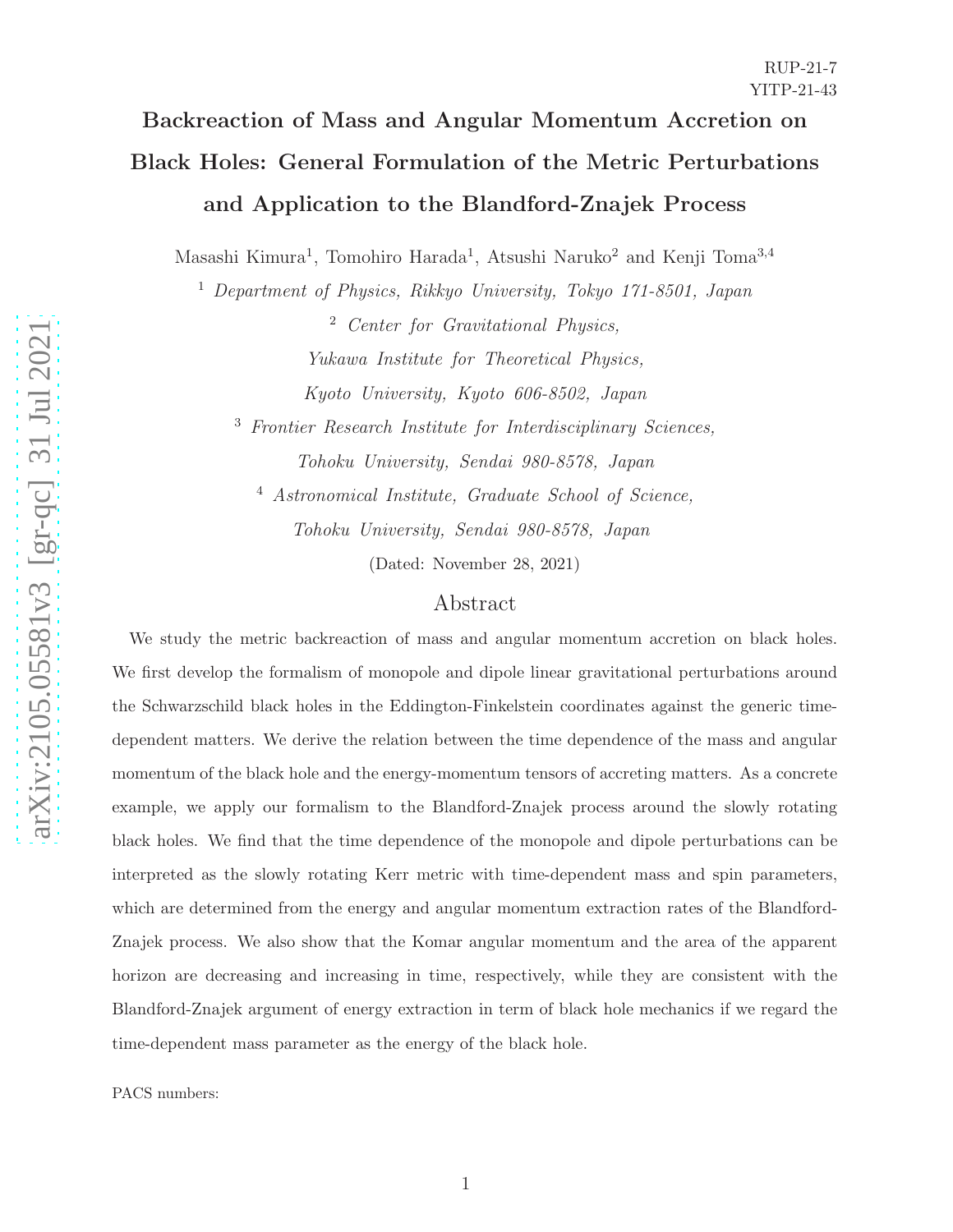### I. INTRODUCTION

Black holes in astrophysical situations are usually assumed to be the Kerr black holes, and the matter fields are treated as test fields. This is because the effects of matter distribution on the curvature are typically small, and then the spacetime is determined from the vacuum Einstein equations which only admit the Kerr black holes as stationary regular black holes due to the uniqueness theorem in general relativity [\[1](#page-32-0)[–3](#page-33-0)]. Nevertheless, if we take into account the effect of matter distribution on the spacetime, we can discuss the effect of energymomentum tensor on the metric by the gravitational perturbations around the background black holes. In particular, if matter accretions on black holes exist, we expect that the mass and angular momentum of black holes secularly change. In this paper, we would like to make clear this issue by explicitly studying the gravitational perturbations around black holes. As a first step, we focus on the case of the Schwarzschild black hole background.

The linear gravitational perturbations around the Schwarzschild black holes were studied by Regge and Wheeler [\[4\]](#page-33-1), and Zerilli [\[5,](#page-33-2) [6](#page-33-3)]. For the higher-order multipole perturbations, where the degrees of freedoms of the gravitational waves exist, the linearized Einstein equations reduce to the second order wave equations called the Regge and Wheeler, and Zerilli equations with the source terms [\[4](#page-33-1)[–7](#page-33-4)]. Because now we are interested in the evolution of the black hole mass and angular momentum by the matter accretion, we need to study the monopole and dipole perturbations. In [\[8,](#page-33-5) [9](#page-33-6)], the monopole perturbations against the generic stationary accreting matters around the Schwarzschild black holes were studied. Recently, in [\[10\]](#page-33-7), it was shown that both monopole and dipole perturbations for the generic time-dependent matters around the Schwarzschild black holes can be solved in a static coordinate system. In this paper, we extend the formalism in [\[9\]](#page-33-6), where the Eddington-Finkelstein coordinates are used, to the case of monopole and dipole perturbations for the generic time-dependent accreting matters. To study the evolution of the mass and angular momentum of black holes, the regularity of the accreting matters on the black hole horizon is required and the Eddington-Finkelstein coordinates are suitable for checking the regularity. As shown in Sec. [II,](#page-2-0) we derive the relation between the time dependence of the mass and angular momentum of the black hole and the energy-momentum tensors.

As interesting phenomena around the rotating black holes, we can consider the energy extraction from black holes, not only increasing the mass of the black holes. The energy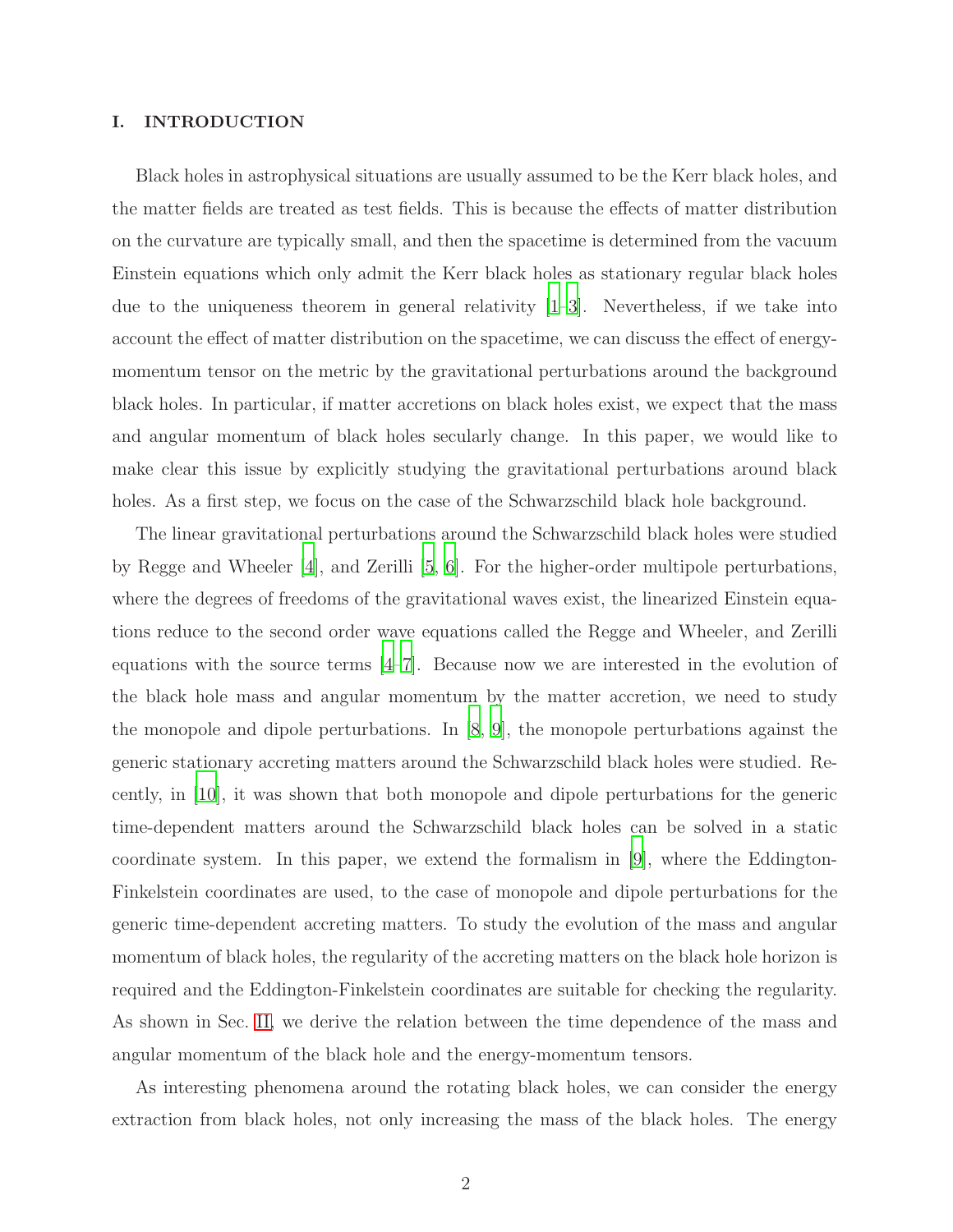extraction by test particles is known as the Penrose process [\[11,](#page-33-8) [12\]](#page-33-9), and that by the scattering waves is the superradiance [\[13](#page-33-10)[–18\]](#page-33-11). The energy extraction process by the force-free electromagnetic fields is the Blandford-Znajek process [\[19](#page-33-12)], which is a candidate of the central engine for gamma-ray bursts and active galactic nucleus jets. The various aspects of the Blandford-Znajek process were studied in [\[20](#page-33-13)[–30](#page-34-0)]. In this paper, we discuss the metric backreaction of the energy extraction from rotating black holes by the Blandford-Znajek process. Because the discussions by the Blandford and Znajek in [\[19\]](#page-33-12) are based on the slow rotation approximation of the Kerr black holes, we discuss the backreaction using the non-linear gravitational perturbations around the Schwarzschild black holes, where both the effects of the slow rotation and the backreaction of the Blandford-Znajek process are taken into account. In the study of the non-linear gravitational perturbations, at each order, we need to solve equations whose forms are same as those of linear order but the non-linear effects appear in the source terms. For this reason, our formalism can be applied to this problem.

This paper is organized as follows. In Sec. [II,](#page-2-0) we develop the formalism by extending the discussion in [\[9\]](#page-33-6). In Sec. [III,](#page-10-0) we briefly review the force-free electromagnetic fields considered by the Blandford and Znajek [\[19\]](#page-33-12). Applying the formalism in Sec. [II](#page-2-0) to the electromagnetic fields in Sec. [III,](#page-10-0) we study the metric backreaction of the Blandford-Znajek process in Sec. [IV.](#page-13-0) The black hole mechanics in this situation is discussed in [V.](#page-22-0) Sec. [VI](#page-28-0) presents summary and discussions. We use the units in which  $c = G = 1$ .

# <span id="page-2-0"></span>II. THE BACKREACTION OF THE MASS AND ANGULAR MOMENTUM AC-CRETION ON SCHWARZSCHILD BLACK HOLES

Let us consider the situation where the effect of matter distribution on curvature is weak. Then, we need to solve the Einstein equations

$$
G_{\mu\nu} = 8\pi\epsilon T_{\mu\nu},\tag{1}
$$

with the small parameter  $\epsilon$ . At the lowest order  $\mathcal{O}(\epsilon^0)$ , the metic is given by a vacuum solution of the Einstein equations. For the later convenience, in this section, we choose the lowest-order vacuum solution as the Schwarzschild metric  $g_{\mu\nu}^{\text{Sch}}$ 

$$
g_{\mu\nu}^{\text{Sch}} dx^{\mu} dx^{\nu} = -f dt^2 + f^{-1} dr^2 + r^2 (d\theta^2 + \sin^2 \theta d\phi^2), \tag{2}
$$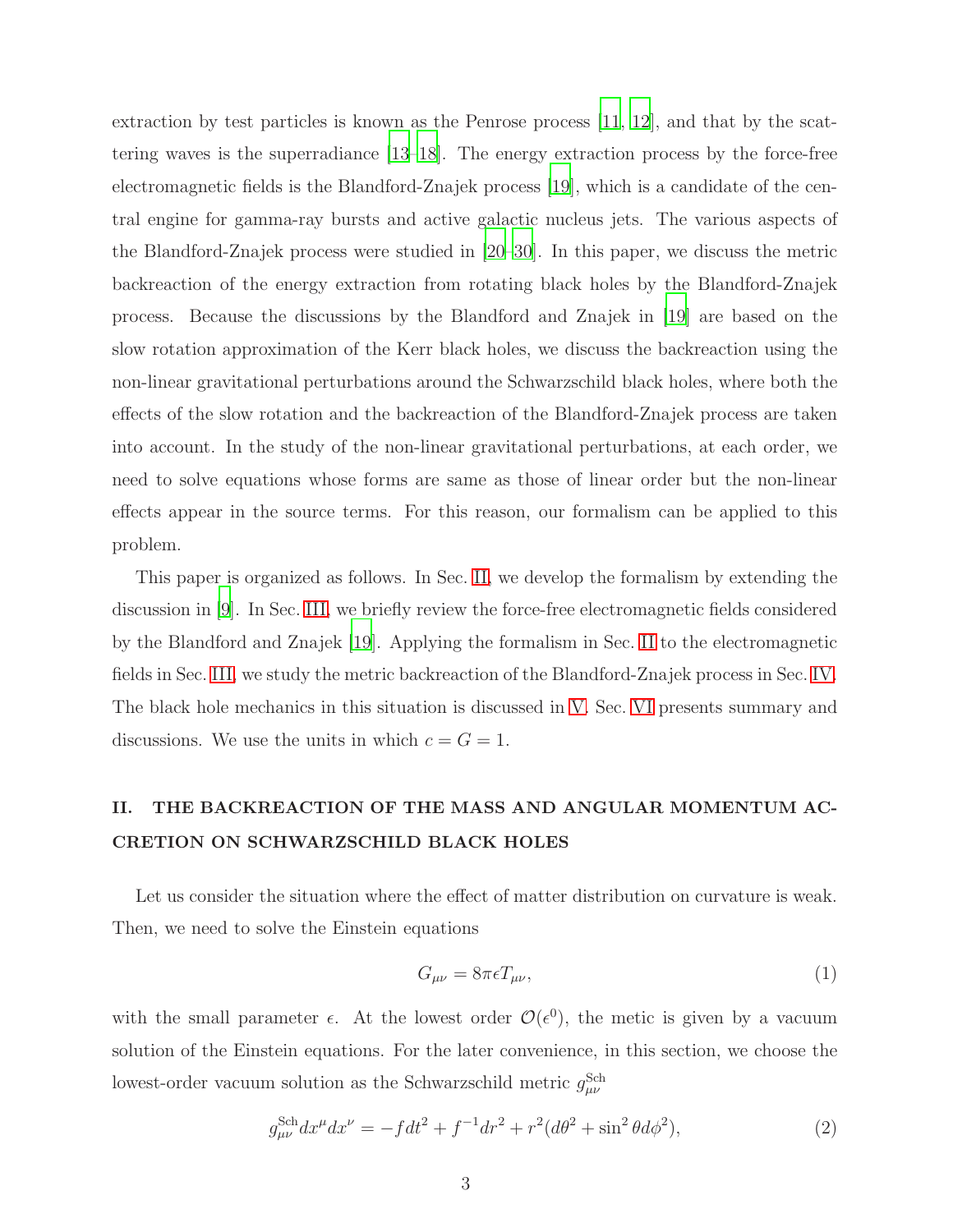with  $f = 1 - r_0/r$  and  $r_0 = 2M$ , where M denotes the background black hole mass. When we consider the effect of  $\epsilon T_{\mu\nu}$ , the spacetime will be described by the metric with the small deviation from the Schwarzschild metric

$$
g_{\mu\nu} = g_{\mu\nu}^{\text{Sch}} + \epsilon h_{\mu\nu}.
$$
\n(3)

The Einstein tensor of this metric becomes

$$
G_{\mu\nu} = \epsilon \delta G_{\mu\nu}
$$
  
=  $\epsilon \left[ -\frac{1}{2} \nabla_{\mu} \nabla_{\nu} h^{\alpha}{}_{\alpha} - \frac{1}{2} \nabla^{\alpha} \nabla_{\alpha} h_{\mu\nu} + \nabla^{\alpha} \nabla_{(\mu} h_{\nu)\alpha} + \frac{1}{2} g_{\mu\nu} (\nabla^{\alpha} \nabla_{\alpha} h^{\beta}{}_{\beta} - \nabla^{\alpha} \nabla^{\beta} h_{\alpha\beta}) \right] + \mathcal{O}(\epsilon^2).$   
=:  $\epsilon \mathcal{L}^{\text{Sch}} [h_{\alpha\beta}]_{\mu\nu} + \mathcal{O}(\epsilon^2),$  (4)

where  $\nabla_{\mu}$  denotes the the covariant derivative of the Schwarzschild metric  $g_{\mu\nu}^{\text{Sch}}$ , and we raise or lower indices by  $g_{\mu\nu}^{\text{Sch}}$ . At the order of  $\mathcal{O}(\epsilon)$ , we need to solve the equations

$$
\epsilon \mathcal{L}^{\text{Sch}}[h_{\alpha\beta}]_{\mu\nu} = 8\pi \epsilon T_{\mu\nu}.
$$
\n(5)

The energy-momentum tensor satisfies

<span id="page-3-0"></span>
$$
\nabla^{\mu}T_{\mu\nu} = 0,\tag{6}
$$

due to the Bianchi identity. We should note that the following discussion holds if only the basic equations formally take the form of Eq. [\(5\)](#page-3-0). In particular, when we discuss the effect of the backreaction for the Blandford-Znajek process in Sec. [IV,](#page-13-0) we will solve Eq. [\(5\)](#page-3-0) with the effective energy-momentum tensor.

For the spherically symmetric spacetime background, we can decompose tensor quantities by the tensor spherical harmonics characterized by  $\ell, m$  ( $\ell = 0, 1, 2 \cdots, m = 0, \pm 1, \cdots \pm \ell$ ), and we can separately discuss even and odd parities and different  $\ell, m$  modes when we solve Eq. [\(5\)](#page-3-0) [\[4](#page-33-1)[–6\]](#page-33-3). In this section, we study  $\ell = 0$  and  $\ell = 1$  odd-parity time-dependent gravitational perturbations for generic time-dependent matter distribution because those modes are important for the study of the backreaction of accreting matters on the mass and angular momentum of black holes. In [\[9\]](#page-33-6), the case of stationary energy-momentum tensor was discussed, and recently, in [\[10\]](#page-33-7), the generic time-dependent case was discussed in the static coordinate system. In this paper, we work in the Eddington-Finkelstein coordinates  $(V, r, \theta, \Phi)$  with  $dV = dt + f^{-1}dr, d\Phi = d\phi$ , and the line element becomes

$$
g_{\mu\nu}^{\text{Sch}} dx^{\mu} dx^{\nu} = -fdV^2 + 2dVdr + r^2(d\theta^2 + \sin^2\theta d\Phi^2). \tag{7}
$$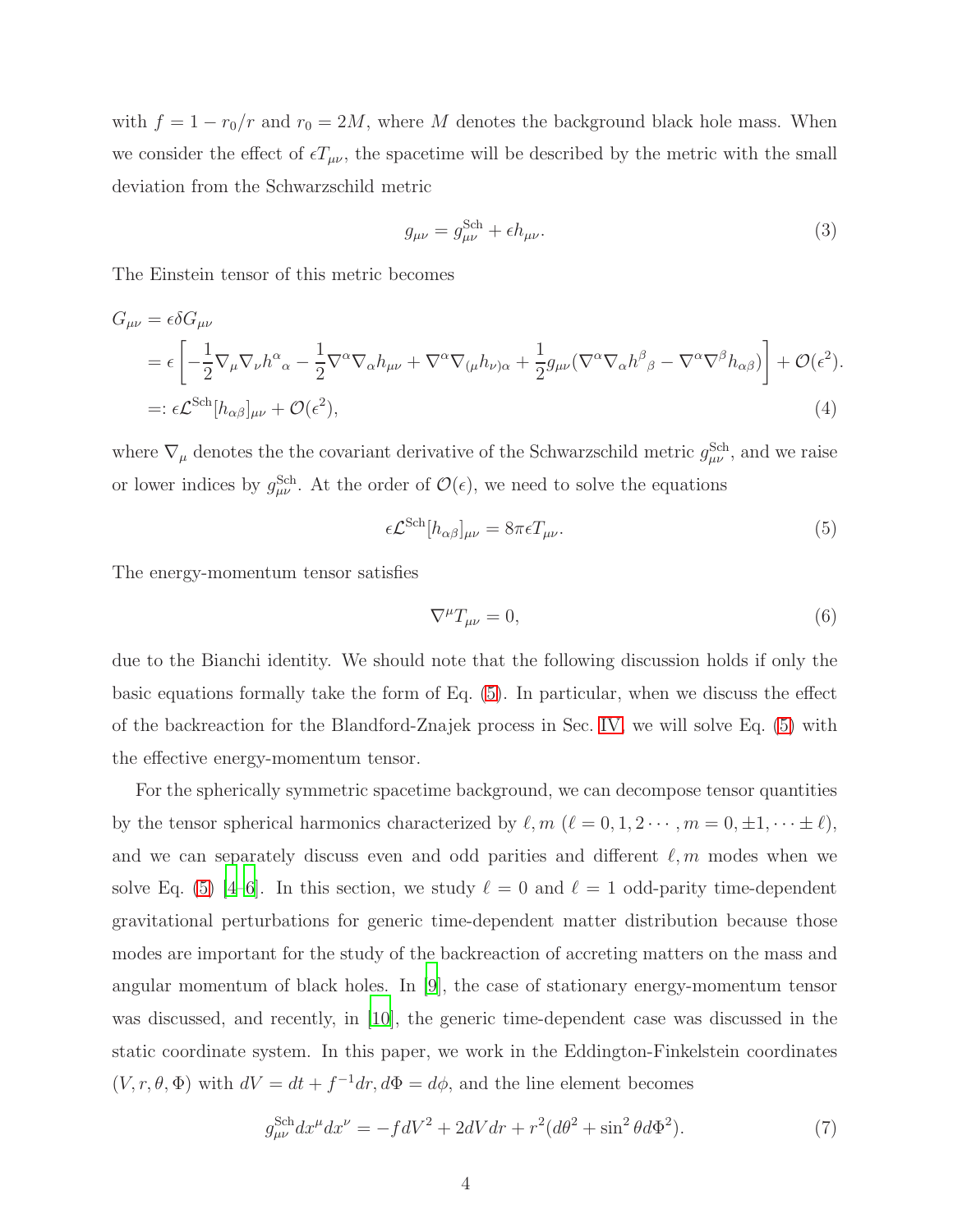In this coordinate system, it is easy to discuss the regularity of tensor quantities at  $r = r_0$ because the finiteness of the tensor components at  $r = r_0$  coincides with the regularity condition at the horizon.

#### A. monopole perturbations

The perturbed metric for  $\ell = 0$  is given by

$$
h_{\mu\nu}^{(+)}|_{\ell=0} dx^{\mu} dx^{\nu} = H_0(V,r) dV^2 + 2H_1(V,r) dV dr, \tag{8}
$$

where we choose the gauge condition  $h_{rr} = h_{\theta\theta} (= h_{\Phi\Phi}/\sin^2 \theta) = 0$  (see Appendix. [A\)](#page-29-0). In this gauge choice, there is a residual gauge mode  $H_0 \to H_0 - 2f\eta(V), H_1 \to H_1 + \eta(V)$ , where  $\eta(V)$  is an arbitrary function of V. We note that this residual gauge mode corresponds to the rescale of the coordinate V. The generic energy-momentum tensor for  $\ell = 0$  becomes

$$
T_{\mu\nu}^{(+)}|_{\ell=0}dx^{\mu}dx^{\nu} = T_{VV}(V,r)dV^2 + 2T_{Vr}(V,r)dVdr + T_{rr}(V,r)dr^2 + T_{\Omega}(V,r)r^2(d\theta^2 + \sin^2\theta d\Phi^2).
$$
\n(9)

The equation  $\nabla^{\mu}T_{\mu V} = 0$  shows that the quantity

$$
\mathcal{A} = 4\pi r^2 (f T_{Vr} + T_{VV}),\tag{10}
$$

satisfies

<span id="page-4-0"></span>
$$
\partial_r \mathcal{A} = -4\pi r^2 \partial_V T_{Vr}.\tag{11}
$$

The quantity  $A$  is interpreted as the accretion rate of the energy

$$
\mathcal{A} = \int_0^{2\pi} \int_0^{\pi} T_{\mu}^{\ \nu} (\partial_V)^{\mu} (dr)_{\nu} r^2 \sin \theta d\theta d\Phi, \tag{12}
$$

which is related to the flux associated with the conservation law  $\nabla^{\mu}(T_{\mu\nu}(\partial_V)^{\nu})=0$ . We note that  $(\partial_V)^\mu := \partial x^\mu/\partial V$  and  $(dr)_\nu := \partial r/\partial x^\mu$ . If the energy-momentum tensor is stationary, A becomes constant. Introducing a quantity  $\mathcal E$  as

$$
\mathcal{E} = \int_0^{2\pi} \int_0^{\pi} T_{\mu\nu} (\partial_V)^{\mu} (\partial_V)^{\nu} r^2 \sin \theta d\theta d\Phi, \qquad (13)
$$

we can write Eq. [\(11\)](#page-4-0) as

<span id="page-4-1"></span>
$$
(f\partial_r + \partial_V)\mathcal{A} = \partial_V \mathcal{E}.
$$
 (14)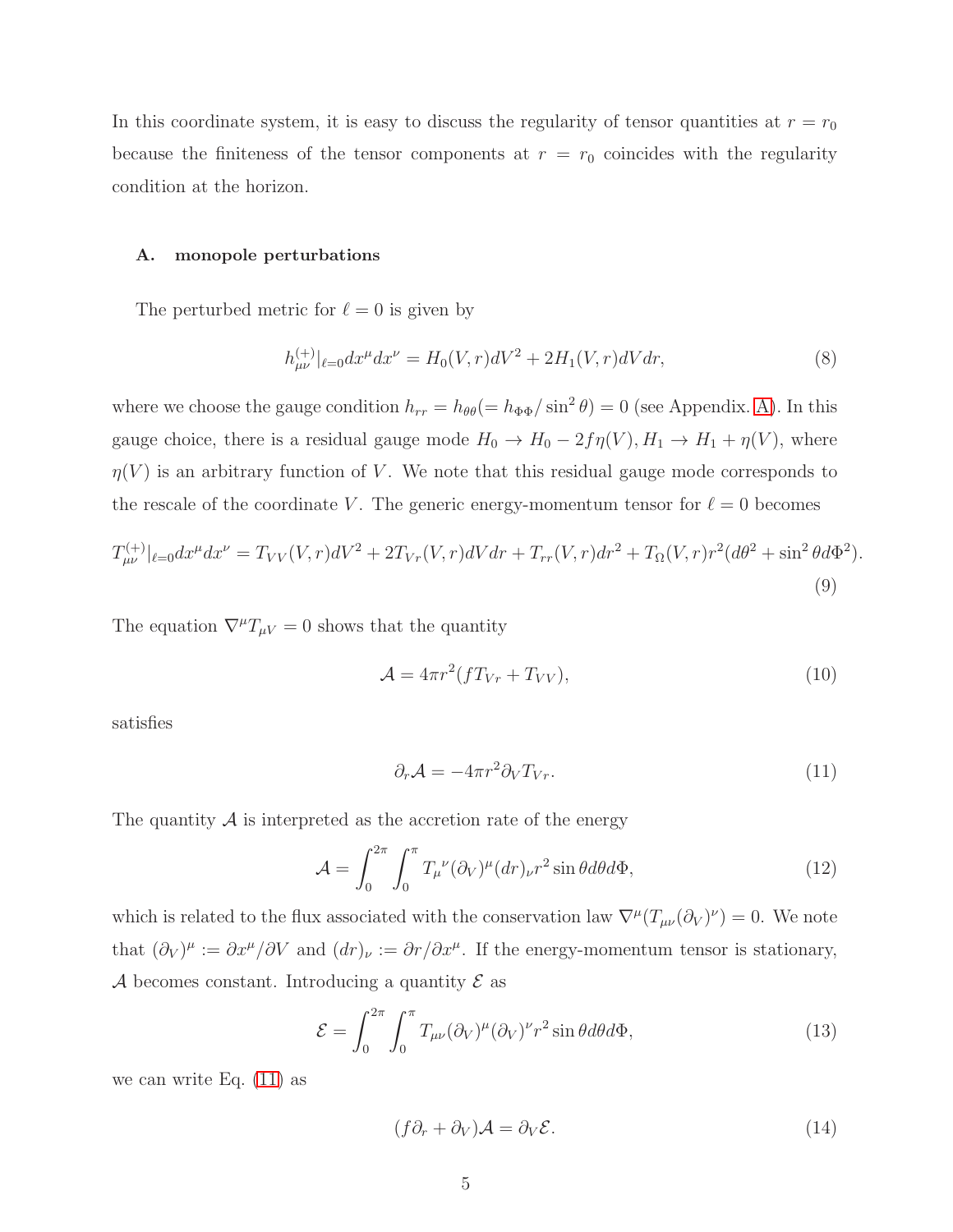In the static coordinates  $(t, r, \theta, \phi)$ , Eq. [\(14\)](#page-4-1) becomes  $f \partial_r \mathcal{A} = \partial_t \mathcal{E}$ , then we can easily see that this corresponds to the local energy conservation law.<sup>1</sup> The other components of the equations  $\nabla^{\mu}T_{\mu\nu} = 0$  shows the relation among  $T_{Vr}, T_{rr}$  and  $T_{\Omega}$ 

$$
4rT_{\Omega} - 2\partial_r(r^2(T_{Vr} + fT_{rr})) - r^2T_{rr}\partial_rf - 2r^2\partial_VT_{rr} = 0.
$$
\n(15)

In the same manner as [\[9\]](#page-33-6), introducing new variables  $\delta M(V,r)$  and  $\lambda(V,r)$  as

$$
H_0(V,r) = \frac{2\delta M(V,r)}{r} + 2f\lambda(V,r),\tag{16}
$$

$$
H_1(V,r) = -\lambda(V,r),\tag{17}
$$

the  $(V, V), (V, r)$  and  $(r, r)$  components of the Einstein equations give

<span id="page-5-3"></span><span id="page-5-2"></span>
$$
\partial_V \delta M = \mathcal{A},\tag{18}
$$

$$
\partial_r \delta M = -4\pi r^2 T_{Vr},\tag{19}
$$

<span id="page-5-1"></span><span id="page-5-0"></span>
$$
\partial_r \lambda = -4\pi r T_{rr}.\tag{20}
$$

These equations can be solved as

$$
\delta M = \delta m + \int_{V_0}^{V} \mathcal{A}(\bar{V}, r) d\bar{V} - 4\pi \int_{r_0}^{r} \bar{r}^2 T_{Vr}(V_0, \bar{r}) d\bar{r}, \tag{21}
$$

$$
\lambda = -4\pi \int_{r_0}^r \bar{r} T_{rr}(V, \bar{r}) d\bar{r} + \chi(V), \qquad (22)
$$

where  $\delta m$  and  $V_0$  are constants and  $\chi(V)$  is an arbitrary function of V. The function  $\chi(V)$  corresponds to the residual gauge mode, *i.e.*, the rescaling of V. We note that the other components of the Einstein equations are automatically satisfied. To summarize, the perturbed metric for  $\ell = 0$  is described by

$$
h_{\mu\nu}^{(+)}|_{\ell=0}dx^{\mu}dx^{\nu} = \left(\frac{2\delta M}{r} + 2f\lambda\right)dV^2 - 2\lambda dVdr,\tag{23}
$$

where  $\delta M$  and  $\lambda$  are given by Eqs. [\(21\)](#page-5-0) and [\(22\)](#page-5-1).

If there do not exist  $\ell \geq 1$  perturbations, due to the spherical symmetry of the spacetime, we can calculate the Misner-Sharp mass<sup>2</sup> for the metric  $g_{\mu\nu}^{\text{Sch}} + \epsilon h_{\mu\nu}$  at  $(V, r)$  as

$$
M_{\rm MS} = M + \epsilon \delta M,\tag{24}
$$

<sup>&</sup>lt;sup>1</sup> In our definition,  $A$  is positive when a positive accretion into the black hole exists. The equation can be written in the conventional conservation form  $\partial_t \mathcal{E} + f \partial_r(-\mathcal{A}) = 0$ .

<sup>&</sup>lt;sup>2</sup> The Misner-Sharp mass for the spherically symmetric spacetime is given by  $M_{\text{MS}} = (1 - |dr|^2) r/2$ , where r is the area radius and  $|dr|^2 = g^{\mu\nu}(dr)_{\mu}(dr)_{\nu}$ .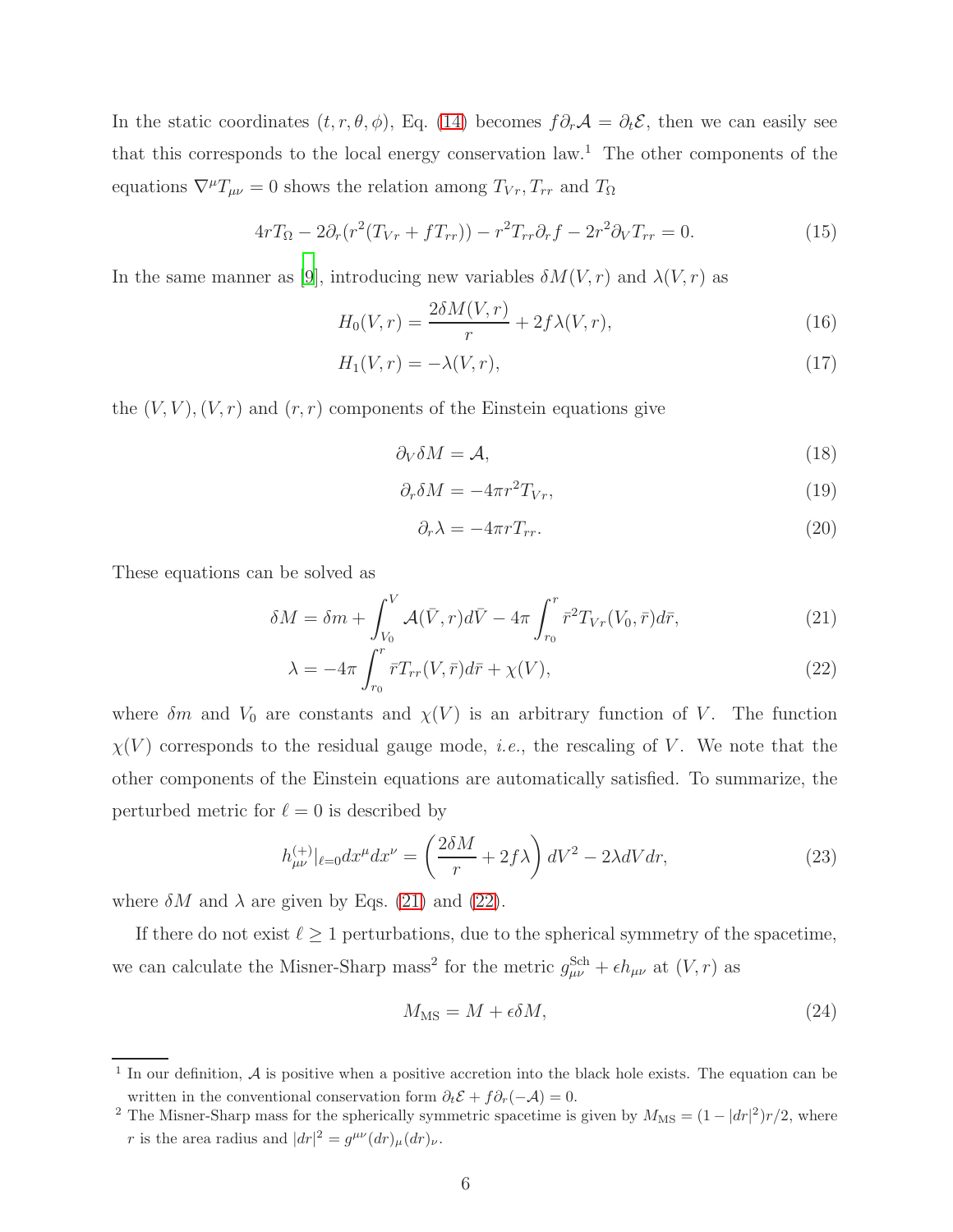where  $\delta M$  is given by Eq. [\(21\)](#page-5-0). We can see that the constant  $\delta m$  denotes the deviation of the Misner-Sharp mass from the background mass parameter M at  $V = V_0$  and  $r = r_0$ . We note that the degrees of freedom in choosing  $\delta m$  and  $V_0$  are degenerate because if we change  $V_0$ ,  $\delta m$  is shifted. Also, the quantity A determines the time dependence of the mass

<span id="page-6-0"></span>
$$
\partial_V M_{\rm MS} = \epsilon \mathcal{A}.\tag{25}
$$

#### B. odd-parity dipole perturbations

The perturbed metric for the  $\ell = 1$  odd-parity modes is given by

$$
h_{\mu\nu}^{(-)}|_{\ell=1}dx^{\mu}dx^{\nu} = 4\sqrt{\pi/3}h_0(V,r)\sin\theta(\partial_{\theta}Y_{1,0})dVd\Phi
$$

$$
= -2h_0(V,r)\sin^2\theta dVd\Phi,
$$
(26)

where  $Y_{1,0} = 2^{-1}\sqrt{3/\pi} \cos \theta$ ,<sup>3</sup> and we choose the gauge condition  $h_{r\Phi} = 0$  (see Appendix. [A\)](#page-29-0). In this gauge choice, there is a residual gauge mode,  $h_0 \to h_0 + r^2 \zeta(V)$ , where  $\zeta(V)$  is an arbitrary function of V . Note that this residual gauge mode corresponds to the shift of the coordinate  $\Phi$  by the function of V. The generic energy-momentum tensor for the  $\ell = 1$ odd-parity modes becomes

$$
T_{\mu\nu}^{(-)}|_{\ell=1} dx^{\mu} dx^{\nu} = -2\sin^2 \theta d\Phi[t_{V\Phi}(V,r)dV + t_{r\Phi}(V,r)dr].
$$
 (27)

The non-trivial component of  $\nabla^{\mu}T_{\mu\nu}=0$  shows that the quantity

<span id="page-6-2"></span>
$$
\mathcal{B} = \frac{16\pi r^2}{3r_0} (t_{V\Phi} + ft_{r\Phi}),
$$
\n(28)

satisfies

<span id="page-6-1"></span>
$$
\partial_r \mathcal{B} = -\frac{16\pi r^2}{3r_0} \partial_V t_{r\Phi}.
$$
\n(29)

The quantity  $\beta$  is interpreted as the accretion rate of the angular momentum

$$
\mathcal{B} = -\frac{1}{M} \int_0^{2\pi} \int_0^{\pi} T_{\mu}^{\ \nu} (\partial_{\Phi})^{\mu} (dr)_{\nu} r^2 \sin \theta d\theta d\Phi, \tag{30}
$$

<sup>&</sup>lt;sup>3</sup> The other cases  $Y_{1,\pm 1}$  can be obtained by acting the ladder operators of the spherical harmonics on the perturbed metric Eq. [\(26\)](#page-6-0) if needed.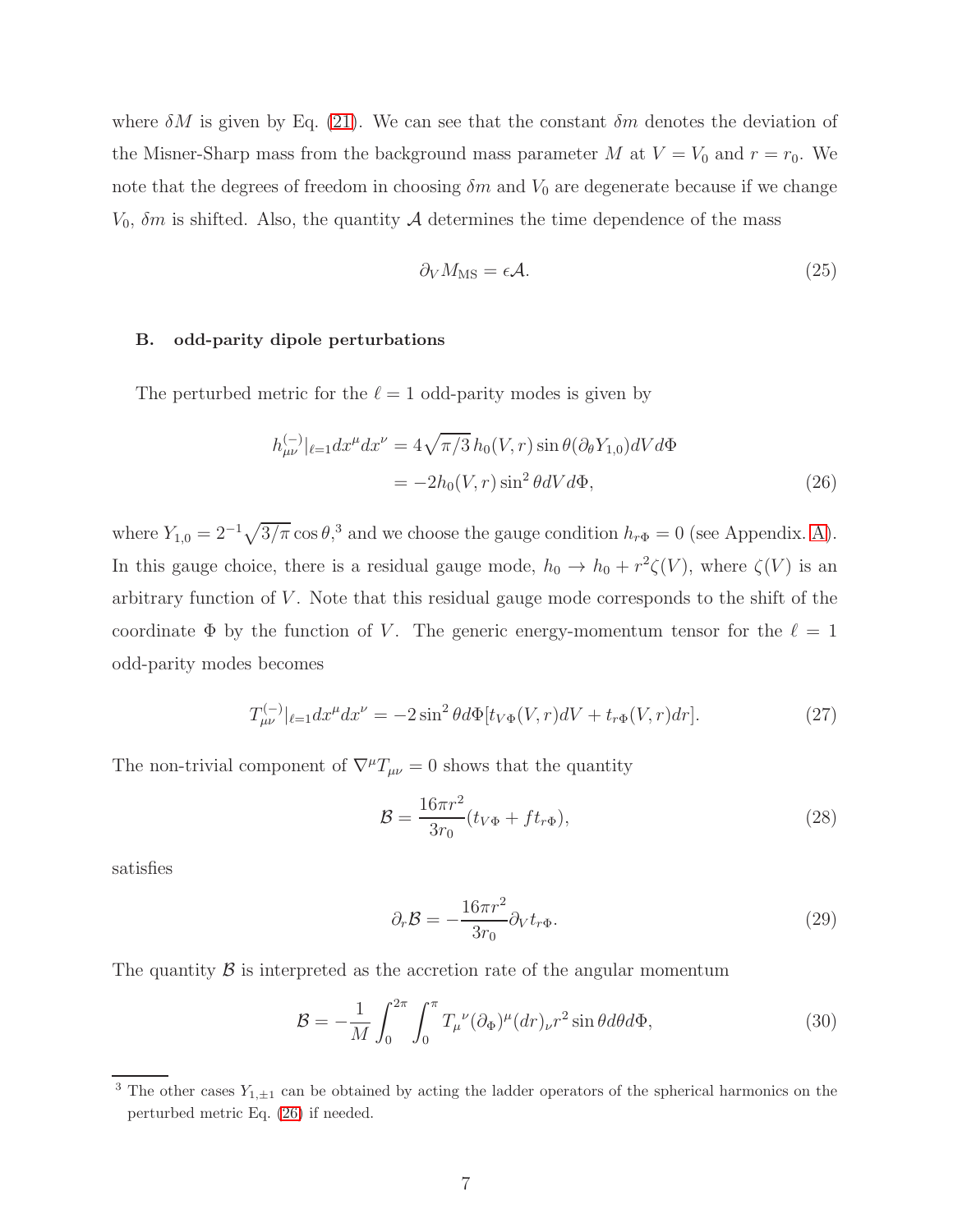where  $M = r_0/2$ , and  $(\partial_\Phi)^\mu := \partial x^\mu/\partial \Phi$ . This is related to the flux associated with the conservation law  $\nabla^{\mu}(T_{\mu\nu}(\partial_{\Phi})^{\nu})=0$ . When the energy-momentum tensor is stationary,  $\mathcal{B}$ becomes constant. Introducing a quantity  $\mathcal J$  as

$$
\mathcal{J} = -\frac{1}{M} \int_0^{2\pi} \int_0^{\pi} T_{\mu\nu} (\partial_V)^{\mu} (\partial_\Phi)^{\nu} r^2 \sin\theta d\theta d\Phi, \tag{31}
$$

we can write Eq. [\(29\)](#page-6-1) as

<span id="page-7-0"></span>
$$
(f\partial_r + \partial_V)\mathcal{B} = \partial_V \mathcal{J}.
$$
 (32)

In the static coordinates  $(t, r, \theta, \phi)$ , Eq. [\(32\)](#page-7-0) becomes  $f \partial_r \mathcal{B} = \partial_t \mathcal{J}$ , then we can easily see that this corresponds to the local angular momentum conservation law.<sup>4</sup> The  $(r, \Phi)$  component of the Einstein equations becomes

$$
\partial_r^2 h_0 - \frac{2}{r^2} h_0 = 16\pi t_{r\Phi}.
$$
\n(33)

The general solutions of this equation are given by

$$
h_0(v,r) = \frac{C_1(V)}{r} + r^2 C_2(V) + h_0^{\text{IH}}(V,r),\tag{34}
$$

where  $C_1$  and  $C_2$  are arbitrary functions of V, and  $h_0^{\text{IH}}$  is an inhomogeneous solution

$$
h_0^{\text{IH}}(V,r) = 16\pi r^2 \int_{r_0}^r \frac{1}{\bar{r}^4} \left[ \int_{r_0}^{\bar{r}} \tilde{r}^2 t_{r\Phi}(V,\tilde{r}) d\tilde{r} \right] d\bar{r}.
$$
 (35)

The other components of the Einstein equations give

<span id="page-7-2"></span><span id="page-7-1"></span>
$$
\partial_V C_1 = r_0 \mathcal{B}|_{r=r_0}.\tag{36}
$$

The general solution of this equation is given by

$$
C_1 = r_0 \delta a + r_0 \int_{V_0}^V \mathcal{B}(\bar{V}, r_0) d\bar{V}, \qquad (37)
$$

where  $\delta a$  is a constant. To summarize, the perturbed metric becomes

$$
h_{\mu\nu}^{(-)}|_{\ell=1}dx^{\mu}dx^{\nu} = -\frac{2r_0\sin^2\theta}{r}d\Phi dV\left[\delta a + \int_{V_0}^V \mathcal{B}(\bar{V}, r_0)d\bar{V} + \frac{r}{r_0}(h_0^{\text{IH}} + r^2C_2(V))\right],\tag{38}
$$

where the function  $C_2(V)$  corresponds to the residual gauge mode.

 $4$  In our definition,  $\beta$  is positive when a positive angular momentum accretion onto the black hole exists. The equation can be written in the conventional conservation form  $\partial_t \mathcal{J} + f \partial_r(-\mathcal{B}) = 0$ .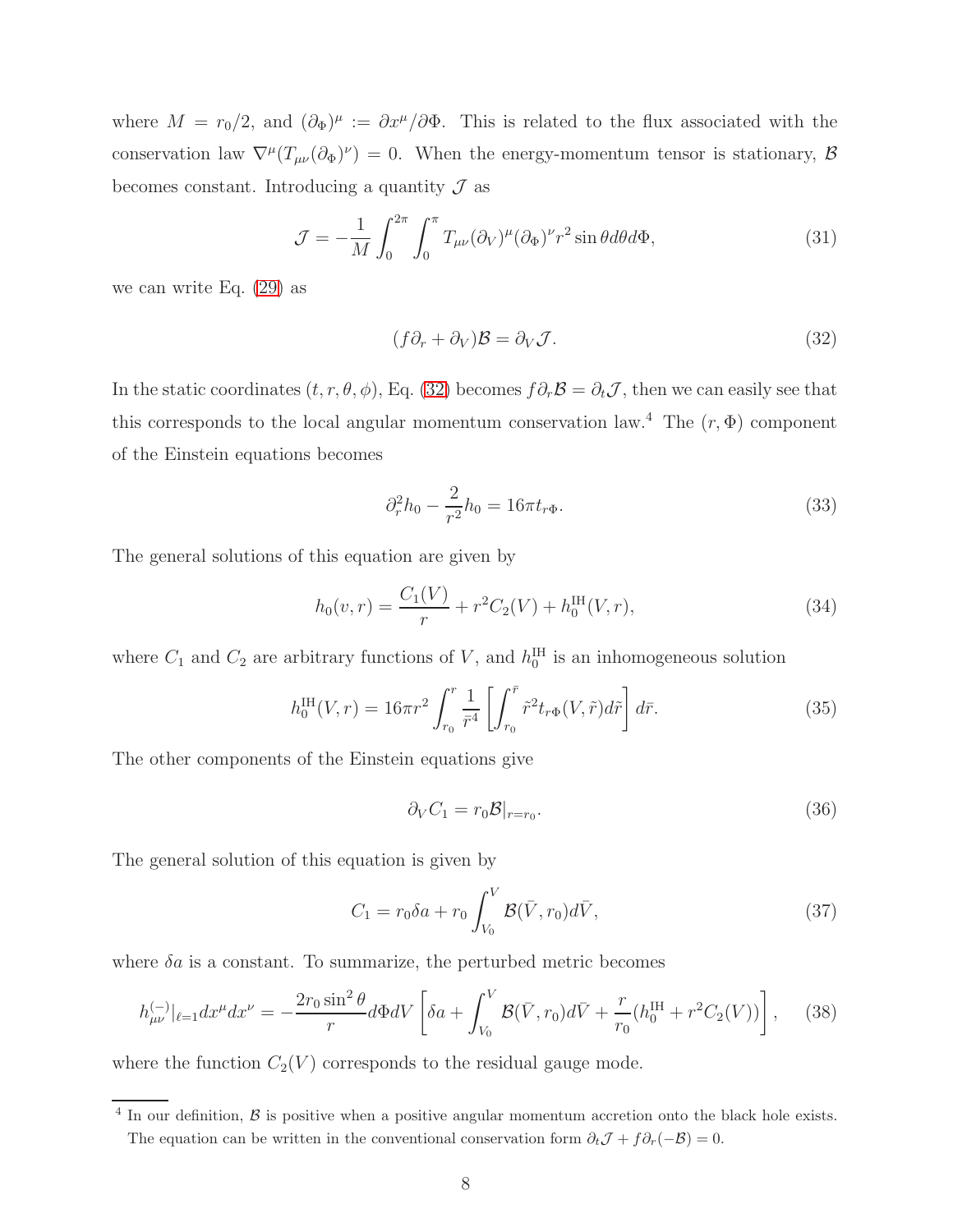If there do not exist  $m \neq 0$  perturbations, we can calculate the Komar angular momentum associated with the Killing vector  $\partial_{\Phi}$  for the metric  $g_{\mu\nu}^{\text{Sch}} + \epsilon h_{\mu\nu}$  at the radius r as

$$
J_{\text{Komar}} = \epsilon M \left[ \delta a + \int_{V_0}^{V} \mathcal{B}(\bar{V}, r_0) d\bar{V} + \frac{r}{6M} \left( 2h_0^{\text{IH}} - r \partial_r h_0^{\text{IH}} \right) \right]. \tag{39}
$$

We note that  $h_0^{\text{IH}} = \partial_r h_0^{\text{IH}} = 0$  at  $r = r_0$ . The time dependence of  $J_{\text{Komar}}$  at the radius r becomes

$$
\partial_V J_{\text{Komar}} = \epsilon M \mathcal{B}.\tag{40}
$$

We can see that  $\delta a$  corresponds to a constant shift in the Kerr parameter for slowly rotating cases, and  $\beta$  determines the time dependence of the angular momentum at the radius r.

#### C. Remarks

# 1. Uniqueness of the Kerr metric if  $T_{\mu\nu} = 0$  in the exterior regions for  $V \geq V_1$

Let us consider that the energy-momentum tensor  $T_{\mu\nu}$  in  $r \ge r_0$  vanishes for  $V \ge V_1$ (>  $V_0$ ). This corresponds to the situation that the matter fields are electrically neutral and they completely fall into the black hole at  $V = V_1$ . In that case, according to our formalism, the perturbed metric for  $\ell = 0$  and odd-parity  $\ell = 1$  modes becomes that for the slowly rotating Kerr black holes for  $r \ge r_0$  and  $V \ge V_1$ 

$$
(g_{\mu\nu}^{\text{Sch}} + \epsilon h_{\mu\nu}^{(+)}|_{\ell=0} + \epsilon h_{\mu\nu}^{(-)}|_{\ell=1}) dx^{\mu} dx^{\nu}
$$
  
= 
$$
- \left[1 - \frac{2M_{\text{[final]}}}{r}\right] dV^2 + 2dV dr + r^2(d\theta^2 + \sin^2 \theta d\Phi^2) - \frac{4Ma_{\text{[final]}}\sin^2 \theta}{r} d\Phi dV,
$$
 (41)

with

$$
M_{\text{[final]}} = M + \epsilon \delta m + \epsilon \int_{V_0}^{V_1} \mathcal{A}(V, r_0) dV,\tag{42}
$$

$$
a_{\text{[final]}} = \epsilon \delta a + \epsilon \int_{V_0}^{V_1} \mathcal{B}(V, r_0) dV. \tag{43}
$$

Note that we can evaluate  $\delta M$  in Eq. [\(21\)](#page-5-0) at  $r = r_0$  for  $V \geq V_1$  because of the relation  $\partial_r \delta M = -4\pi r^2 \partial_V T_{Vr} = 0$  for  $V \geq V_1$ . Thus, the integrals of A and B at  $r = r_0$  give the changes of the mass and the angular momentum of the black hole, respectively.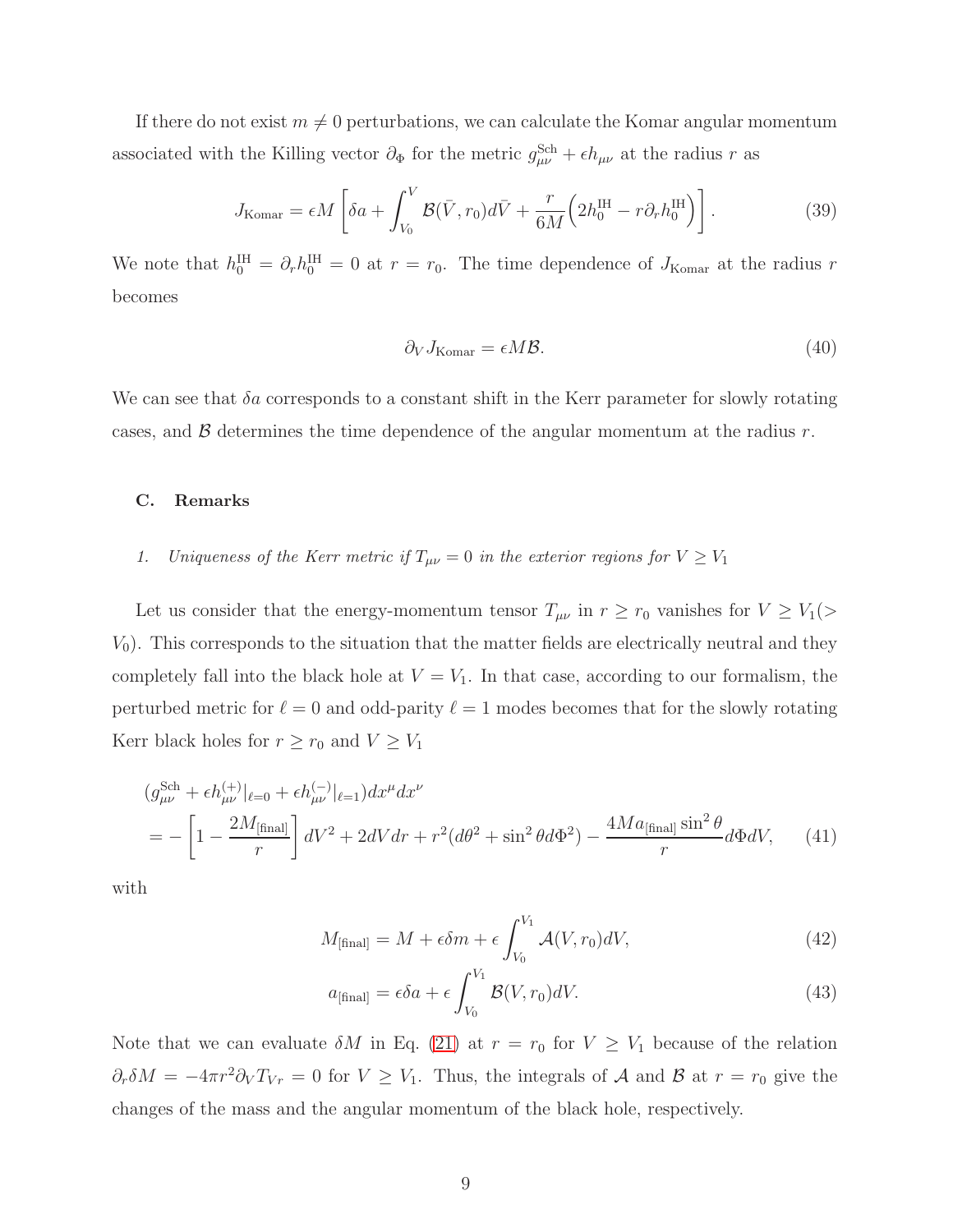#### 2. Vaidya metric

The Vaidya metric [\[31\]](#page-34-1) is the exact spherically symmetric solution with the radiating matter

<span id="page-9-1"></span><span id="page-9-0"></span>
$$
T_{\mu\nu}dx^{\mu}dx^{\nu} = \frac{d\mathcal{M}(V)/dV}{4\pi r^2}dV^2.
$$
\n(44)

On the other hand, using our formalism with Eq. [\(44\)](#page-9-0), we obtain

$$
(g_{\mu\nu}^{\text{Sch}} + \epsilon h_{\mu\nu}^{(+)}|_{\ell=0})dx^{\mu}dx^{\nu} = -\left(1 - \frac{2(M + \epsilon \mathcal{M}(V))}{r}\right)dV^{2} + 2dVdr + r^{2}(d\theta^{2} + \sin^{2}\theta d\Phi^{2}).
$$
\n(45)

Thus, we can see that our linear perturbation formalism reproduces the exact Vaidya metric [\[31\]](#page-34-1).<sup>5</sup>

#### <span id="page-9-2"></span>3. The conservation laws and fluxes

The quantities A in Eq. [\(11\)](#page-4-0) and B in Eq. [\(29\)](#page-6-1) are related to the energy and angular momentum fluxes associated with the conservation laws  $\nabla^{\mu}(T_{\mu\nu}(\partial_V)^{\nu}) = 0$  and  $\nabla^{\mu}(T_{\mu\nu}(\partial_{\Phi})^{\nu}) = 0$ , respectively. We should note that this discussion holds if only the basic equations formally take the form of Eq. [\(5\)](#page-3-0). In particular, as is discussed later, the equations whose forms are same as Eq. [\(5\)](#page-3-0), but  $T_{\mu\nu}$  is replaced by the effective energy momentum tensors  $T_{\mu\nu}^{\text{eff}}$ , appear in the context of the non-linear perturbations around the Schwarzschild metric. In that case, equations  $\nabla^{\mu}(T^{\text{eff}}_{\mu\nu}(\partial_{V})^{\nu}) = 0$  and  $\nabla^{\mu}(T^{\text{eff}}_{\mu\nu}(\partial_{\Phi})^{\nu}) = 0$  hold for the covariant derivative with respect to the Schwarzschild metric, and the corresponding global conservation laws exist.

 $5$  The metric in Eq. [\(45\)](#page-9-1) takes the Kerr-Schild form [\[32,](#page-34-2) [33](#page-34-3)]. It is known that the Einstein tensor of the Kerr-Schild form metric is linear to the unknown function (see e.g.,  $[34, 35]$  $[34, 35]$ ). This is the reason why the linear perturbation analysis can derive the exact solution.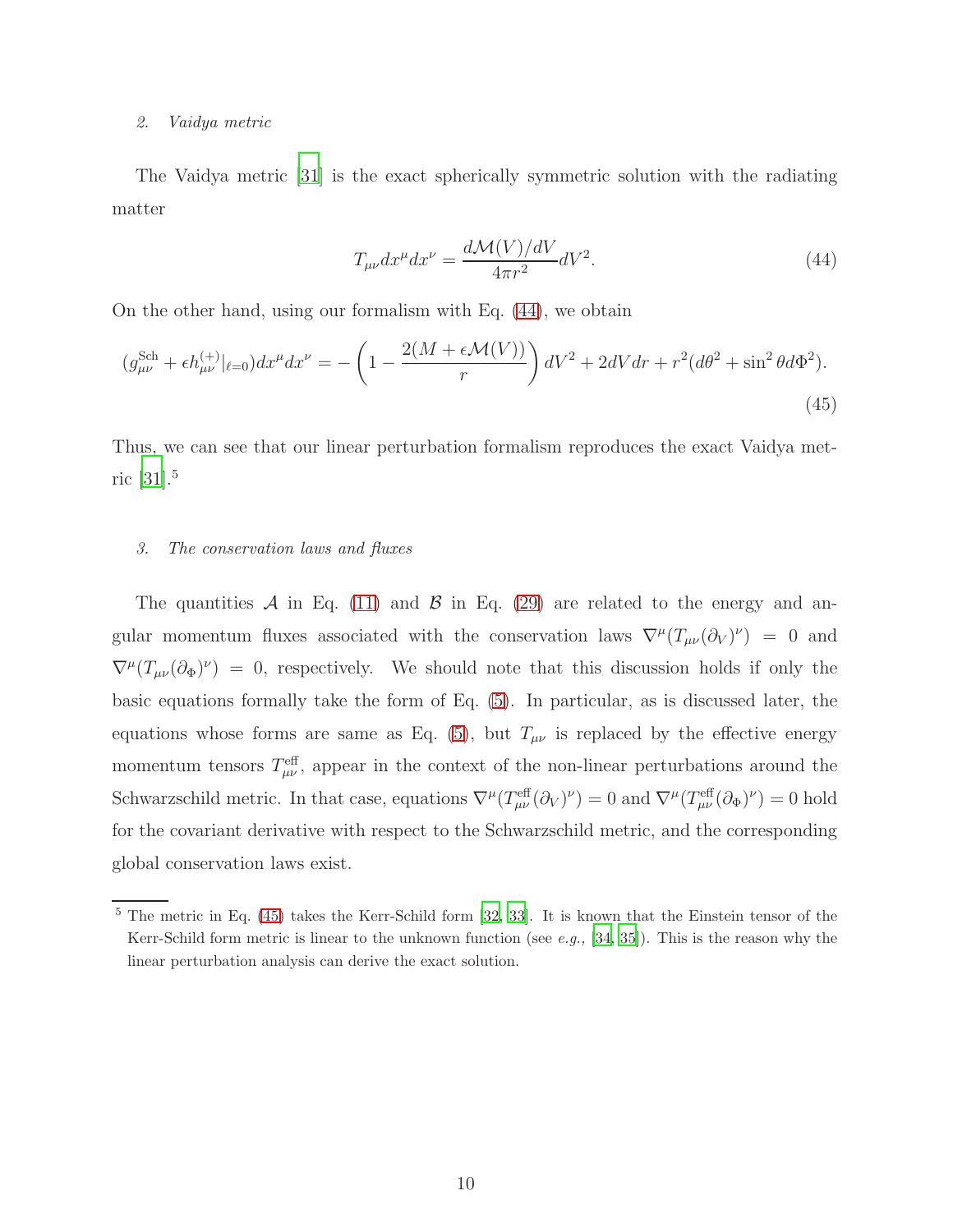# <span id="page-10-0"></span>III. THE ENERGY-MOMENTUM TENSOR OF THE BLANDFORD-ZNAJEK PROCESS

#### A. The force-free electromagnetic fields around the Kerr spacetime

We consider the test electromagnetic field  $F_{\mu\nu} = \partial_{\mu}A_{\nu} - \partial_{\nu}A_{\mu}$  with the electric current density vector  $j^{\mu}$  on the Kerr spacetime. In this section,  $g_{\mu\nu}$  denotes the Kerr metric, and  $\nabla_\mu$  denotes the corresponding covariant derivative. The metric of the Kerr spacetime in the Boyer-Lindquist coordinates  $(t, r, \theta, \phi)$  is given by

$$
g_{\mu\nu}dx^{\mu}dx^{\nu} = -\frac{\Delta - a^2\sin^2\theta}{\Sigma}dt^2 - \frac{2a\sin^2\theta(r^2 + a^2 - \Delta)}{\Sigma}dtd\phi + \frac{\Sigma}{\Delta}dr^2 + \Sigma d\theta^2
$$

$$
+ \frac{(r^2 + a^2)^2 - \Delta a^2\sin^2\theta}{\Sigma}\sin^2\theta d\phi^2,
$$
(46)

where  $\Sigma$  and  $\Delta$  are

$$
\Sigma = r^2 + a^2 \cos^2 \theta,\tag{47}
$$

$$
\Delta = r^2 + a^2 - 2Mr.\tag{48}
$$

The constants M and a denote the mass and spin parameters. The black hole horizon locates at  $r = r_+ = M + \sqrt{M^2 - a^2}$ . The Maxwell equations on this spacetime are given by

<span id="page-10-4"></span>
$$
\nabla^{\mu}F_{\mu\nu} = 4\pi j_{\nu}.\tag{49}
$$

We note that the equations

<span id="page-10-5"></span><span id="page-10-3"></span>
$$
\nabla_{\left[\mu} F_{\nu\rho\right]} = 0,\tag{50}
$$

are automatically satisfied from  $F_{\mu\nu} = \partial_{\mu}A_{\nu} - \partial_{\nu}A_{\mu}$ . The energy-momentum tensor of the electromagnetic field

$$
T_{\mu\nu}^{\text{EM}} = F_{\mu\alpha} F_{\nu}^{\ \alpha} - \frac{1}{4} g_{\mu\nu} F_{\alpha\beta} F^{\alpha\beta},\tag{51}
$$

satisfies

$$
\nabla^{\mu}T_{\mu\nu}^{\text{EM}} = -4\pi F_{\nu\mu}j^{\mu}.\tag{52}
$$

If the right hand side of Eq.  $(52)$ , *i.e.*, the Lorentz force term, is neglected, the force-free condition

<span id="page-10-2"></span><span id="page-10-1"></span>
$$
F_{\nu\mu}j^{\mu} = 0,\tag{53}
$$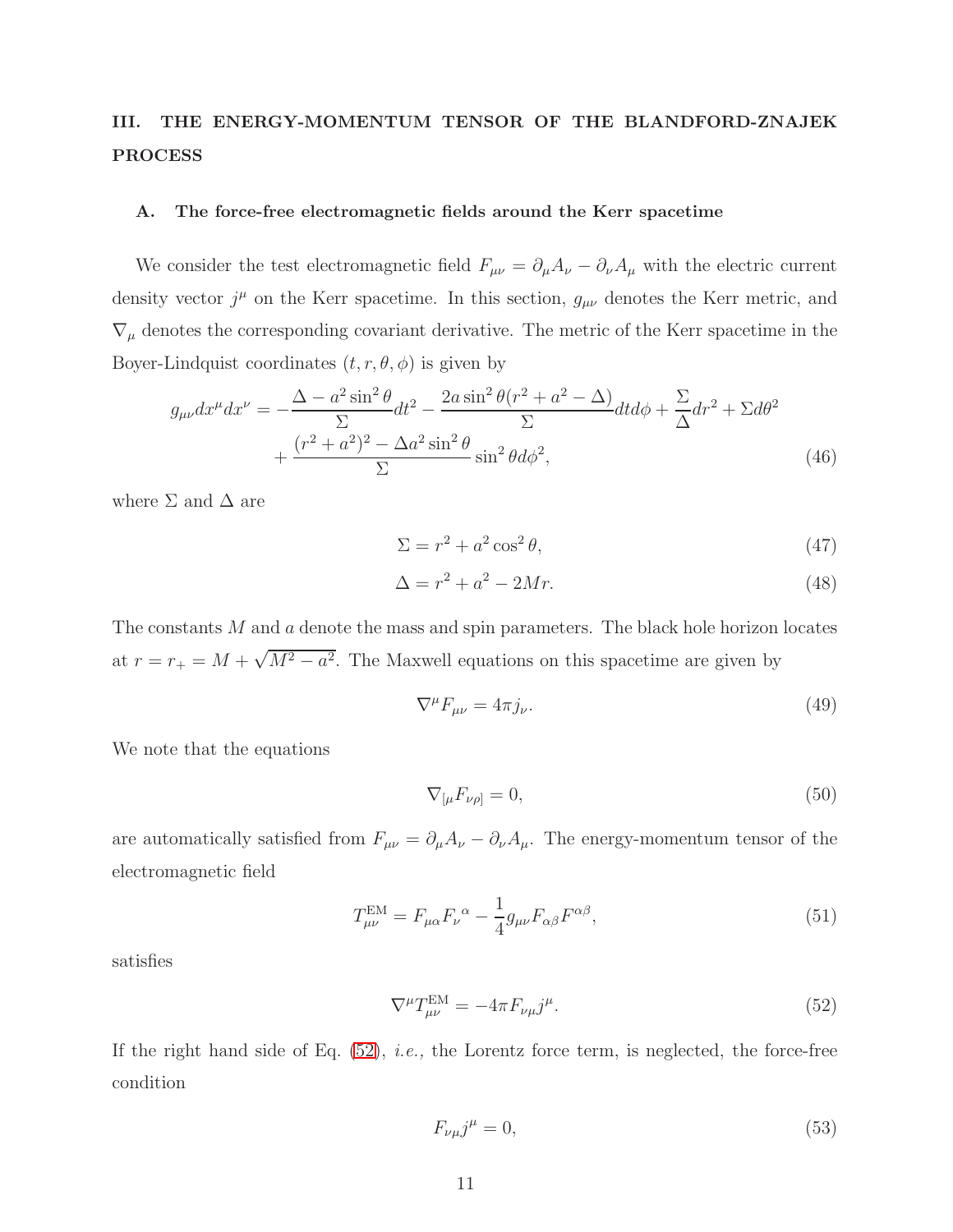is satisfied. Then, the energy-momentum tensor of the electromagnetic field satisfies

<span id="page-11-0"></span>
$$
\nabla^{\mu}T_{\mu\nu}^{\text{EM}} = 0. \tag{54}
$$

We should note that under the condition  $T_{\mu\nu}^{\text{particle}} \ll T_{\mu\nu}^{\text{EM}}$ , where  $T_{\mu\nu}^{\text{particle}}$  is the particle energy density, the total energy momentum conservation equations  $\nabla^{\mu} (T^{\text{particle}}_{\mu\nu} + T^{\text{EM}}_{\mu\nu}) = 0$ reduce to Eq. [\(54\)](#page-11-0). This implies that  $T_{\mu\nu}^{\text{particle}} \ll T_{\mu\nu}^{\text{EM}}$  is the sufficient condition for Eq. [\(53\)](#page-10-2). To summarize, the force-free electromagnetic fields  $F_{\mu\nu}$  can be obtained by solving Eq. [\(54\)](#page-11-0) with Eq. [\(51\)](#page-10-3), and the electric current density vector  $j^{\mu}$  can be calculated from Eq [\(49\)](#page-10-4).

Because the Boyer-Lindquist coordinates do not cover the black hole horizon, the location  $r = r_{+}$  becomes a coordinate singularity and tensors have apparently singular behavior there. In order to solve this problem, we introduce the Kerr-Schild coordinates  $(T, r, \theta, \Phi)$ by  $dT = dt + 2Mrdr/\Delta$ ,  $d\Phi = d\phi + adr/\Delta$ . The Kerr metric in the Kerr-Schild coordinates becomes

$$
g_{\mu\nu}^{\text{KS}} dx^{\mu} dx^{\nu} = -\frac{\Delta - a^2 \sin^2 \theta}{\Sigma} dT^2 + \frac{4Mr}{\Sigma} dT dr - \frac{4Mr}{\Sigma} a \sin^2 \theta dT d\Phi + \left(1 + \frac{2Mr}{\Sigma}\right) dr^2
$$

$$
+ \Sigma d\theta^2 + \frac{(r^2 + a^2)^2 - \Delta a^2 \sin^2 \theta}{\Sigma} \sin^2 \theta d\Phi^2 - 2a \sin^2 \theta \left(1 + \frac{2Mr}{\Sigma}\right) dr d\Phi. \tag{55}
$$

#### B. The Blandford-Znajek solutions in the the Kerr-Schild coordinates

In [\[19](#page-33-12)], Blandford and Znajek studied the stationary and axisymmetric force-free electromagnetic fields around the slowly rotating Kerr metric, and the energy and angular momentum extraction though the magnetic fields, called the Blandford-Znajek process. In this paper, we focus on the so-called split-monopole solution, and the solution in the Kerr-Schild coordinates is given by [\[19,](#page-33-12) [20\]](#page-33-13)

$$
T_{\mu\nu}^{\rm BZ} = \left( F_{\mu\alpha} F_{\nu}^{\ \alpha} - \frac{1}{4} g_{\mu\nu}^{\rm KS} F_{\alpha\beta} F^{\alpha\beta} \right),\tag{56}
$$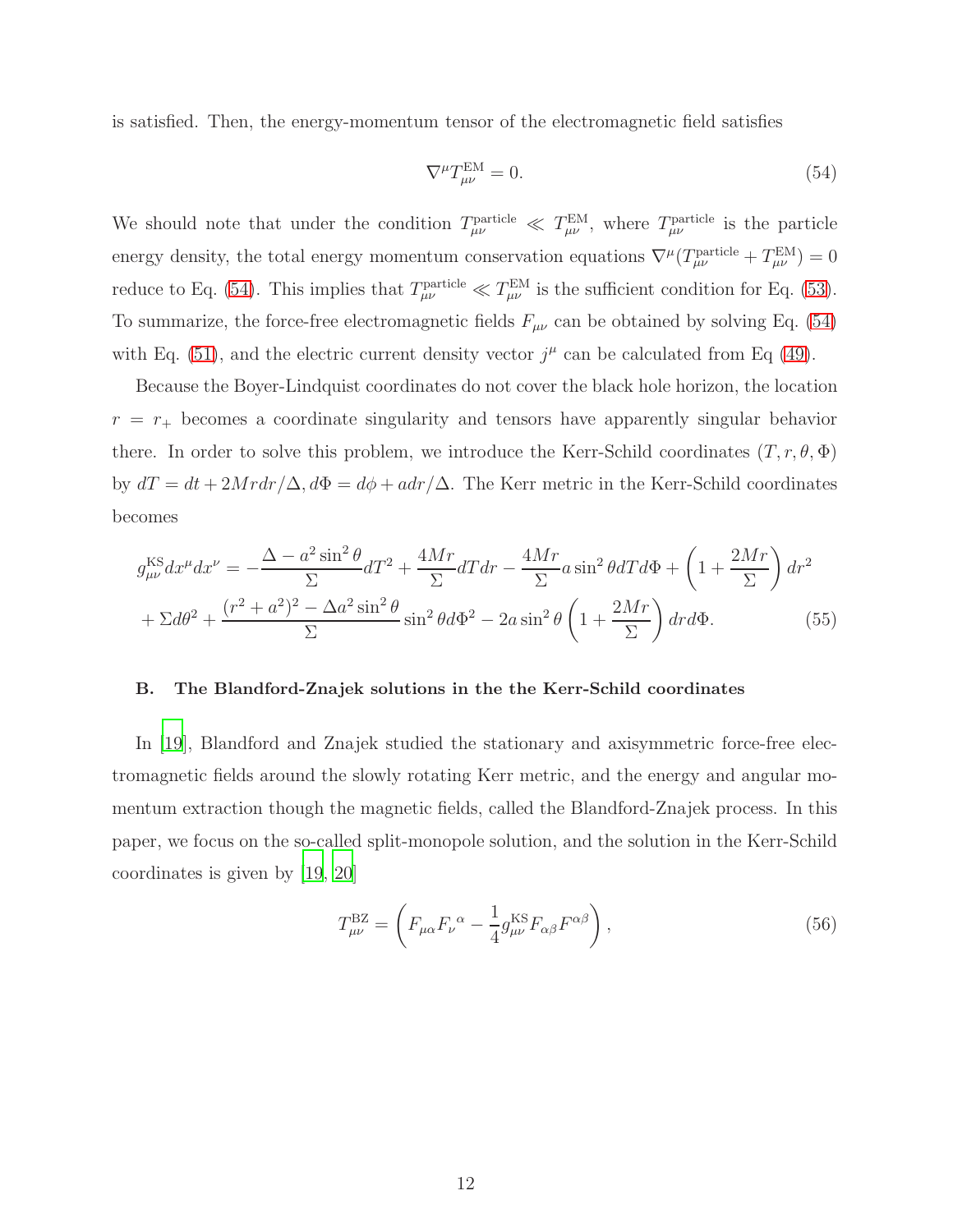where the explicit forms of  $F_{\mu\nu}$  are

$$
F_{Tr} = \omega \partial_r A_\Phi, \tag{57}
$$

$$
F_{T\theta} = \omega \partial_{\theta} A_{\Phi},\tag{58}
$$

$$
F_{T\Phi} = 0,\t\t(59)
$$

$$
F_{r\theta} = \sqrt{|\det(g_{\mu\nu}^{\text{KS}})|} B_{\Phi},\tag{60}
$$

$$
F_{r\Phi} = \partial_r A_{\Phi},\tag{61}
$$

$$
F_{\theta\Phi} = \partial_{\theta} A_{\Phi},\tag{62}
$$

and

$$
\omega = \omega_1 \frac{a}{M} + \mathcal{O}(a^3),\tag{63}
$$

$$
B_{\Phi} = B_{\Phi 1} \frac{a}{M} + \mathcal{O}(a^3),\tag{64}
$$

$$
A_{\Phi} = A_{\Phi 0} + A_{\Phi 2} \left(\frac{a}{M}\right)^2 + \mathcal{O}(a^4).
$$
 (65)

The functions  $A_{\Phi 0}$ ,  $A_{\Phi 2}$ ,  $\omega_1$  and  $B_{\Phi 1}$  are given by

$$
A_{\Phi 0} = -C\cos\theta,\tag{66}
$$

$$
A_{\Phi 2} = C \mathcal{F}(r) \cos \theta \sin^2 \theta, \tag{67}
$$

$$
\omega_1 = \frac{1}{8M},\tag{68}
$$

$$
B_{\Phi 1} = \frac{-C}{8Mr^2} \left( 1 + \frac{4M}{r} \right),\tag{69}
$$

where C is implicitly assumed to be of different signs for different signs of  $\cos \theta$ , and the function  $\mathcal{F}(r)$  is a regular solution of the differential equation

$$
\frac{d^2\mathcal{F}}{dr^2} + \frac{2M}{r(r-2M)}\frac{d\mathcal{F}}{dr} - \frac{6\mathcal{F}}{r(r-2M)} + \frac{M(r+2M)}{r^3(r-2M)} = 0.
$$
 (70)

The explicit form of  $\mathcal{F}(r)$  is

$$
\mathcal{F}(r) = \left[ \text{Li}_2\left(\frac{2M}{r}\right) - \ln\left(1 - \frac{2M}{r}\right) \ln\frac{r}{2M} \right] \frac{r^2(2r - 3M)}{8M^3} + \frac{M^2 + 3Mr - 6r^2}{12M^2} \ln\frac{r}{2M} + \frac{11}{72} + \frac{M}{3r} + \frac{r}{2M} - \frac{r^2}{2M^2},\tag{71}
$$

where  $\operatorname{Li}_2$  is the second polylogarithm function

$$
\text{Li}_2(x) = -\int_0^1 dt \frac{\ln(1 - tx)}{t}.
$$
\n(72)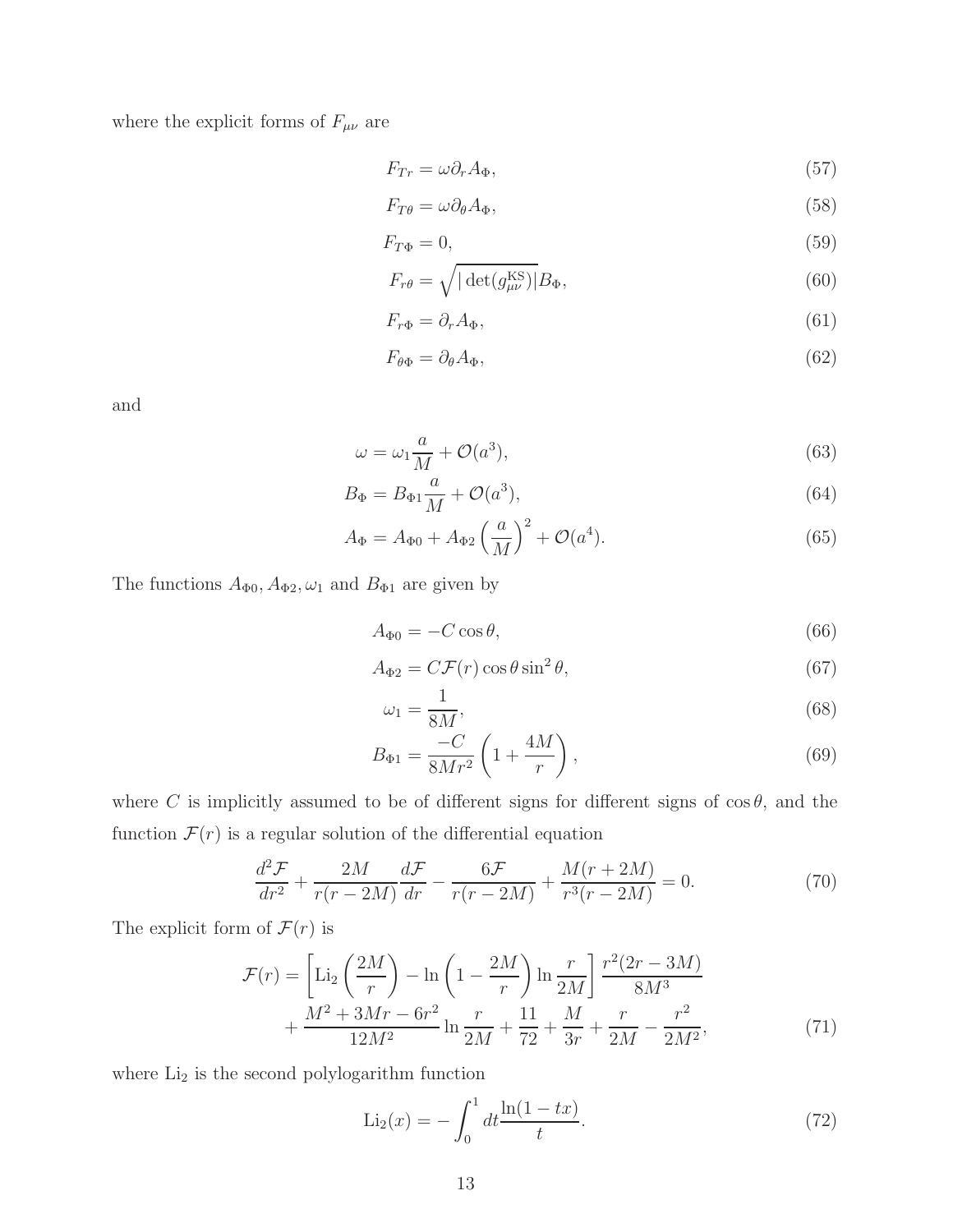The asymptotic behaviors of F at  $r = 2M$  and  $r = \infty$  are

$$
\mathcal{F} = \frac{6\pi^2 - 49}{72} + \frac{6\pi^2 - 61}{24M}(r - 2M) + \mathcal{O}((r - 2M)^2),\tag{73}
$$

$$
\mathcal{F} = \frac{M}{4r} + \frac{M^2 \ln(r/M)}{10r^2} - \frac{M^2(11+20\ln 2)}{200r^2} + \mathcal{O}((\ln r)/r^3),\tag{74}
$$

respectively. We can confirm that  $T_{\mu\nu}^{\rm BZ}$  satisfies the equations for the force-free electromagnetic fields  $(54)$ .<sup>6</sup> Also  $F_{\mu\nu}$  satisfies the degenerate condition

<span id="page-13-3"></span><span id="page-13-2"></span><span id="page-13-1"></span>
$$
\star F^{\mu\nu}F_{\mu\nu} = 0,\tag{75}
$$

where  $\star F_{\mu\nu} = F^{\alpha\beta} \epsilon_{\alpha\beta\mu\nu}/2$  and  $\epsilon_{\alpha\beta\mu\nu}$  is the Levi-Civita tensor.<sup>7</sup> As shown in [\[19,](#page-33-12) [20\]](#page-33-13), the energy and angular momentum extraction rate are given by

$$
\dot{E}_{\text{BZ}} := -\int_0^{2\pi} \int_0^{\pi} \sqrt{|\det(g_{\mu\nu}^{\text{KS}})|} \, T_{\mu}^{\text{BZ}\nu} (\partial_T)^{\mu} (dr)_{\nu} d\theta d\Phi = \frac{\pi}{24} \frac{a^2 C^2}{M^4} + \mathcal{O}(a^4). \tag{76}
$$

$$
\dot{J}_{\text{BZ}} := \int_0^{2\pi} \int_0^{\pi} \sqrt{|\det(g_{\mu\nu}^{\text{KS}})|} \, T_{\mu}^{\text{BZ}\nu} (\partial_{\Phi})^{\mu} (dr)_{\nu} d\theta d\Phi = \frac{\pi}{3} \frac{aC^2}{M^2} + \mathcal{O}(a^3). \tag{77}
$$

We can see that the relation  $\dot{E}_{\text{BZ}} = \omega \dot{J}_{\text{BZ}}$  holds at this order.

### <span id="page-13-0"></span>IV. THE BACKREACTION OF THE BLANDFORD-ZNAJEK PROCESS

### A. Perturbation scheme

The discussions in Sec. [III](#page-10-0) are based on the test field approximation around the Kerr black holes. When we consider the backreaction of the Blandford-Znajek process on the spacetime, we regard the parameter  $C^2$  as a small parameter so that the effect of the energy-momentum tensor  $T^{\rm BZ}_{\mu\nu}(\propto C^2)$  on the spacetime is weak. Introducing dimensionless small parameters  $\alpha, \beta$  as<sup>8</sup>

$$
\alpha := \frac{a}{M},\tag{78}
$$

$$
\beta := \frac{C^2}{M^2},\tag{79}
$$

<sup>&</sup>lt;sup>6</sup> We note that  $F_{\mu\nu}$  satisfies Eq. [\(50\)](#page-10-5), and this implies that  $A_{\mu}$  with  $F_{\mu\nu} = \partial_{\mu}A_{\nu} - \partial_{\nu}A_{\mu}$  exists.

<sup>&</sup>lt;sup>7</sup> The degenerate condition Eq. [\(75\)](#page-13-1) can be derived from the force-free condition Eq. [\(53\)](#page-10-2) for non-zero  $j^{\mu}$ (see e.g. [\[28\]](#page-34-6)). We also note that Eq.  $(75)$  is compatible with the ideal magnetohydrodynamic (MHD) condition [\[20](#page-33-13)].

<sup>&</sup>lt;sup>8</sup> The shape of the letter  $\alpha$  is similar to a, and  $\beta$  reminds us of the magnetic fields B.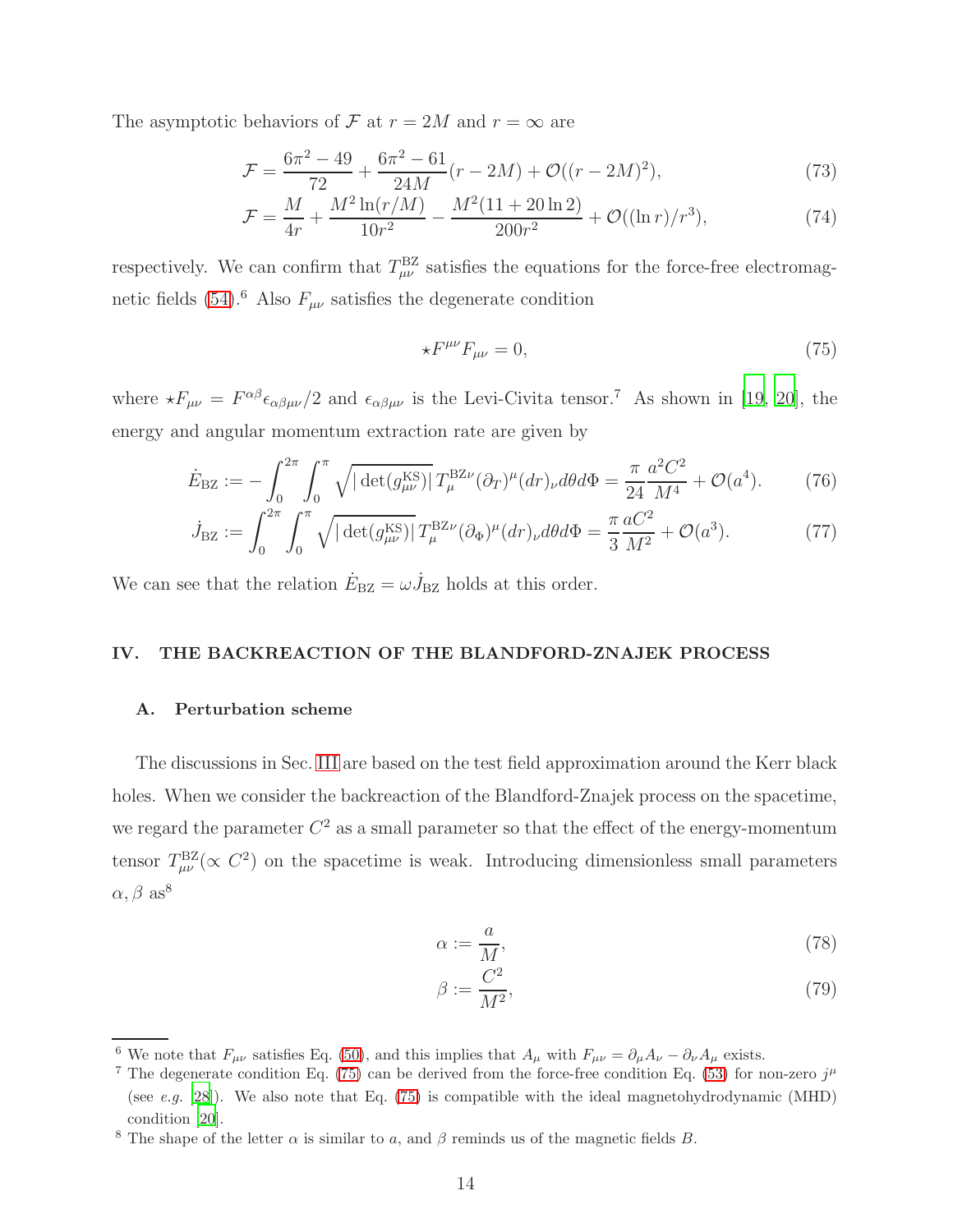the energy-momentum tensor  $T_{\mu\nu}^{BZ}$  can be written by the Taylor series around  $(\alpha, \beta) = (0, 0)$ as

$$
T_{\mu\nu}^{\rm BZ} = \beta T_{\mu\nu}^{(0,1)} + \alpha \beta T_{\mu\nu}^{(1,1)} + \alpha^2 \beta T_{\mu\nu}^{(2,1)} + \mathcal{O}(\alpha^3 \beta). \tag{80}
$$

To discuss the backreaction of the Blandford-Znajek process, we need to solve the Einstein equations

$$
G_{\mu\nu} = 8\pi T_{\mu\nu}^{\text{BZ}} = 8\pi \beta T_{\mu\nu}^{(0,1)} + 8\pi \alpha \beta T_{\mu\nu}^{(1,1)} + 8\pi \alpha^2 \beta T_{\mu\nu}^{(2,1)} + \mathcal{O}(\alpha^3 \beta). \tag{81}
$$

We expand the metric tensor as

<span id="page-14-0"></span>
$$
g_{\mu\nu} = g_{\mu\nu}^{\text{Kerr}} + g_{\mu\nu}^{\text{BZ}},\tag{82}
$$

with

$$
g_{\mu\nu}^{\text{Kerr}} = g_{\mu\nu}^{\text{Sch}} + \alpha h_{\mu\nu}^{(1,0)} + \alpha^2 h_{\mu\nu}^{(2,0)} + \mathcal{O}(\alpha^3),\tag{83}
$$

$$
g_{\mu\nu}^{\rm BZ} = \beta h_{\mu\nu}^{(0,1)} + \alpha \beta h_{\mu\nu}^{(1,1)} + \alpha^2 \beta h_{\mu\nu}^{(2,1)} + \mathcal{O}(\alpha^3 \beta). \tag{84}
$$

The Einstein tensor becomes

$$
G_{\mu\nu} = \beta G^{(0,1)}_{\mu\nu} + \alpha \beta G^{(1,1)}_{\mu\nu} + \alpha^2 \beta G^{(2,1)}_{\mu\nu} + \mathcal{O}(\alpha^3 \beta) + \mathcal{O}(\beta^2). \tag{85}
$$

We note that the Einstein tensor at  $\mathcal{O}(\beta^0)$  vanishes because  $\mathcal{O}(\beta^0)$  metric is the Kerr metric. At each order, we need to solve the following equations:

$$
\beta G_{\mu\nu}^{(0,1)} = 8\pi \beta T_{\mu\nu}^{(0,1)},\tag{86}
$$

$$
\alpha \beta G^{(1,1)}_{\mu\nu} = 8\pi \alpha \beta T^{(1,1)}_{\mu\nu},\tag{87}
$$

$$
\alpha^2 \beta G_{\mu\nu}^{(2,1)} = 8\pi \alpha^2 \beta T_{\mu\nu}^{(2,1)},\tag{88}
$$

Schematically, we can write  $G_{\mu\nu}^{(0,1)}, G_{\mu\nu}^{(1,1)}, G_{\mu\nu}^{(2,1)}$  as

$$
\beta G_{\mu\nu}^{(0,1)} = \beta \mathcal{L}^{\text{Sch}} [h_{\alpha\beta}^{(0,1)}]_{\mu\nu}
$$
\n(89)

$$
\alpha\beta G^{(1,1)}_{\mu\nu} = \alpha\beta \mathcal{L}^{\text{Sch}}[h^{(1,1)}_{\alpha\beta}]_{\mu\nu} - 8\pi\alpha\beta \tilde{T}^{(1,1)}_{\mu\nu}
$$
\n(90)

$$
\alpha^2 \beta G_{\mu\nu}^{(2,1)} = \alpha^2 \beta \mathcal{L}^{\text{Sch}} [h_{\alpha\beta}^{(2,1)}]_{\mu\nu} - 8\pi \alpha^2 \beta \tilde{T}_{\mu\nu}^{(2,1)}
$$
(91)

where  $\tilde{T}^{(1,1)}_{\mu\nu}$  and  $\tilde{T}^{(2,1)}_{\mu\nu}$  denote the effects of the non-linear perturbation, e.g.,  $\tilde{T}^{(1,1)}_{\mu\nu}$  is constructed from  $h_{\mu\nu}^{(1,0)}$  and  $h_{\mu\nu}^{(0,1)}$ . Thus, at each order, we solve the following equations which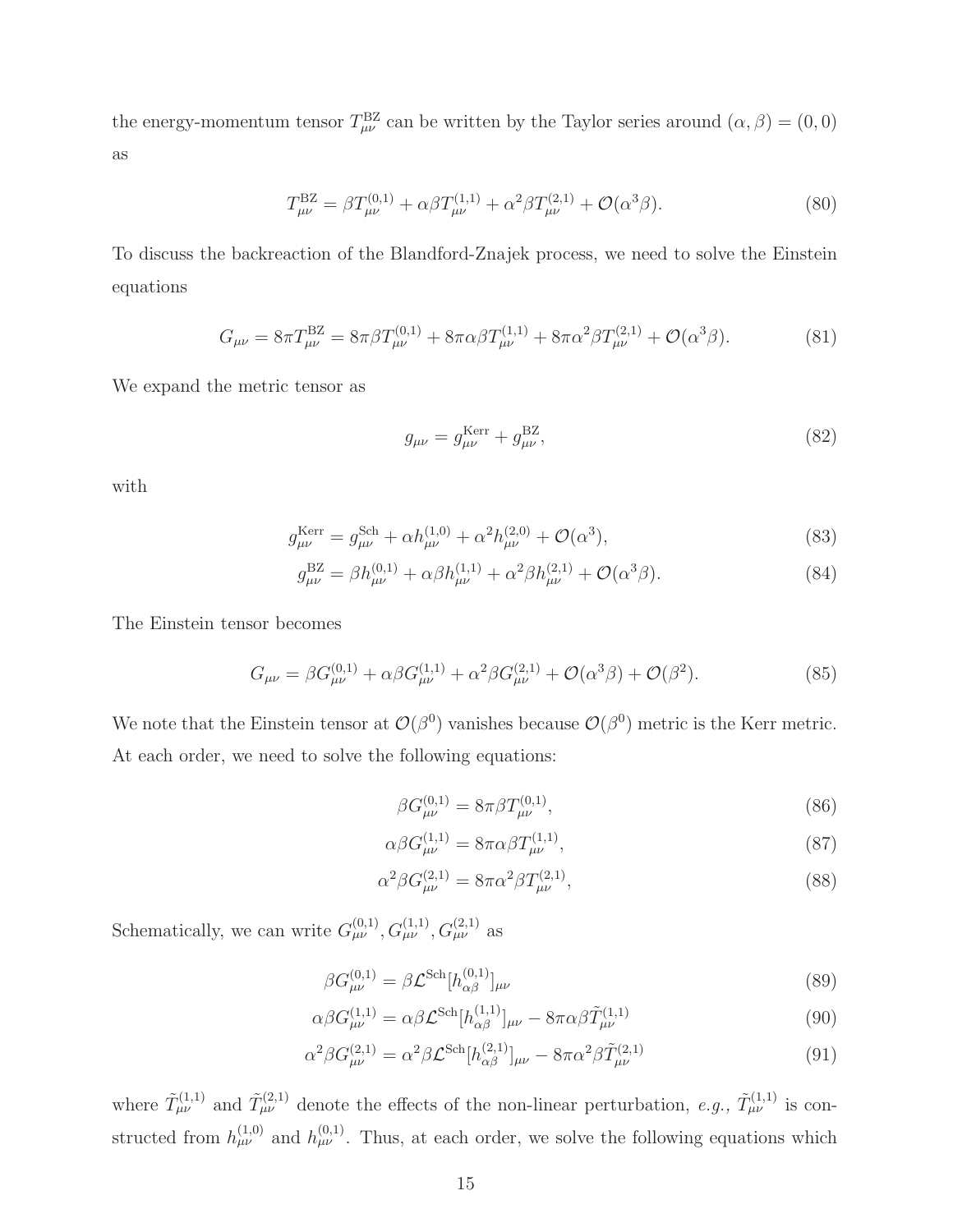can be seen as the linear perturbation around the Schwarzschild spacetime with the effective energy-momentum tensors:

$$
\beta \mathcal{L}^{\text{Sch}}[h_{\alpha\beta}^{(0,1)}]_{\mu\nu} = 8\pi \beta T_{\mu\nu}^{(0,1)} \tag{92}
$$

$$
\alpha \beta \mathcal{L}^{\text{Sch}}[h_{\alpha\beta}^{(1,1)}]_{\mu\nu} = 8\pi \alpha \beta T_{\mu\nu}^{(1,1)} + 8\pi \alpha \beta \tilde{T}_{\mu\nu}^{(1,1)} =: 8\pi \alpha \beta T_{\mu\nu}^{\text{eff}(1,1)}
$$
(93)

$$
\alpha^2 \beta \mathcal{L}^{\text{Sch}} [h_{\alpha\beta}^{(2,1)}]_{\mu\nu} = 8\pi \alpha^2 \beta T_{\mu\nu}^{(2,1)} + 8\pi \alpha^2 \beta \tilde{T}_{\mu\nu}^{(2,1)} =: 8\pi \alpha^2 \beta T_{\mu\nu}^{\text{eff}(2,1)}
$$
(94)

If we regard  $\alpha^n \beta$   $(n = 0, 1, 2)$  as small parameters, we can apply the formalism in Sec. [II](#page-2-0) to these equations at each order.

#### B. The Eddington-Finkelstein like coordinates

We discuss the backreaction of the Blandford-Znajek process using the formalism developed in Sec. [II](#page-2-0) which is written in the Eddington-Finkelstein coordinates. Then, it is convenient to introduce the Eddington-Finkelstein like coordinates  $(V, r, \theta, \Phi)$  by  $dV = dT + dr$ . In this coordinate system, the Kerr metric becomes

$$
g_{\mu\nu}^{\text{EF}} dx^{\mu} dx^{\nu} = -\left(1 - \frac{2Mr}{\Sigma}\right) dV^2 + 2dV dr + \Sigma d\theta^2 + \frac{(r^2 + a^2)^2 - a^2 \Delta \sin^2 \theta}{\Sigma} \sin^2 \theta d\Phi^2
$$

$$
-2a \sin^2 \theta dr d\Phi - \frac{4aMr}{\Sigma} \sin^2 \theta dV d\Phi. \tag{95}
$$

Then,  $h_{\mu\nu}^{(n,0)}$   $(n = 0, 1, 2, \cdots)$  in Eq. [\(83\)](#page-14-0) can be obtained by taking a Taylor series around  $a = 0$  for the metric Eq. [\(95\)](#page-15-0), *i.e.*,

<span id="page-15-0"></span>
$$
g_{\mu\nu}^{\text{EF}} dx^{\mu} dx^{\nu} = (g_{\mu\nu}^{\text{Sch}} + \alpha h_{\mu\nu}^{(1,0)} + \alpha^2 h_{\mu\nu}^{(2,0)} + \mathcal{O}(\alpha^3)) dx^{\mu} dx^{\nu}, \tag{96}
$$

with

$$
g_{\mu\nu}^{\text{Sch}} dx^{\mu} dx^{\nu} = -fdV^{2} + 2dVdr + r^{2}(d\theta^{2} + \sin^{2}\theta d\Phi^{2}), \qquad (97)
$$

$$
\alpha h_{\mu\nu}^{(1,0)} dx^{\mu} dx^{\nu} = -2\alpha M \sin^2 \theta d\Phi \left(\frac{2M}{r} dV + dr\right),\tag{98}
$$

$$
\alpha^2 h_{\mu\nu}^{(2,0)} dx^{\mu} dx^{\nu} = \alpha^2 M^2 \left[ -\frac{2M}{r^3} \cos^2 \theta dV^2 + \cos^2 \theta d\theta^2 + \frac{(r+M-M\cos(2\theta))\sin^2 \theta}{r} d\Phi^2 \right].
$$
\n(99)

In the Eddington-Finkelstein like coordinates  $(V, r, \theta, \Phi)$ , we obtain the following equa-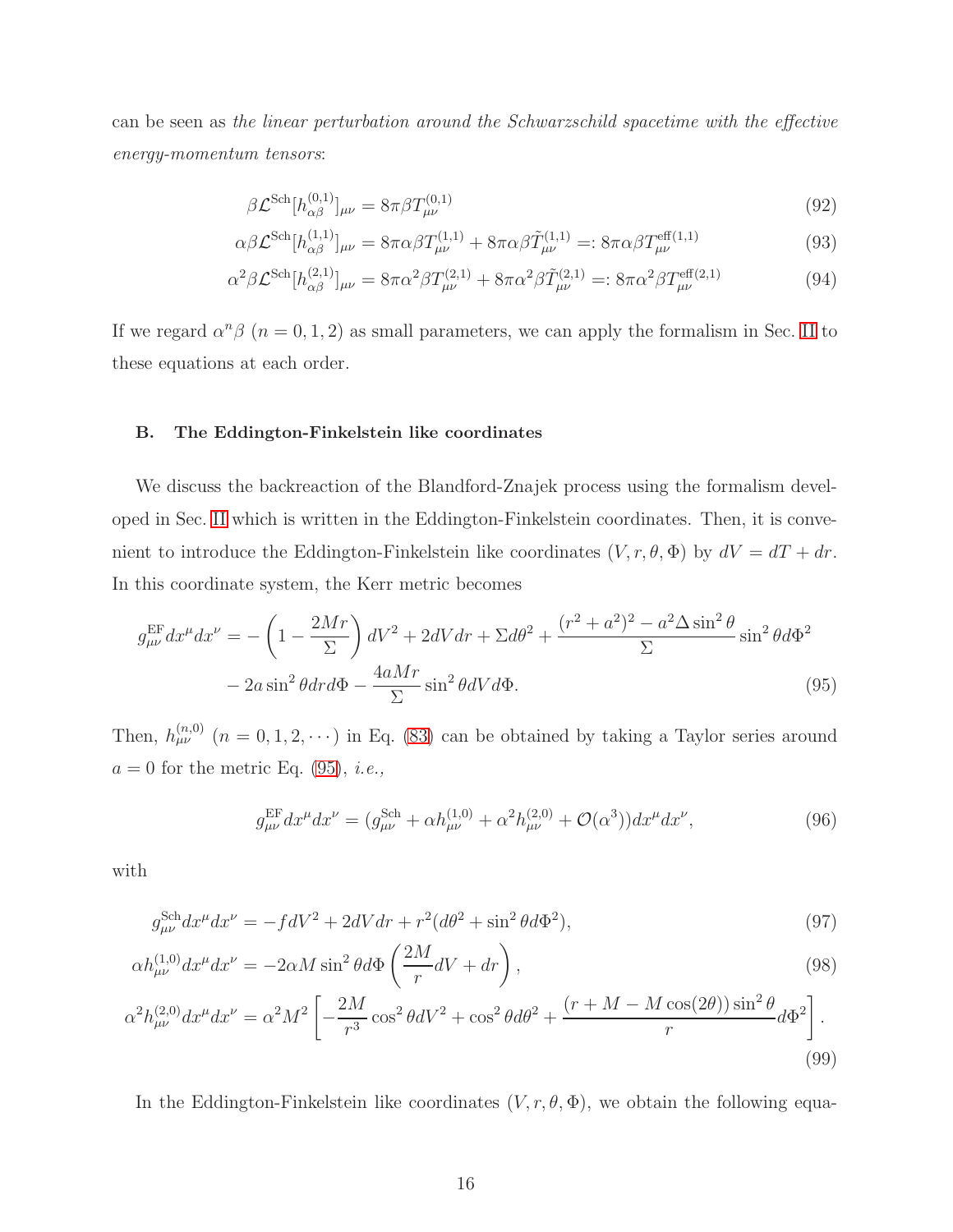tions for the energy-momentum tensors of the Blandford-Znajek process discussed in Sec. [III:](#page-10-0)

<span id="page-16-0"></span>
$$
\beta T_{\mu\nu}^{(0,1)} dx^{\mu} dx^{\nu} = \frac{M^2 \beta}{2r^4} \left[ \left( 1 - \frac{2M}{r} \right) dV^2 - 2dV dr + r^2 (d\theta^2 + \sin^2 \theta d\Phi^2) \right],\tag{100}
$$

$$
\alpha \beta T_{\mu\nu}^{(1,1)} dx^{\mu} dx^{\nu} = -2\alpha \beta M \sin^2 \theta d\Phi \left[ \frac{r^3 - 8M^3}{8r^5} dV - \frac{2M^2 + r(r + 2M)}{4r^4} dr \right],\tag{101}
$$

$$
\alpha^2 \beta T_{\mu\nu}^{(2,1)} dx^{\mu} dx^{\nu} = \alpha^2 \beta T_{\mu\nu}^{(2,1)}|_{\ell=0} dx^{\mu} dx^{\nu} + \alpha^2 \beta T_{\mu\nu}^{(2,1)}|_{\ell=2} dx^{\mu} dx^{\nu},\tag{102}
$$

with

$$
\alpha^2 \beta T_{\mu\nu}^{(2,1)}|_{\ell=0} dx^{\mu} dx^{\nu}
$$
  
= 
$$
\frac{\alpha^2 \beta}{96r^7} \bigg[ (96M^5 - 64M^4r + 16M^3r^2 + r^5)dV^2
$$
  
- 
$$
4r(4M^2 + r^2)(-4M^2 + 2Mr + r^2)dVdr
$$
  
+ 
$$
4r^3(r + 2M)^2 dr^2 - 32M^4(M + r)r^2(d\theta^2 + \sin^2\theta d\Phi^2) \bigg],
$$
 (103)

$$
\alpha^{2}\beta T_{\mu\nu}^{(2,1)}|_{\ell=2}dx^{\mu}dx^{\nu}
$$
\n
$$
= \frac{\alpha^{2}\beta}{48r^{7}}\sqrt{\frac{\pi}{5}}Y_{2,0}\left[\left(192M^{5}-r(32M^{4}+16M^{3}r+r^{4})+192M^{2}(-2M+r)r^{2}\mathcal{F}\right)dV^{2}\right.\n+4r(32M^{4}+8M^{3}r+2Mr^{3}+r^{4}-96M^{2}r^{2}\mathcal{F})dVdr-4r^{3}(r+2M)^{2}dr^{2}\n+16(2M^{3}-rM^{2}+12r^{3}\mathcal{F})r^{2}(d\theta^{2}+\sin^{2}\theta d\Phi^{2})\right]-\sqrt{\frac{\pi}{5}}\frac{4\alpha^{2}\beta M^{2}\partial_{r}\mathcal{F}}{3r^{2}}(\partial_{\theta}Y_{2,0})drd\theta\n+ \sqrt{\frac{\pi}{5}}\frac{\alpha^{2}\beta M^{3}(r^{2}+rM+2M^{2})}{3r^{5}}\sum_{i,j=\theta,\Phi}\left(\hat{\nabla}_{i}\hat{\nabla}_{j}Y_{2,0}-\frac{1}{2}\gamma_{ij}\hat{\Delta}Y_{2,0}\right)dx^{i}dx^{j}, \qquad (104)
$$

where  $Y_{2,0} = 4^{-1}\sqrt{5/\pi}(-1 + 3\cos^2\theta)$ ,  $\gamma_{ij}$  is the metric of the unit sphere, *i.e.*,  $\sum_{i,j=\theta,\Phi} \gamma_{ij} dx^i dx^j = d\theta^2 + \sin^2 \theta d\Phi^2$ , the operators  $\hat{\nabla}_i$  and  $\hat{\triangle}$  denote the covariant derivative and the Laplacian on  $\gamma_{ij}$ , respectively.

### <span id="page-16-1"></span>C.  $\mathcal{O}(\beta)$  corrections

We can read  $\mathcal{A}^{(0,1)}, T_{Vr}^{(0,1)}$  and  $T_{rr}^{(0,1)}$  from the  $\mathcal{O}(\beta^2)$  energy-momentum tensor in Eq. [\(100\)](#page-16-0) as

$$
\mathcal{A}^{(0,1)} = 0, \quad \beta T_{Vr}^{(0,1)} = -\frac{\beta M^2}{2r^4}, \quad T_{rr}^{(0,1)} = 0.
$$
 (105)

From Eqs.  $(16),(17),(21)$  $(16),(17),(21)$  $(16),(17),(21)$  $(16),(17),(21)$  and  $(22)$ , we obtain the perturbed metric as

$$
\beta h_{\mu\nu}^{(0,1)} dx^{\mu} dx^{\nu} = \beta \left[ \frac{2\delta m^{(0,1)}}{r} + \frac{2\pi M(r - 2M)}{r^2} \right] dV^2, \tag{106}
$$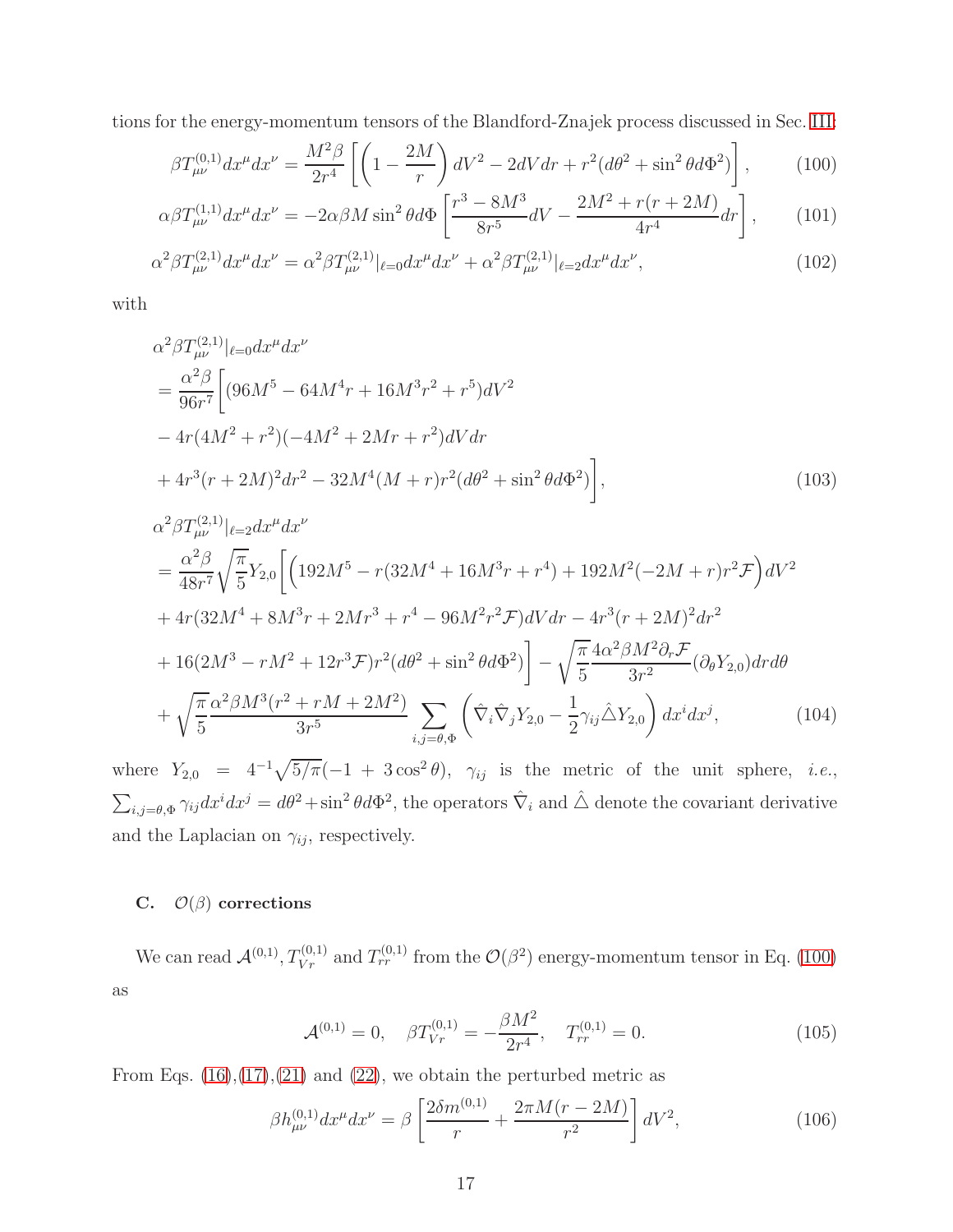where we set the residual gauge mode as  $\chi^{(0,1)}(V) = 0$ . For the later convenience, we choose  $\delta m^{(0,1)} = -\pi M$ , then the total metric at this order is

$$
(g_{\mu\nu}^{\text{Sch}} + \beta h_{\mu\nu}^{(0,1)})dx^{\mu}dx^{\nu} = -\left(1 - \frac{2M}{r} + \frac{4\pi M^2 \beta}{r^2}\right)dV^2 + 2dVdr + r^2(d\theta^2 + \sin^2\theta d\Phi^2).
$$
\n(107)

This is the Reissner-Nordström metric with a magnetic charge parameter  $Q = 2\sqrt{\pi \beta}M$  $2\sqrt{\pi}C$ . We can see that the mass of the spacetime is M and the location of the event horizon is  $r = r_H$  with

$$
r_H = M + \sqrt{M^2 - 4\pi M^2 \beta^2} = 2M - 2\pi M \beta + \mathcal{O}(\beta^2). \tag{108}
$$

One may think that it is strange for the spacetime to be the magnetic Reissner-Nordström metric because the Blandford-Znajek solution is globally different from the magnetic monopole, but it describes the split monopole [\[19](#page-33-12)]. The answer to this question is because the Birkhoff's theorem for the specially symmetric spacetime holds locally, and the energy-momentum tensor of the Blandford-Znajek solution at  $\mathcal{O}(\beta)$  is locally same as that for the global magnetic monopole.

### D.  $\mathcal{O}(\alpha\beta)$  corrections: time dependence of the angular momentum

After some calculations, we obtain

$$
8\pi\alpha\beta\tilde{T}^{(1,1)}_{\mu\nu}dx^{\mu}dx^{\nu} = 16\pi\alpha\beta\sin^2\theta d\Phi\left(\frac{M^4}{r^5}dV + \frac{M^3}{2r^4}dr\right). \tag{109}
$$

Thus, the effective energy-momentum tensor becomes

$$
8\pi\alpha\beta T_{\mu\nu}^{\text{eff}(1,1)}dx^{\mu}dx^{\nu} = 8\pi\alpha\beta T_{\mu\nu}^{(1,1)}dx^{\mu}dx^{\nu} + 8\pi\alpha\beta\tilde{T}_{\mu\nu}^{(1,1)}dx^{\mu}dx^{\nu}
$$
  
= 
$$
-16\pi\alpha\beta\sin^{2}\theta d\Phi \left[ \frac{M(r^{3} - 16M^{3})}{8r^{5}}dV - \frac{M(4M^{2} + 2Mr + r^{2})}{4r^{4}}dr \right].
$$
 (110)

We can read

$$
t_{V\Phi}^{\text{eff}(1,1)} = \frac{M(r^3 - 16M^3)}{8r^5},\tag{111}
$$

$$
t_{r\Phi}^{\text{eff}(1,1)} = -\frac{M(4M^2 + 2Mr + r^2)}{4r^4},\tag{112}
$$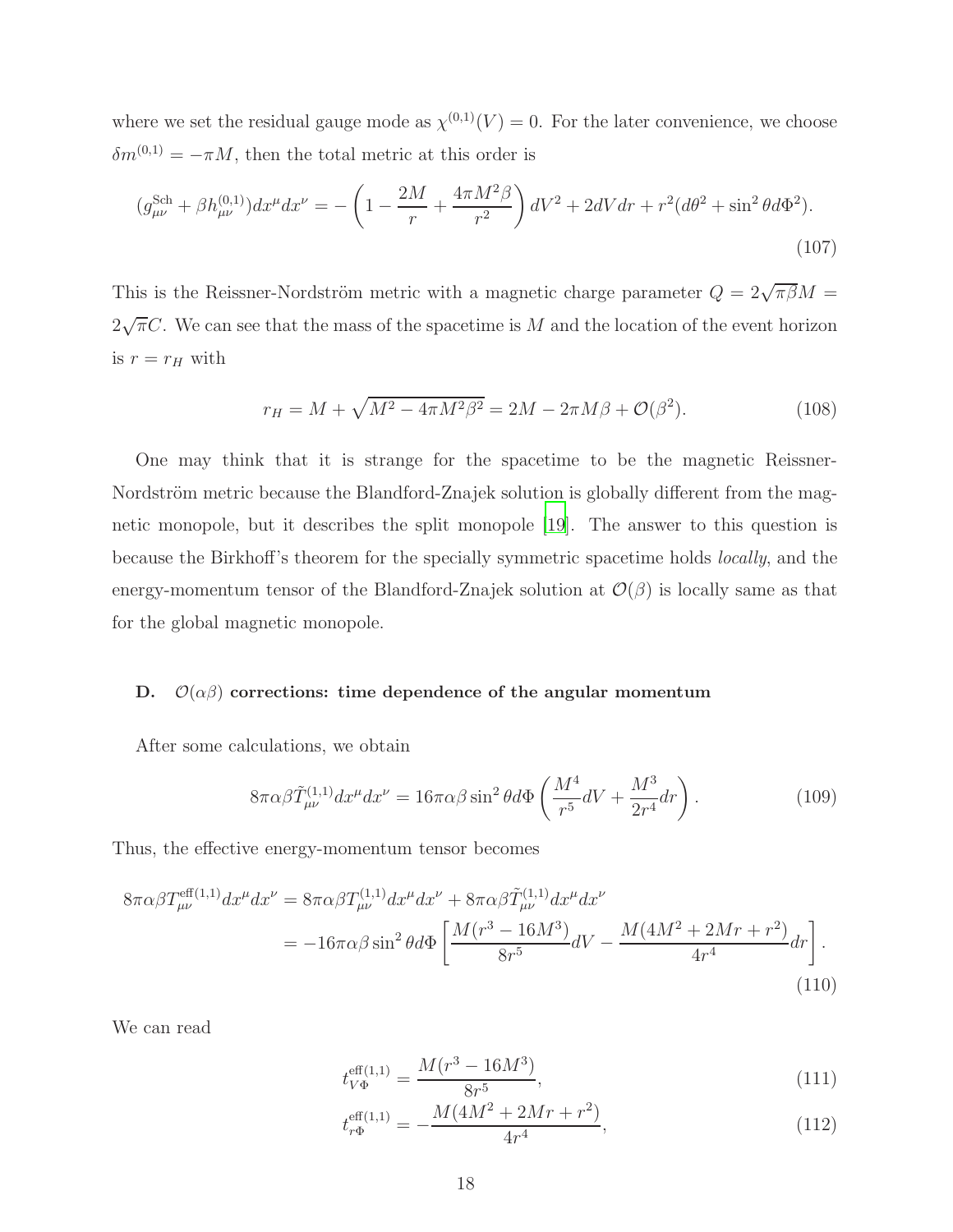then,  $\mathcal{B}^{\text{eff}(1,1)}$  in Eq. [\(28\)](#page-6-2) and  $h_0^{\text{IH}(1,1)}$  $_{0}^{\ln(1,1)}$  in Eq. [\(35\)](#page-7-1) become

$$
\mathcal{B}^{\text{eff}(1,1)} = -\frac{\pi}{3},\tag{113}
$$

$$
h_0^{\text{IH}(1,1)} = \frac{\pi r^2}{36M} \left[ -13 + \frac{8M^2 \left( -18M^2 + 4Mr + 9r^2 - 12Mr \ln(2M/r) \right)}{r^4} \right]. \tag{114}
$$

We note that  $\mathcal{B}^{\text{eff}(1,1)}$  is constant because  $T^{\text{eff}(1,1)}_{\mu\nu}$  does not have a time dependence (see Eq. [\(29\)](#page-6-1)). From Eq. [\(38\)](#page-7-2), the perturbed metric becomes

$$
\alpha \beta h_{\mu\nu}^{(1,1)} dx^{\mu} dx^{\nu} = -\frac{4M\alpha\beta\sin^{2}\theta}{r} d\Phi dV \left[ \delta a^{(1,1)} + \mathcal{B}^{\text{eff}(1,1)}(V - V_{0}) + \frac{r}{2M} \left( h_{0}^{\text{IH}(1,1)} + r^{2} C_{2}^{(1,1)}(V) \right) \right].
$$
\n(115)

At this order, the Komar angular momentum at the radius  $r$  is

$$
J_{\text{Komar}} = \alpha M^2 + \alpha \beta M \left[ \delta a^{(1,1)} + \mathcal{B}^{\text{eff}(1,1)} (V - V_0) + \frac{r}{6M} \left( 2h_0^{\text{IH}(1,1)} - r \partial_r h_0^{\text{IH}(1,1)} \right) \right]. \tag{116}
$$

We find that the time dependence of  $J_{\text{Komar}}$  coincides with the prediction from the angular momentum extraction rate of the Blandford-Znajek process in Eq. [\(77\)](#page-13-2)

<span id="page-18-0"></span>
$$
\partial_V J_{\text{Komar}} = \alpha \beta M \mathcal{B}^{\text{eff}(1,1)} = -\frac{\alpha \beta \pi M}{3}.
$$
 (117)

We set  $\delta a^{(1,1)} = 0$ , then  $J_{\text{Komar}} = \alpha M^2$  at  $V = V_0$  and  $r = r_0$ . We also choose the gauge mode as  $C_2^{(1,1)}$  $n_2^{(1,1)}(V) = 13\pi/(36M)$  so that the divergent behavior  $h_0^{\text{IH(1,1)}}$  at  $r \to \infty$  is canceled in Eq. [\(115\)](#page-18-0).

# E.  $\mathcal{O}(\alpha^2\beta)$  corrections: time dependence of the mass

In a similar way, we obtain  $\tilde{T}^{(2,1)}_{\mu\nu}$  as

$$
8\pi\alpha^2\beta\tilde{T}^{(2,1)}_{\mu\nu} = 8\pi\alpha^2\beta\tilde{T}^{(2,1)}_{\mu\nu}|_{\ell=0} + 8\pi\alpha^2\beta\tilde{T}^{(2,1)}_{\mu\nu}|_{\ell=2},\tag{118}
$$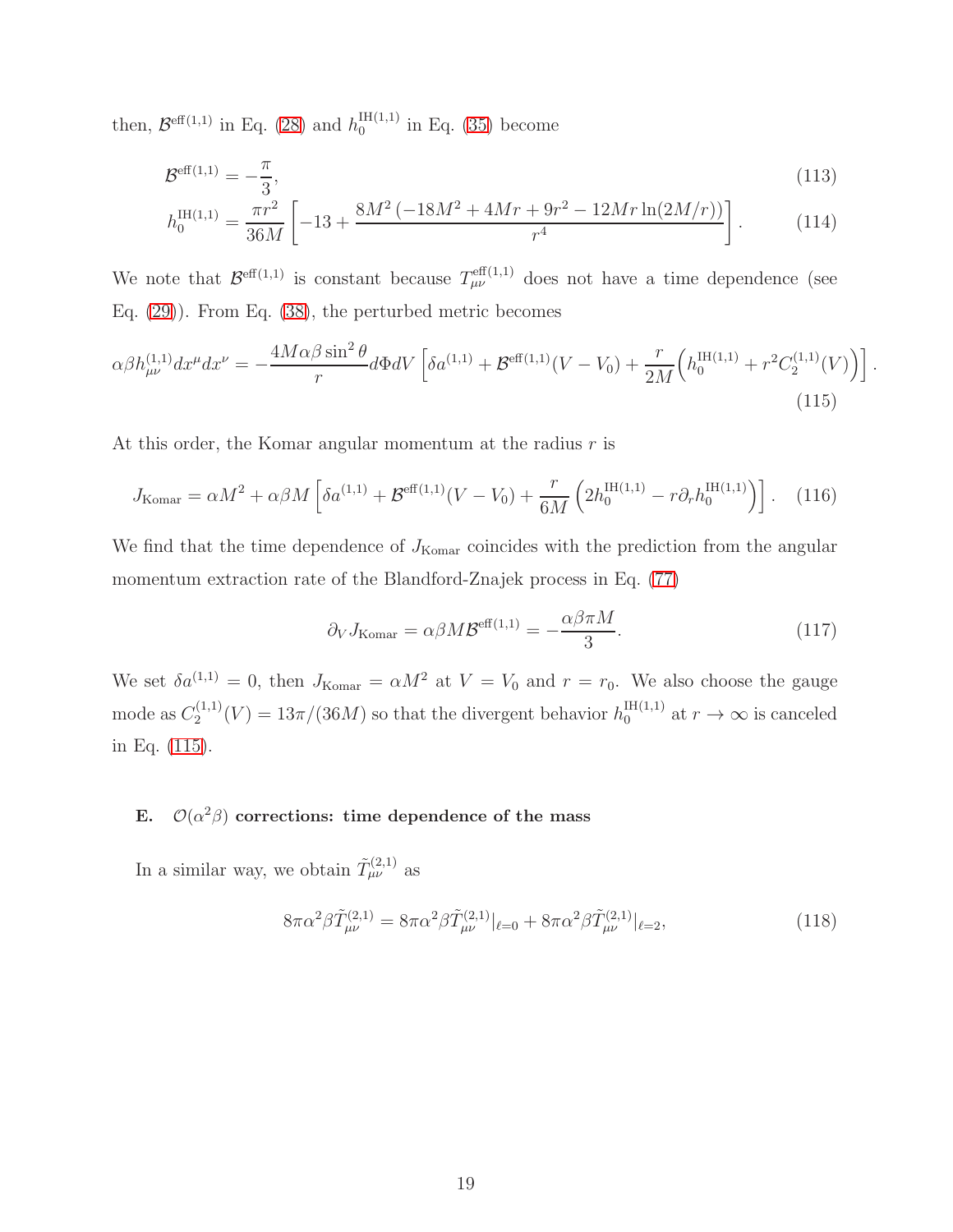with

$$
8\pi\alpha^{2}\beta\tilde{T}_{\mu\nu}^{(2,1)}|_{\ell=0}dx^{\mu}dx^{\nu}
$$
\n
$$
= \frac{\alpha^{2}\beta}{27r^{8}}\bigg[\Big(-\pi(288M^{6}-936M^{5}r+288M^{4}r^{2}+144M^{3}r^{3}+26Mr^{5}-13r^{6})
$$
\n
$$
+ \mathcal{B}^{\text{eff}(1,1)}(72M^{2}r^{3}(-3M+r)-36M^{2}(9M-4r)(2M-r)r(V-V_{0}))
$$
\n
$$
+18M(2M-r)r^{2}(2(-3M+r)h_{0}^{\text{IH}(1,1)}+(3M-2r)r\partial_{r}h_{0}^{\text{IH}(1,1)})\Big)dV^{2}
$$
\n
$$
+2r\Big(\pi(-144M^{5}+432M^{4}r+72M^{3}r^{2}-36M^{2}r^{3}-13r^{5})
$$
\n
$$
+ \mathcal{B}^{\text{eff}(1,1)}(-54M^{2}r^{3}+36M^{2}r(-9M+4r)(V-V_{0}))
$$
\n
$$
+18Mr^{2}(2(-3M+r)h_{0}^{\text{H}(1,1)}+(3M-2r)r\partial_{r}h_{0}^{\text{IH}(1,1)})\Big)dVdr
$$
\n
$$
+36r^{2}\Big(-6\mathcal{B}^{\text{eff}(1,1)}M^{2}r(V-V_{0})+M(2M\pi(-2M^{2}+2Mr+r^{2})-2r^{2}h_{0}^{\text{IH}(1,1)}+r^{3}\partial_{r}h_{0}^{\text{IH}(1,1)})\Big)dr^{2}
$$
\n
$$
+18Mr^{3}\Big(4M^{2}\pi(-3M^{2}+Mr+2r^{2})+B^{\text{eff}(1,1)}(-6Mr^{3}+6Mr(-3M+r)(V-V_{0}))
$$
\n
$$
+(3M-r)r^{2}(-2h_{0}^{\text{H}(1,1)}+r\partial_{r}h_{0}^{\text{H}(1,1)})\Big)(d\theta^{2}+\sin^{2}\theta d\Phi^{2})\Big], \qquad (119)
$$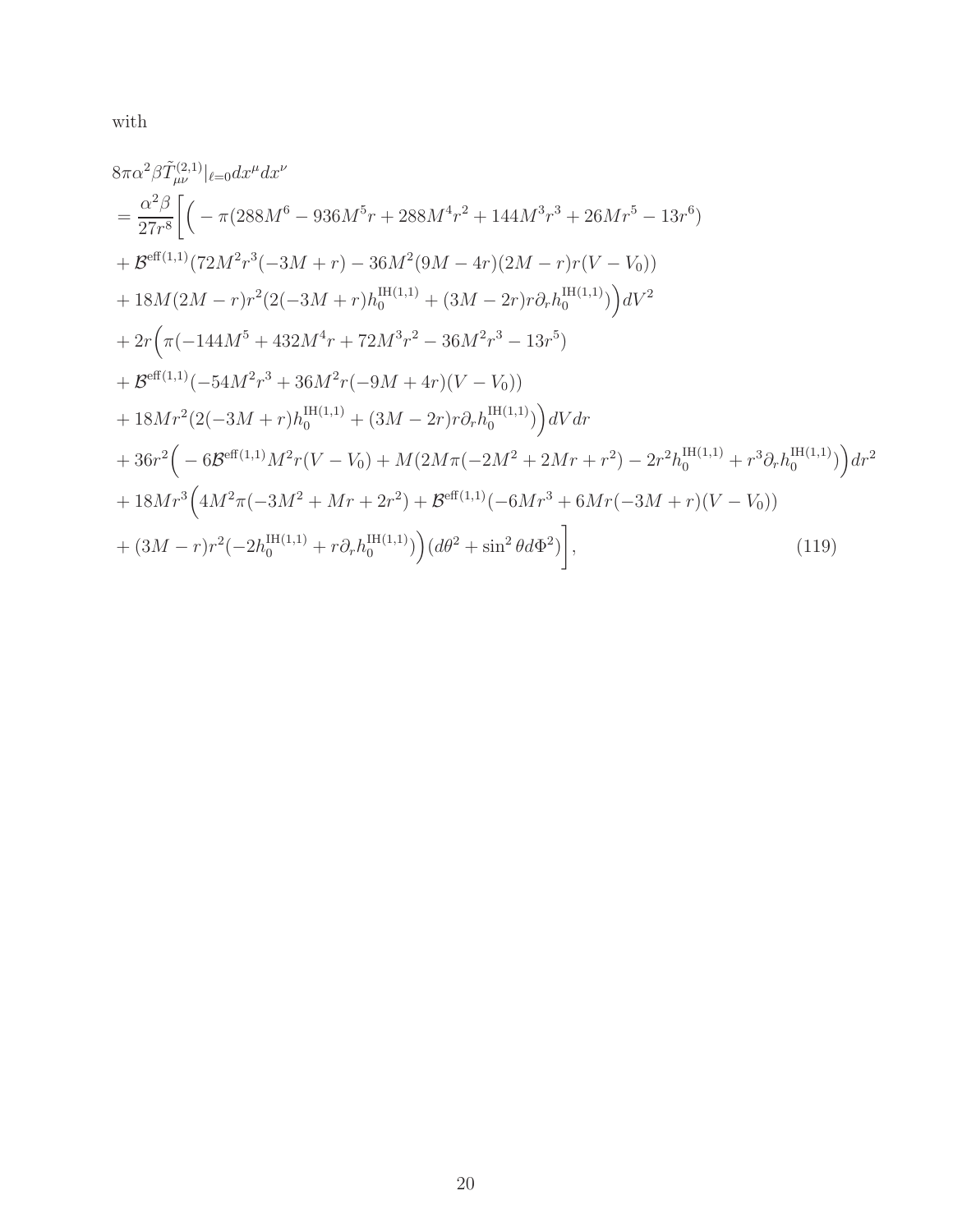and

$$
8\pi a^{2}C^{2}\tilde{T}_{\mu\nu}^{(2,1)}|_{\ell=2}dx^{\mu}dx^{\nu}
$$
\n
$$
= \frac{4\alpha^{2}\beta}{27r^{8}}\sqrt{\frac{\pi}{5}}Y_{2,0}\left[\left(\pi(144M^{6}-792M^{5}r+144M^{4}r^{2}+72M^{3}r^{3}+13Mr^{5}-26r^{6})\right.\right.\\ \left.+B^{\text{eff}(1,1)}(36M^{2}(3M-r)r^{3}+18M^{2}r(18M^{2}-17Mr-2r^{2})(V-V_{0}))\right.\\ \left.+9Mr^{2}(2(6M^{2}-5Mr-2r^{2})h_{0}^{\text{Hf}(1,1)}-r(-2M+r)(-3M+2r)\partial_{r}h_{0}^{\text{Hf}(1,1)})\right) dV^{2}
$$
\n
$$
+\frac{r}{2}\left(\pi(288M^{5}-864M^{4}r-144M^{3}r^{2}+72M^{2}r^{3}+65r^{5})\right.\right.\\ \left.+B^{\text{eff}(1,1)}(108M^{2}r^{3}+72M^{2}(9M-r)r(V-V_{0}))\right.\\ \left.+36Mr^{2}((6M+r)h_{0}^{\text{H}(1,1)}+r(-3M+2r)\partial_{r}h_{0}^{\text{H}(1,1)})\right) dV dr
$$
\n
$$
+18Mr^{2}\left(2M\pi(2M^{2}-2Mr-r^{2})+6B^{\text{eff}(1,1)}Mr(V-V_{0})+2r^{2}h_{0}^{\text{Hf}(1,1)}-r^{3}\partial_{r}h_{0}^{\text{H}(1,1)}\right) dr^{2}
$$
\n
$$
+\frac{3r^{3}}{4}\left(\pi(144M^{5}-264M^{4}r-96M^{3}r^{2}+13r^{5})+B^{\text{eff}(1,1)}(72M^{2}r^{3}+216M^{3}r(V-V_{0}))\right.\\ \left.+12Mr^{2}((6M+r)h_{0}^{\text{H}(1,1)}+r(-3M+r)\partial_{r}h_{0}^{\text{H}(1,1)})\right)(d\theta^{2}+\sin^{2}\theta d\Phi^{2})\right]
$$
\n
$$
+2\sqrt
$$

The effective energy-momentum tensor  $T_{\mu\nu}^{\text{eff}(2,1)}$  is given by

$$
8\pi\alpha^2\beta T_{\mu\nu}^{\text{eff}(2,1)} = 8\pi\alpha^2\beta T_{\mu\nu}^{(2,1)} + 8\pi\alpha^2\beta \tilde{T}_{\mu\nu}^{(2,1)}.
$$
 (121)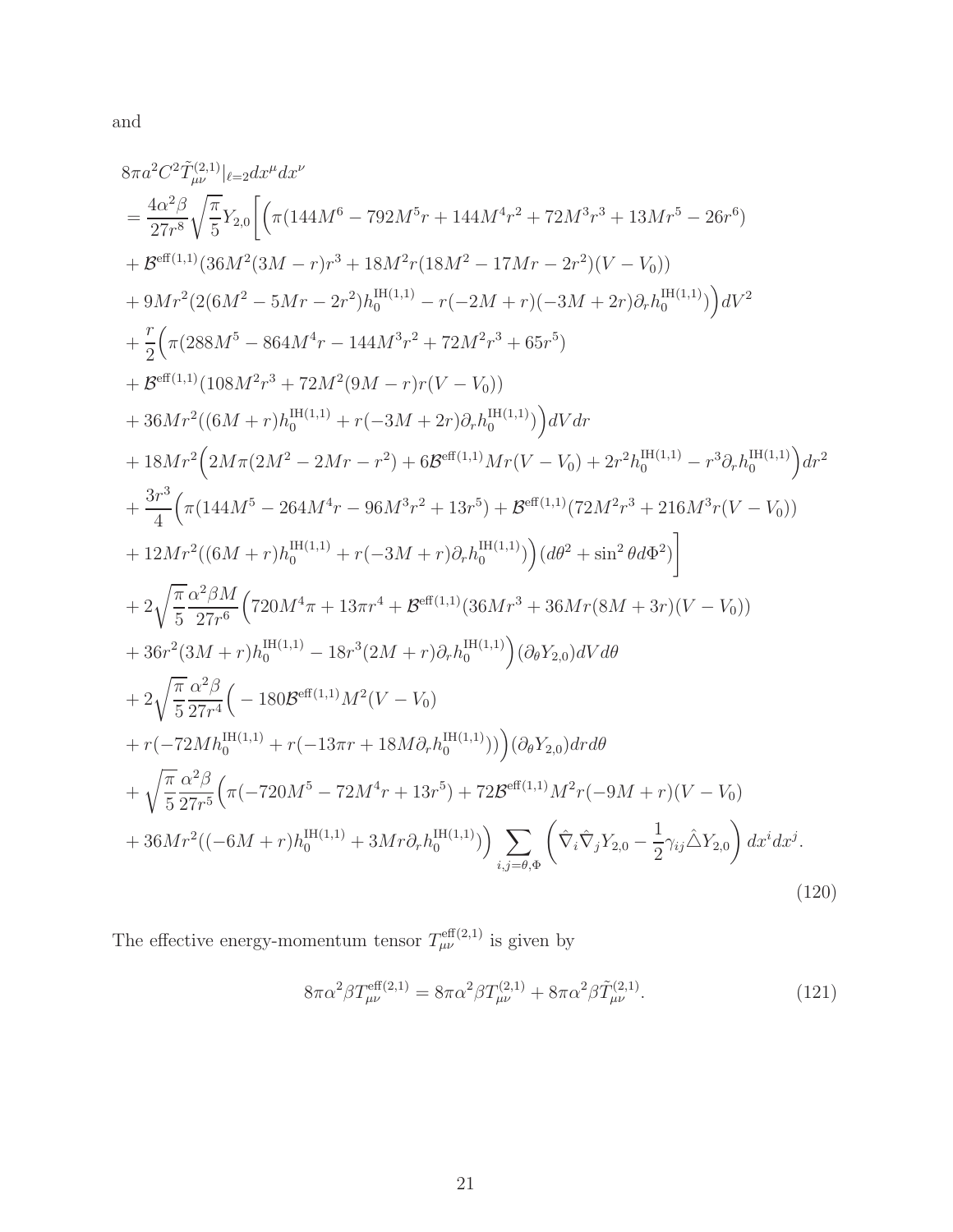From the expression of  $T^{\text{eff}(2,1)}_{\mu\nu}|_{\ell=0}$ , we can read  $\mathcal{A}^{\text{eff}(2,1)}, T^{\text{eff}(2,1)}_{Vr}$  and  $T^{\text{eff}(2,1)}_{rr}$  as

$$
\mathcal{A}^{\text{eff}(2,1)} = \frac{1}{24r^3} \Big[ 8M^2 \mathcal{B}^{\text{eff}(1,1)}(r - 6M) - \pi r (8M^2 + r^2) \Big],
$$
(122)  
\n
$$
\alpha^2 \beta T_{Vr}^{\text{eff}(2,1)} = \frac{\alpha^2 \beta}{432\pi r^7} \Big[ -\pi (288M^5 - 1008M^4r - 72M^3r^2 + 72M^2r^3 + 18Mr^4 + 35r^5) + \mathcal{B}^{\text{eff}(1,1)}(-108M^2r^3 + 72M^2r(-9M + 4r)(V - V_0)) + 36Mr^2(2(-3M + r)h_0^{\text{IH}(1,1)} + (3M - 2r)r\partial_r h_0^{\text{IH}(1,1)}) \Big] \Big]
$$
(123)  
\n
$$
\alpha^2 \beta T_{rr}^{\text{eff}(2,1)} = \frac{\alpha^2 \beta}{24\pi r^6} \Big[ \pi (-16M^4 + 16M^3r + 12M^2r^2 + 4Mr^3 + r^4) - 24\mathcal{B}^{\text{eff}(1,1)}M^2r(V - V_0) + 4Mr^2(-2h_0^{\text{IH}(1,1)} + r\partial_r h_0^{\text{IH}(1,1)}) \Big].
$$

We can see that  $\mathcal{A}^{\text{eff}(2,1)}$  is not a constant but does not depend on V. The value of  $\mathcal{A}^{\text{eff}(2,1)}$ at  $r = r_0$  is

<span id="page-21-2"></span><span id="page-21-1"></span><span id="page-21-0"></span>
$$
\mathcal{A}^{\text{eff}(2,1)}|_{r=r_0} = -\frac{5\pi}{72}.\tag{125}
$$

From Eqs.  $(16)$ , $(17)$ , $(21)$  and  $(22)$ , we obtain the perturbed metric as

$$
\alpha^2 \beta h_{\mu\nu}^{(2,1)}|_{\ell=0} dx^{\mu} dx^{\nu} = \alpha^2 \beta \left[ \left( \frac{2\delta M^{(2,1)}}{r} + 2f\lambda^{(2,1)} \right) dV^2 - 2\lambda^{(2,1)} dV dr \right] \tag{126}
$$

with

$$
\delta M^{(2,1)} = \delta m^{(2,1)} + \mathcal{A}^{\text{eff}(2,1)}(V - V_0) - 4\pi \int_{r_0}^r \bar{r}^2 T_{Vr}^{\text{eff}(2,1)}(V_0, \bar{r}) d\bar{r},\tag{127}
$$

$$
\lambda^{(2,1)} = -4\pi \int_{r_0}^r \bar{r} T_{rr}^{\text{eff}(2,1)}(V,\bar{r}) d\bar{r} + \chi^{(2,1)}(V), \qquad (128)
$$

where  $\delta m^{(2,1)}$  is a constant and the function  $\chi^{(2,1)}(V)$  corresponds to the residual gauge mode. We can see that "the mass term"  $\delta M^{(2,1)}$  depends on time. However, because the spacetime is not spherically symmetric at this order, the appropriate definition of the mass is not clear. We discuss this topic in the next section.

We should note that  $\ell = 2$  even-parity metric perturbations also exist at  $\mathcal{O}(\alpha^2 \beta)$ 

$$
\alpha^{2}\beta h_{\mu\nu}^{(+)(2,1)}|_{\ell=2}dx^{\mu}dx^{\nu} = 4\alpha^{2}\beta\sqrt{\frac{\pi}{5}}Y_{2,0}\Big[H_{0,\ell=2}^{(2,1)}dV^{2} + 2H_{1,\ell=2}^{(2,1)}dVdr + H_{2,\ell=2}^{(2,1)}dr^{2} + 2K_{\ell=2}^{(2,1)}r^{2}(d\theta^{2} + \sin^{2}\theta d\Phi^{2})\Big].
$$
\n(129)

The perturbed metric can be obtained by solving the Zerilli equation [\[5](#page-33-2)[–7\]](#page-33-4). As shown in the next section,  $\ell = 2$  metric perturbations do not affect the area of the apparent horizon, and thus these modes are not relevant for the discussion of the black hole mechanics.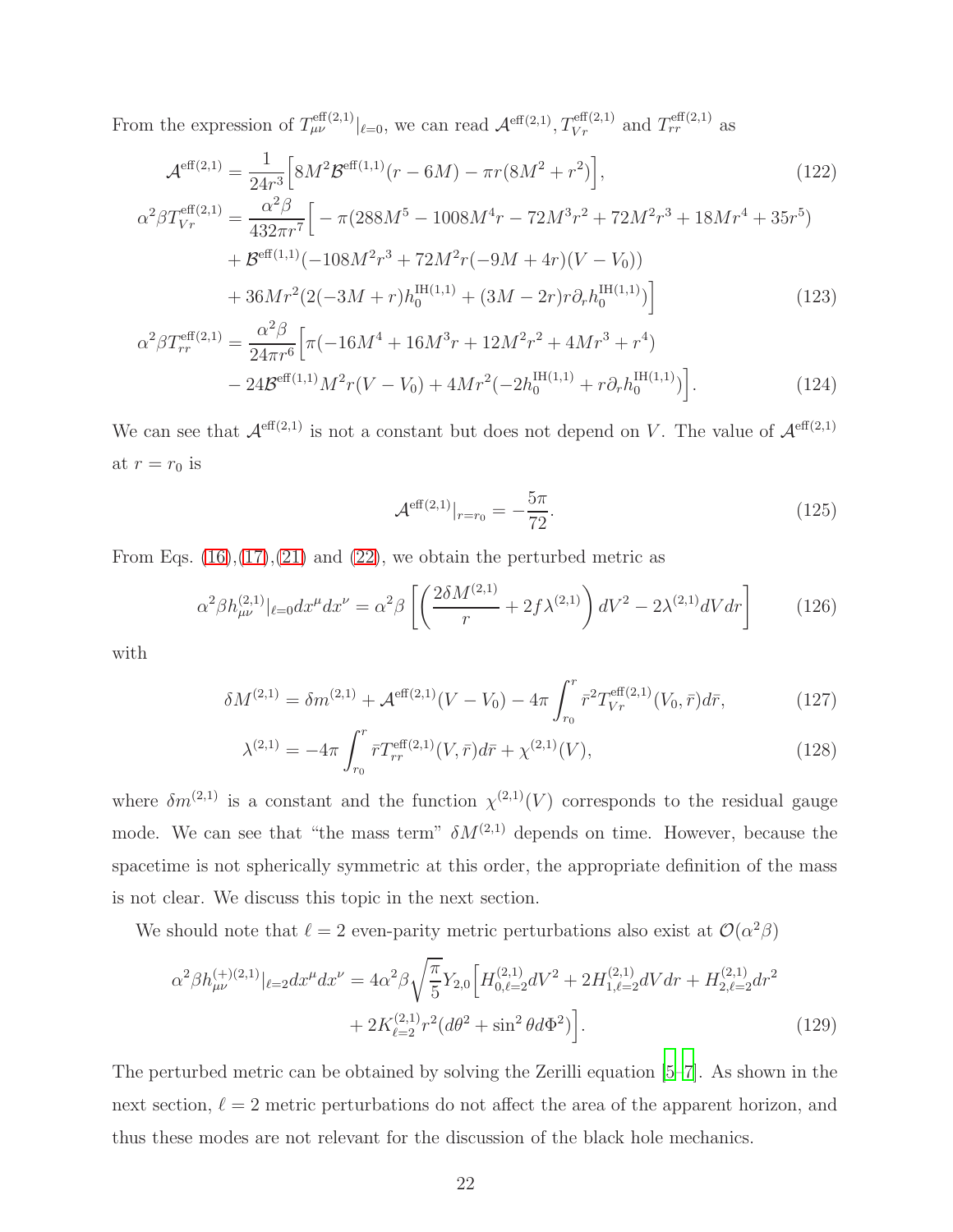#### <span id="page-22-0"></span>V. BLACK HOLE MECHANICS

In this section, we discuss the relation among the area, mass and angular momentum of the black hole. In the standard derivation of the black hole mechanics [\[36](#page-34-7), [37\]](#page-34-8), assuming the time-translational and rotational Killing vectors in a vacuum spacetime before and after the dynamical process, the differences in the Bondi-Sachs energy and angular momentum and therefore the energy and angular momentum of the whole system are discussed. In the present case, however, we would like to determine the energy and angular momentum extraction in the presence of the force-free electromagnetic fields without a time-translational Killing vector. We do not assume the stationary stages before and after the energy extraction. Moreover, to isolate the energy and angular momentum of the black hole from the ambient electromagnetic fields, we need to discuss them in terms of quasi-local quantities. In the present situation, we show that the apparent horizon is a good candidate for the black hole horizon for this purpose and that the first law of black hole mechanics holds if we take the appropriate time-dependent mass parameter of the apparent horizon.

#### A. Apparent Horizon

In this subsection, we discuss the apparent horizon for the metric  $g_{\mu\nu} = g_{\mu\nu}^{\text{Kerr}} + g_{\mu\nu}^{\text{BZ}}$ . Because  $V = \text{const.}$  surface of this spacetime is timelike at  $\mathcal{O}(\alpha^2 \beta)$ , we work in the Kerr Schild coordinates  $(T, r, \theta, \Phi)$ . We set the relation between T and V as  $V = T + r - 2M$ . The unit normal to  $T = \text{const.}$  surface is given by

$$
n_{\mu}dx^{\mu} = F_n dT,\tag{130}
$$

where the function  $F_n$  is chosen so that  $g^{\mu\nu}n_{\mu}n_{\nu} = -1$  and  $n^{\mu}$  is future directed. The induced metric on  $T = \text{const.}$  surface is given by

$$
\gamma_{\mu\nu} = g_{\mu\nu} + n_{\mu} n_{\nu},\tag{131}
$$

and the projection operator  $\gamma_\mu{}^\nu$  becomes

$$
\gamma_{\mu}{}^{\nu} = \gamma_{\mu\alpha} g^{\alpha\nu}.\tag{132}
$$

Because of the facts

•  $Y_{0,0}$  perturbations come from  $\mathcal{O}(\beta)$  and  $\mathcal{O}(\alpha^2\beta)$ ,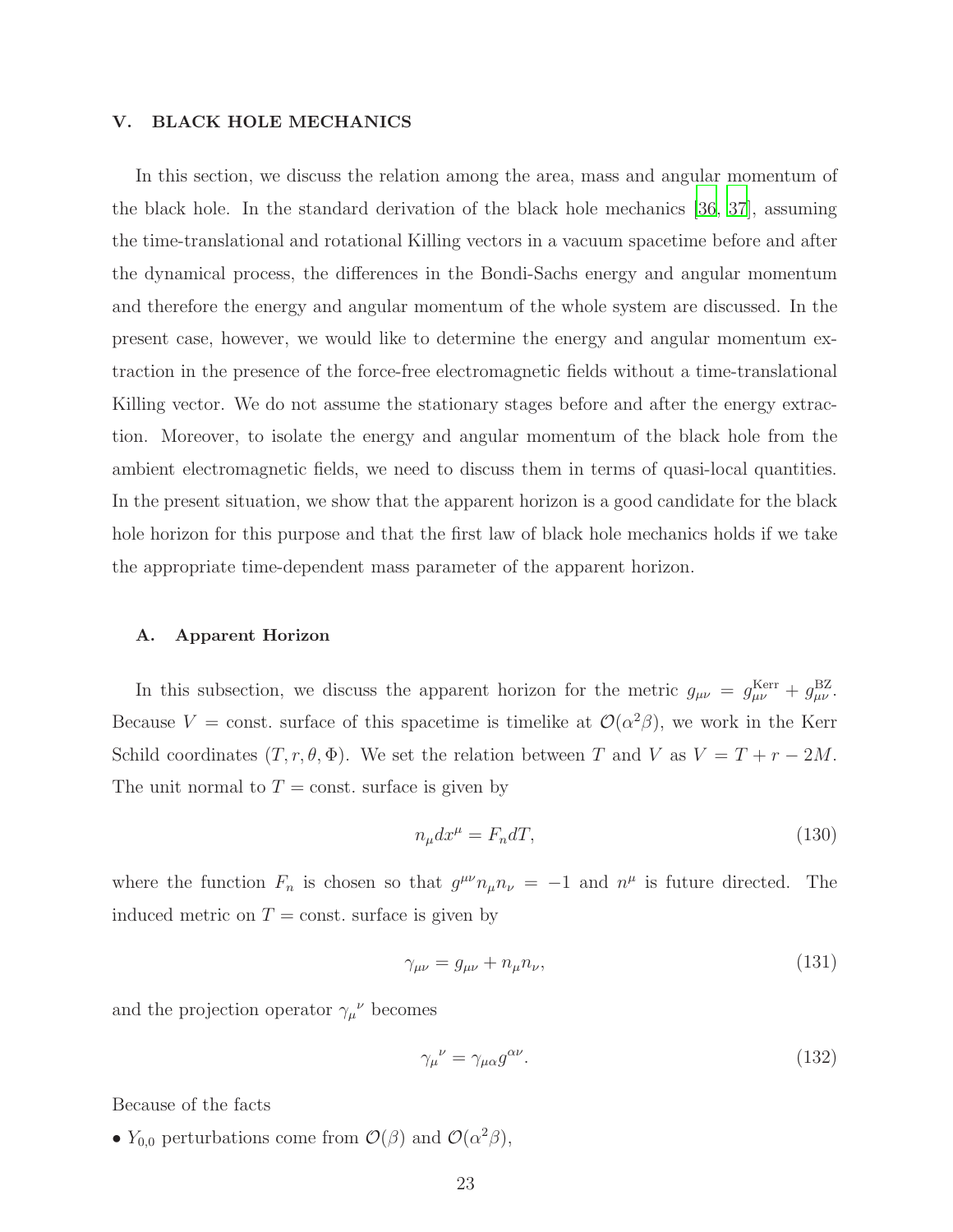- $Y_{1,0}$  perturbations come from  $\mathcal{O}(\alpha)$  and  $\mathcal{O}(\alpha\beta)$ ,
- $Y_{2,0}$  perturbations come from  $\mathcal{O}(\alpha^2)$  and  $\mathcal{O}(\alpha^2\beta)$ ,

in the metric  $g_{\mu\nu} = g_{\mu\nu}^{\text{Kerr}} + g_{\mu\nu}^{\text{BZ}}$ , we can assume that the location of the apparent horizon at each hypersurface  $T = \text{const.}$  is

$$
r = \mathcal{R}(\theta; T)
$$
  
=  $(\mathcal{R}^{(0,0)} + \beta \mathcal{R}^{(0,1)} + \alpha^2 \mathcal{R}_{\ell=0}^{(2,0)} + \alpha^2 \beta \mathcal{R}_{\ell=0}^{(2,1)})$   
+  $\alpha (\mathcal{R}^{(1,0)} + \beta \mathcal{R}^{(1,1)}) 2 \sqrt{\frac{\pi}{3}} Y_{1,0} + \alpha^2 (\mathcal{R}_{\ell=2}^{(2,0)} + \beta \mathcal{R}_{\ell=2}^{(2,1)}) 4 \sqrt{\frac{\pi}{5}} Y_{2,0},$  (133)

where the coefficients only depend on T [\[38\]](#page-34-9). From the results for the Kerr metric and  $\mathcal{O}(\beta)$ perturbations, where the location of the apparent horizon coincides with that of the event horizon at this order, discussed in Sec. [IV C,](#page-16-1) we obtain

<span id="page-23-1"></span>
$$
\mathcal{R}^{(0,0)} = 2M,\tag{134}
$$

$$
\alpha \mathcal{R}^{(1,0)} = 0,\tag{135}
$$

$$
\alpha^2 \mathcal{R}_{\ell=0}^{(2,0)} = -\frac{\alpha^2 M}{2},\tag{136}
$$

$$
\alpha^2 \mathcal{R}_{\ell=2}^{(2,0)} = 0,\t\t(137)
$$

$$
\beta \mathcal{R}^{(0,1)} = -2\pi \beta M. \tag{138}
$$

Thus, we need to fix  $\mathcal{R}_{\ell=0}^{(2,1)}, \mathcal{R}_{\ell=2}^{(1,1)}, \mathcal{R}_{\ell=2}^{(2,1)}$ . The unit normal to  $r = \mathcal{R}(\theta;T)$  at each  $T = \text{const}$ surface is

$$
s_{\mu} = F_s \gamma_{\mu}{}^{\nu} \bar{s}_{\nu},\tag{139}
$$

with  $\bar{s}_{\mu}dx^{\mu} = dr - (\partial_{\theta} \mathcal{R})d\theta$ , where the function  $F_s$  is chosen so that  $g^{\mu\nu}s_{\mu}s_{\nu} = 1$  and  $s^{\mu}$  is an outward vector. The induced metric on the  $T = \text{const.}$  and  $r = \mathcal{R}(\theta; T)$  surface is

$$
q_{\mu\nu} = \gamma_{\mu\nu} - s_{\mu}s_{\nu} = g_{\mu\nu} + n_{\mu}n_{\nu} - s_{\mu}s_{\nu}.
$$
 (140)

The location of the apparent horizon is determined by the equation

<span id="page-23-0"></span>
$$
\theta_{+} = q^{\mu\nu} \nabla_{\mu} (n_{\nu} + s_{\nu}) = 0.
$$
 (141)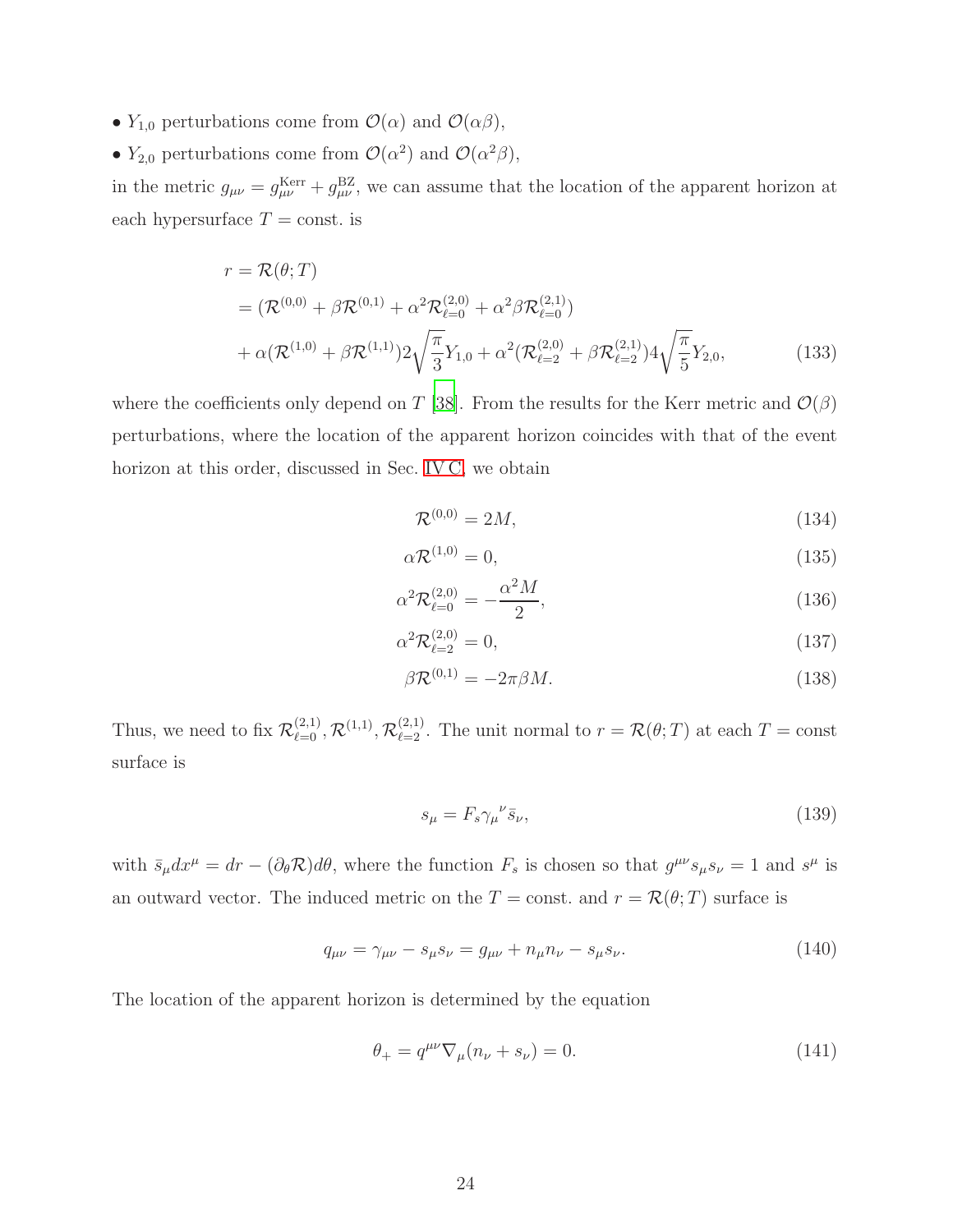After some calculations, we obtain

$$
\mathcal{R}^{(1,1)} = 0,\t(142)
$$

$$
\mathcal{R}_{\ell=0}^{(2,1)} = \left(2\mathcal{A}^{\text{eff}(2,1)}|_{r=r_0} - \frac{2}{3}\mathcal{B}^{\text{eff}(1,1)}\right)(T - T_0) - \frac{151M\pi}{54} + 2\delta m^{(2,1)},\tag{143}
$$

$$
\mathcal{R}_{\ell=2}^{(2,1)} = \frac{\mathcal{B}^{\text{eff}(1,1)}}{21}(T - T_0) + \frac{5\pi M}{54} + \frac{2M}{7}H_{0,\ell=2}^{(2,1)}|_{r=r_0} - \frac{8M^2}{7}\partial_T K_{\ell=2}^{(2,1)}|_{r=r_0},\tag{144}
$$

as solutions of Eq. [\(141\)](#page-23-0), where  $T_0 = V_0$ . Using our results in the previous section, we have a relation

$$
2\mathcal{A}^{\text{eff}(2,1)}|_{r=r_0} - \frac{2}{3}\mathcal{B}^{\text{eff}(1,1)} = \frac{\pi}{12}.
$$
 (145)

The area of the apparent horizon is given by

$$
A_{\rm AH} = 16\pi M^2 - 32\pi M^2 \beta - 4\pi M^2 \alpha^2 + \frac{4\pi M \alpha^2 \beta}{3} \Big[ 7\pi M + 12\mathcal{R}_{\ell=0}^{(2,1)} \Big] + \mathcal{O}(\alpha^3) + \mathcal{O}(\beta^2). \tag{146}
$$

We should note that  $\ell = 2$  terms in Eq. [\(133\)](#page-23-1) do not affect the area because of the orthogonality of the spherical harmonics. Thus, the time dependence of the apparent horizon area is

<span id="page-24-0"></span>
$$
\partial_T A_{\rm AH} = 16\pi M \alpha^2 \beta \partial_T \mathcal{R}_{\ell=0}^{(2,1)}
$$
  
= 
$$
\frac{4\pi^2 M \alpha^2 \beta}{3}.
$$
 (147)

# B. Angular Momentum

The Komar angular momentum at the apparent horizon is

$$
J_{\text{Komar}}|_{\text{AH}} = \alpha M^2 + \alpha \beta M \mathcal{B}^{\text{eff}(1,1)}(T - T_0). \tag{148}
$$

The time dependence of  $J_{\rm Komar}|_{\rm AH}$  is

<span id="page-24-1"></span>
$$
\partial_T J_{\text{Komar}}|_{\text{AH}} = \alpha \beta M \mathcal{B}^{\text{eff}(1,1)}
$$

$$
= -\frac{\alpha \beta \pi M}{3}
$$

$$
= -\dot{J}_{\text{BZ}}, \tag{149}
$$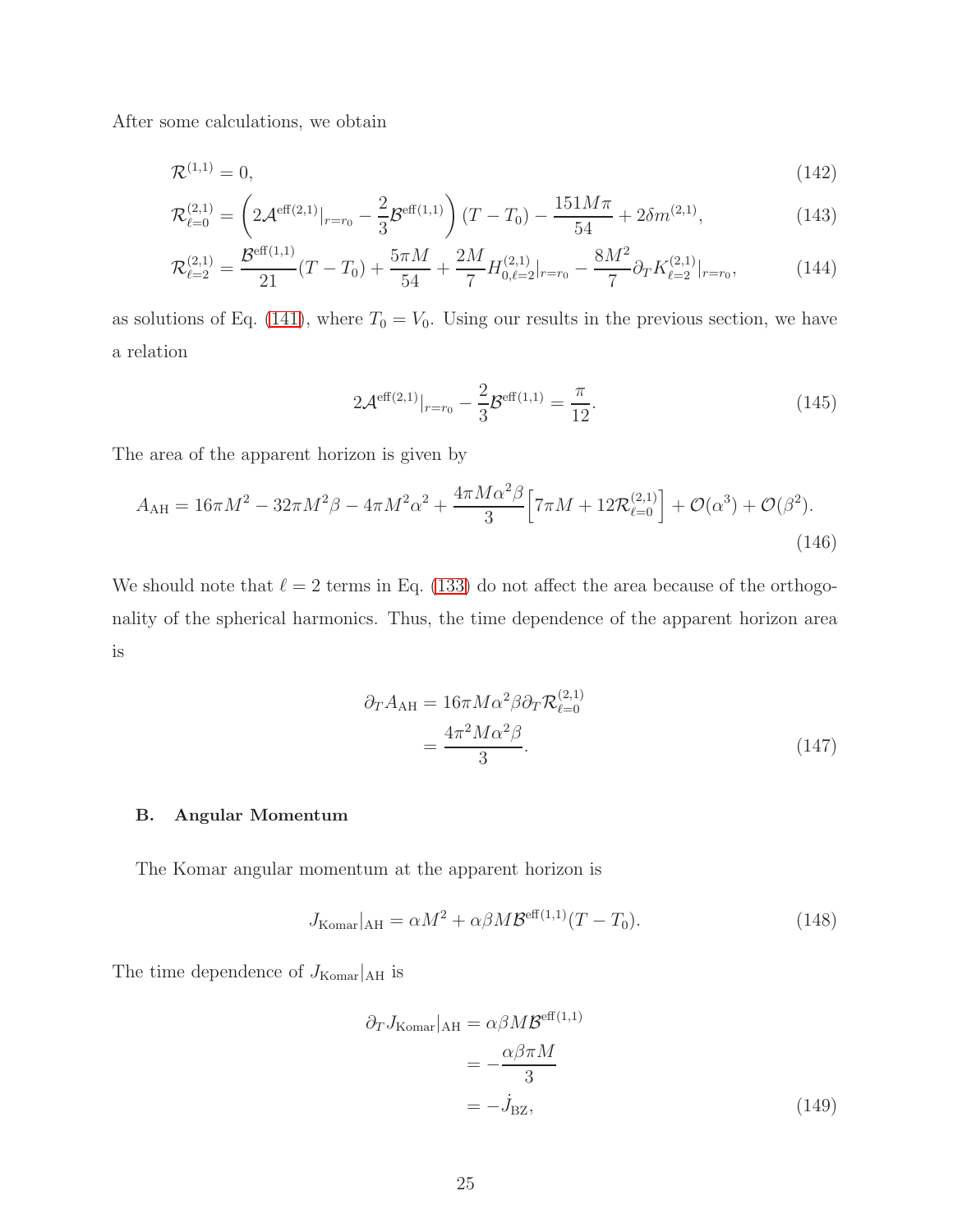where  $\dot{J}_{\rm BZ}$  is given by Eq. [\(77\)](#page-13-2). Thus, this reproduces the angular momentum extraction rate of the Blandford-Znajek process in Eq. [\(77\)](#page-13-2). This explicitly shows that the total angular momentum conservation law holds, i.e., the decreasing rate of the angular momentum of the black hole is balanced with the angular momentum extraction rate of the Blandford-Znajek process.

#### C. Implication from the Black Hole Mechanics

If we assume the relation of the first law of black hole mechanics [\[36](#page-34-7)]

$$
dM = \frac{\kappa}{8\pi} dA + \Omega_H dJ,\tag{150}
$$

we can obtain implication of the time dependence of the black hole mass. Setting  $dA$  and dJ as  $\partial_T A_{\rm AH}$  and  $\partial_T J_{\rm Komar}|_{\rm AH}$  in Eqs. [\(147\)](#page-24-0) and [\(149\)](#page-24-1), the time dependence of the mass is suggested by

$$
\partial_T M = \frac{\kappa}{8\pi} \frac{4\pi^2 M \alpha^2 \beta}{3} + \Omega_H \left( -\frac{\alpha \beta \pi M}{3} \right). \tag{151}
$$

If we assume

$$
\kappa = \frac{1}{4M} + \mathcal{O}(\alpha) + \mathcal{O}(\beta),\tag{152}
$$

$$
\Omega_H = \frac{\alpha}{4M} + \mathcal{O}(\alpha\beta) + \mathcal{O}(\alpha^2) + \mathcal{O}(\beta),\tag{153}
$$

we obtain

<span id="page-25-0"></span>
$$
\partial_T M = -\frac{\alpha^2 \beta \pi}{24},
$$
  
=  $-\dot{E}_{\text{BZ}},$  (154)

where  $\dot{E}_{\rm BZ}$  is given by Eq. [\(76\)](#page-13-3). This reproduces the energy extraction rate of the Blandford-Znajek process in Eq.  $(77)$ , although the quantity M in the first law is yet undefined as a quasi-local quantity of the apparent horizon.

#### D. The Hawking Mass

Because the spacetime at  $\mathcal{O}(\alpha^2\beta)$  is not stationary nor spherically symmetric, it is not obvious how to define the mass of the black hole. In that case, a possible choice of the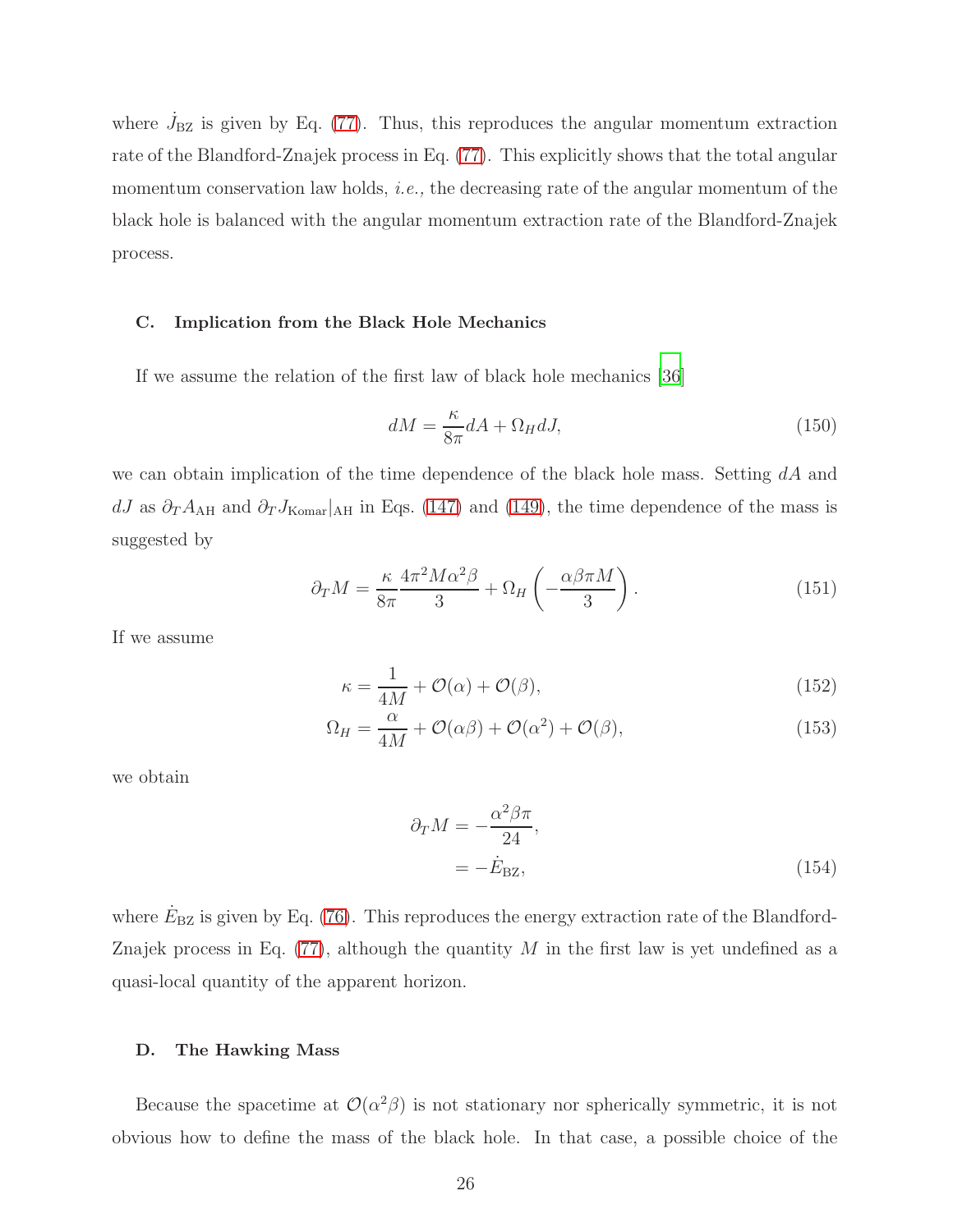quasi local mass is the Hawking mass. The Hawking mass at the apparent horizon is given by [\[39](#page-34-10), [41](#page-34-11)]

$$
M_{\text{Hawking}}|_{\text{AH}} = \sqrt{\frac{A_{\text{AH}}}{16\pi}},
$$
  
=  $M - \pi \beta M - \frac{\alpha^2 M}{8} + \frac{\alpha^2 \beta}{6} (\pi M + 3\mathcal{R}_{\ell=0}^{(2,1)}) + \mathcal{O}(\alpha^3) + \mathcal{O}(\beta^2).$  (155)

The time dependence of  $M_{\text{Hawking}}|_{\text{AH}}$  is

$$
\partial_T M_{\text{Hawking}}|_{\text{AH}} = \frac{\alpha^2 \beta}{2} \partial_T \mathcal{R}_{\ell=0}^{(2,1)}
$$

$$
= \frac{\pi \alpha^2 \beta}{24} > 0. \tag{156}
$$

While the absolute value is the desired value, this is positive. This is because the Hawking mass at the apparent horizon is the square root of the apparent horizon area which is increasing in time. Thus, we consider that the Hawking mass is not suitable for the description of energy extraction by the Blandford-Znajek process. We note that even if we use the Hayward mass [\[40](#page-34-12), [41\]](#page-34-11), the mass is increasing in time.

### E. Comparison with the Kerr Metric with Time-Dependent Parameters

As shown in Appendix [B,](#page-31-0) the Kerr metric with the small parameter shifts of the mass and angular momentum takes the form of Eq. [\(B13\)](#page-32-1). In this subsection, we show that the time dependence of  $g_{\mu\nu} = g_{\mu\nu}^{\text{Kerr}} + g_{\mu\nu}^{\text{BZ}}$  can be understood in terms of the Kerr metric Eq. [\(B13\)](#page-32-1) but with time-decreasing mass and angular momentum.

Let us consider the Kerr metric in the form of Eq. [\(B13\)](#page-32-1), but we replace the constants  $\delta M^{(\text{phys})}$  and  $\delta J^{(\text{phys})}$  by  $\delta \bar{M}(V)$  and  $\delta \bar{J}(V)$  which are the functions of V. We denote by  $g_{\mu\nu}^{\text{Kerr}+(\delta\bar{M},\delta\bar{J})}$  this metric. We would like to compare  $g_{\mu\nu} = g_{\mu\nu}^{\text{Kerr}} + g_{\mu\nu}^{\text{BZ}}$  with  $g_{\mu\nu}^{\text{Kerr}+(\delta\bar{M},\delta\bar{J})}$ . We set  $\delta \bar{M}$  and  $\delta \bar{J}$  as

$$
\alpha^2 \beta \delta \bar{M} = -\frac{\alpha^2 \beta \pi}{24} (V - V_0) = -\dot{E}_{\text{BZ}} (V - V_0), \qquad (157)
$$

$$
\alpha \beta \delta \bar{J} = -\frac{\alpha \beta \pi M}{3} (V - V_0) = -\dot{J}_{\text{BZ}} (V - V_0). \tag{158}
$$

We also choose  $\chi(V)$  in  $g_{\mu\nu}^{\text{Kerr}+(\delta\bar{M},\delta\bar{J})}$  as (see Eq. [\(B15\)](#page-32-2))

$$
\chi = \chi^{(2,1)} + \frac{1}{6M} \mathcal{B}^{\text{eff}(1,1)}(V - V_0). \tag{159}
$$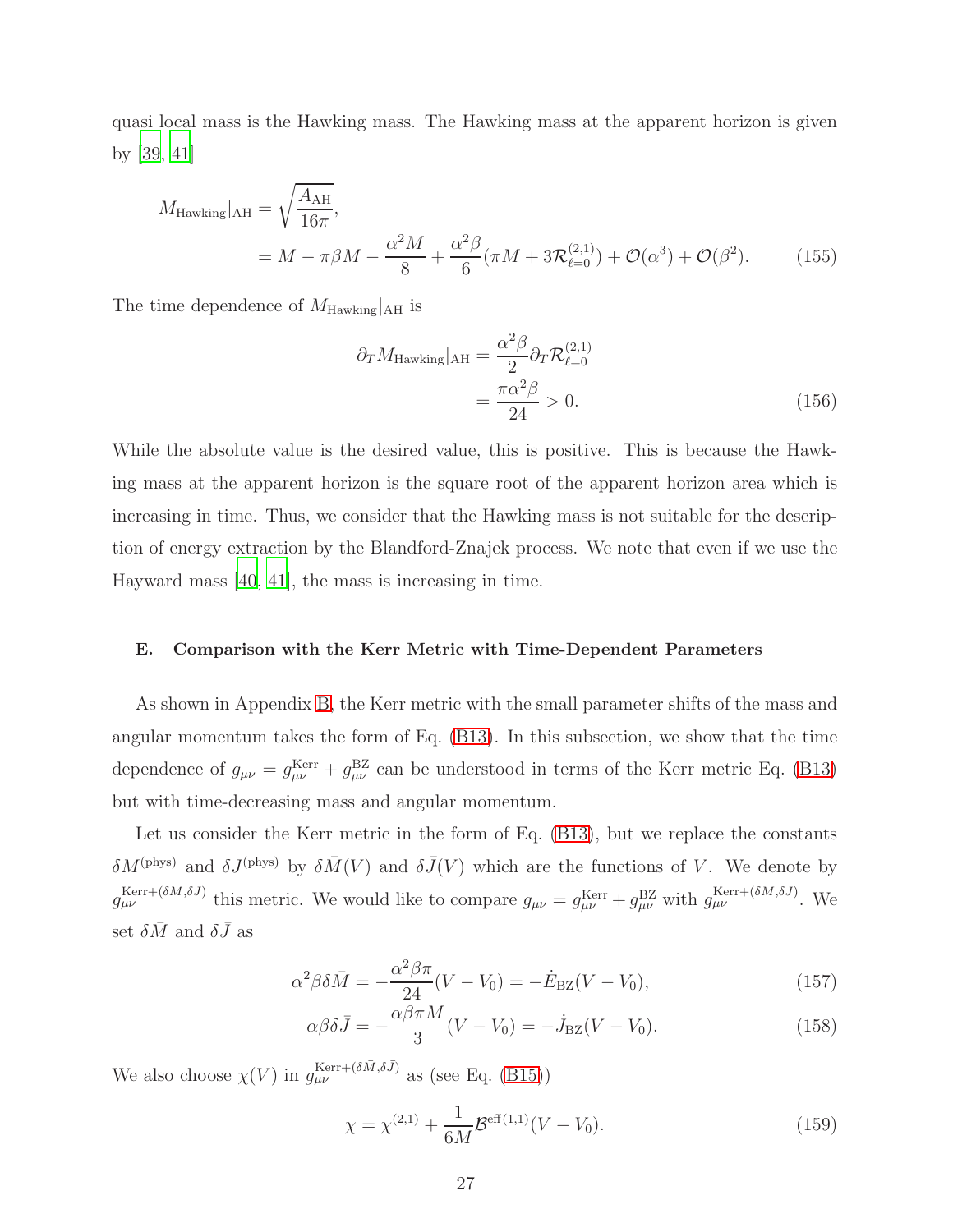Then, after some calculations, we obtain

<span id="page-27-0"></span>
$$
g_{\mu\nu}^{\text{Kerr}} + g_{\mu\nu}^{\text{BZ}} = g_{\mu\nu}^{\text{Kerr} + (\delta \bar{M}, \delta \bar{J})} + g_{\mu\nu}^{\text{other}} + [\ell = 2 \text{ terms}] + \mathcal{O}(\alpha^3) + \mathcal{O}(\beta^2), \tag{160}
$$

where  $g_{\mu\nu}^{\text{other}}$  does not depend on time. We note that  $g_{\mu\nu}^{\text{other}}$  contains the  $\mathcal{O}(\beta)$  effect, *i.e.*, the perturbation corresponding to the magnetic Reissner-Nordström metric duscussed in Sec. [IV C.](#page-16-1) Eq. [\(160\)](#page-27-0) shows that the  $\ell = 0, 1$  time-dependent terms of  $g_{\mu\nu} = g_{\mu\nu}^{\text{Kerr}} + g_{\mu\nu}^{\text{BZ}}$  can be expressed as the Kerr metric with time-dependent parameters,  $g_{\mu\nu}^{Kerr+(\delta\bar{M},\delta\bar{J})}$ , whose time dependence is determined from the energy and angular momentum extraction rates of the Blandford-Znajek process. If we regard  $M + \delta \bar{M}$  as a black hole mass, its time dependence coincides with Eq. [\(154\)](#page-25-0). Therefore, this gives an appropriate time-dependent mass for the energy extraction in the present setting.

We have seen that the  $\ell = 0, 1$  time-dependent terms of our results can be fit by the Kerr metric with time-dependent parameters in the Eddington-Finkelstein like coordinates. We should note that it is essential on which time coordinate we let the mass and angular momentum parameters depend. For example, if we let them depend on time in the Boyer-Lindquist coordinates, our results cannot be fit by the corresponding spacetime. Finding an appropriate coordinate system is not such a trivial problem, and what we showed is that the Eddington-Finkelstein like coordinates is the appropriate choice.<sup>9</sup>

Finally, we comment on  $\mathcal{A}^{\text{eff}(2,1)}$  in Eq. [\(122\)](#page-21-0). While  $\mathcal{A}^{\text{eff}(2,1)}$  is related to the flux associated with  $\nabla^{\mu}(T_{\mu\nu}^{\text{eff}}(\partial_V)^{\nu})=0$  (see Sec. [II C 3\)](#page-9-2), at this stage, the physical meaning of  $\mathcal{A}^{\text{eff}(2,1)}$ is not clear. Because  $\delta M^{(2,1)}$  in Eq. [\(127\)](#page-21-1) is written by  $\mathcal{A}^{\text{eff}(2,1)}$ , it is useful to consider the meaning of "the mass term"  $\delta M^{(2,1)}$ . If we compare the situation with the Kerr black hole case,  $\delta M^{(2,1)}$  corresponds to  $\delta M_{\text{Kerr}}^{(2,1)}$  in Eq. [\(B14\)](#page-32-3). As shown in Eq. [\(B21\)](#page-32-4), "the mass term"  $\delta M_{\rm Kerr}^{(2,1)}$  in the Kerr black hole case does not directly denote the variation of the mass of the black hole, and the variation of the physical mass is obtained by subtracting the effect of the spin from  $\delta M_{\text{Kerr}}^{(2,1)}$ , the second term of the right-hand side of Eq. [\(B21\)](#page-32-4). This suggests that  $\delta M^{(2,1)}$  also contains information of both the mass and angular momentum of black holes, and this is the reason why  $\mathcal{A}^{\text{eff}(2,1)}|_{r=r_0}$  in Eq. [\(125\)](#page-21-2) does not coincide with  $-\dot{E}_{\text{BZ}}$ . In fact,

<sup>&</sup>lt;sup>9</sup> In [\[42](#page-34-13)], as an extension of the Vaidya metric [\[31](#page-34-1)], the Kerr metric but the time-dependent mass and angular momentum parameters are discussed in a different coordinate system from our paper. It is interesting to discuss the relation with our perturbative solution, but we leave this problem for future work.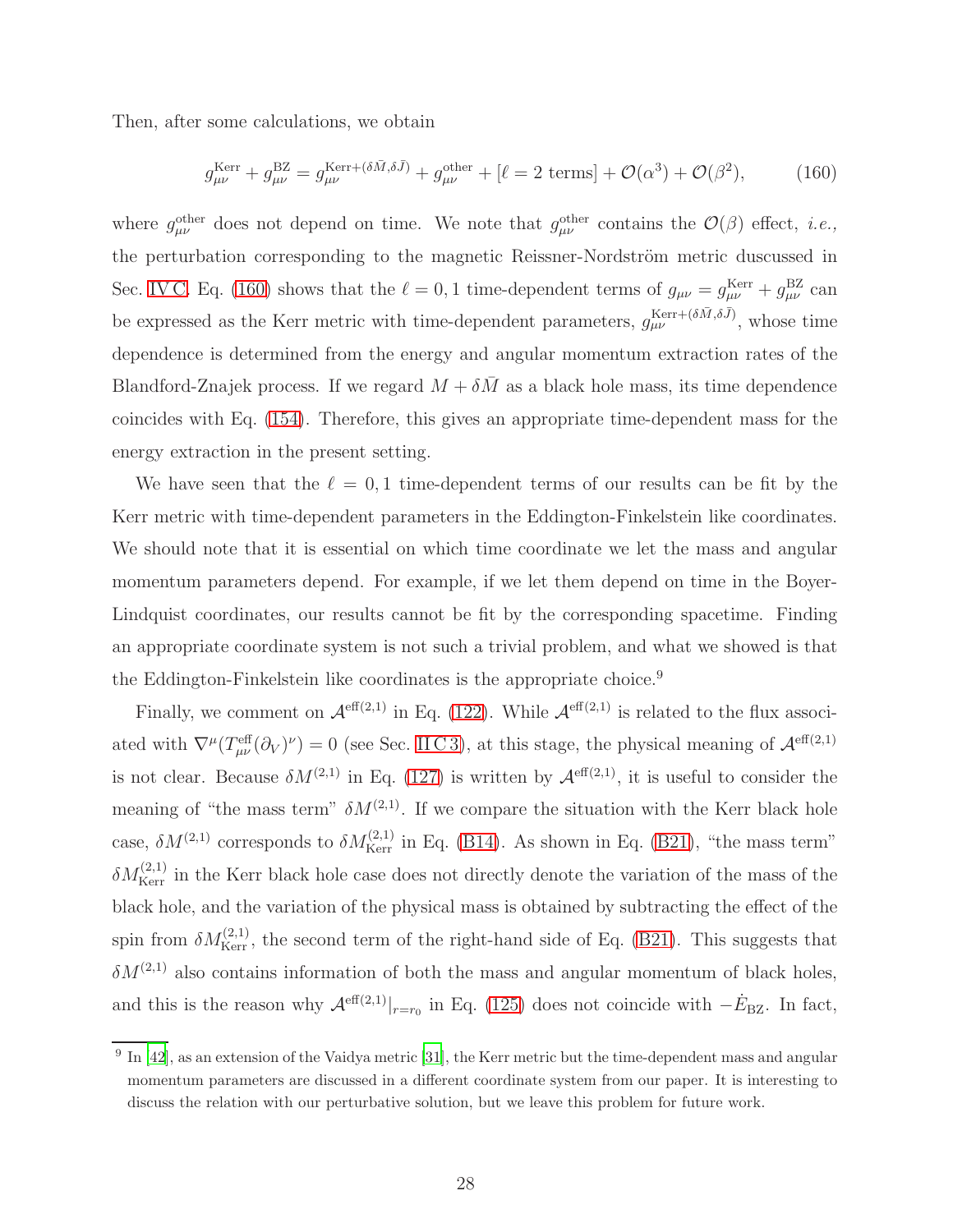$\mathcal{A}^{\text{eff}(2,1)}$  can be written in terms of  $\dot{E}_{\text{BZ}}$  and  $\dot{J}_{\text{BZ}}$  as

$$
\alpha^2 \beta \mathcal{A}^{\text{eff}(2,1)} = -\dot{E}_{\text{BZ}} - \frac{4Mr - 6M^2}{3r^3} \alpha \dot{J}_{\text{BZ}}.\tag{161}
$$

### <span id="page-28-0"></span>VI. SUMMARY AND DISCUSSION

We developed the formalism of monopole and dipole linear gravitational perturbations around the Schwarzschild black holes in the Eddington-Finkelstein coordinates against the generic time-dependent accreting matters. We derived the mass and angular momentum of black holes in terms of the energy-momentum tensors of accreting matters, at the linear order. The time dependence of the mass and angular momentum are determined by the the accretion rates of the energy and angular momentum. In particular, after the accreting matters completely fall into the black hole at some finite time,  $\ell = 0$  and  $\ell = 1$  perturbations represent the slowly rotating Kerr black holes, and the final mass and angular momentum are expressed by the total time integral of the accretion rates at  $r = 2M$ . We also showed that our formalism can reproduce the exact Vaidya solution [\[31\]](#page-34-1).

Applying our formalism to the Blandford-Znajek process [\[19](#page-33-12)], we studied the metric backreaction. While we need to study the non-linear gravitational perturbations to discuss the backreaction of the Blandford-Znajek process, our formalism can be applied to this problem because the forms of equations at each order are same as those of linear order with the source terms which contain the non-linear effects. We calculated the time-dependent Komar angular momentum and area of the apparent horizon. The decreasing rate of the former coincides with the angular momentum loss rate estimated in terms of the stressenergy tensor of the force-free electromagnetic fields at infinity.

According to the test-field calculation of the energy and angular momentum extraction rates of the Blandford-Znajek process [\[19](#page-33-12)], there is no doubt that energy and angular momentum are transfered to asymptotic regions. However, it is not clear how to describe the local metric behavior of the backreaction. In this paper, we showed that the time dependence of  $\ell = 0, 1$  modes are expressed by the Kerr metric but with time-decreasing mass and angular momentum parameters, which depend only on the ingoing null coordinate  $V$ . This suggests that the corresponding outgoing fluxes come directly from the vicinity of the event horizon. If we regard the corresponding mass parameter as the black hole mass, we saw that its decreasing rate coincides with the energy extraction rate of the Blandford-Znajek process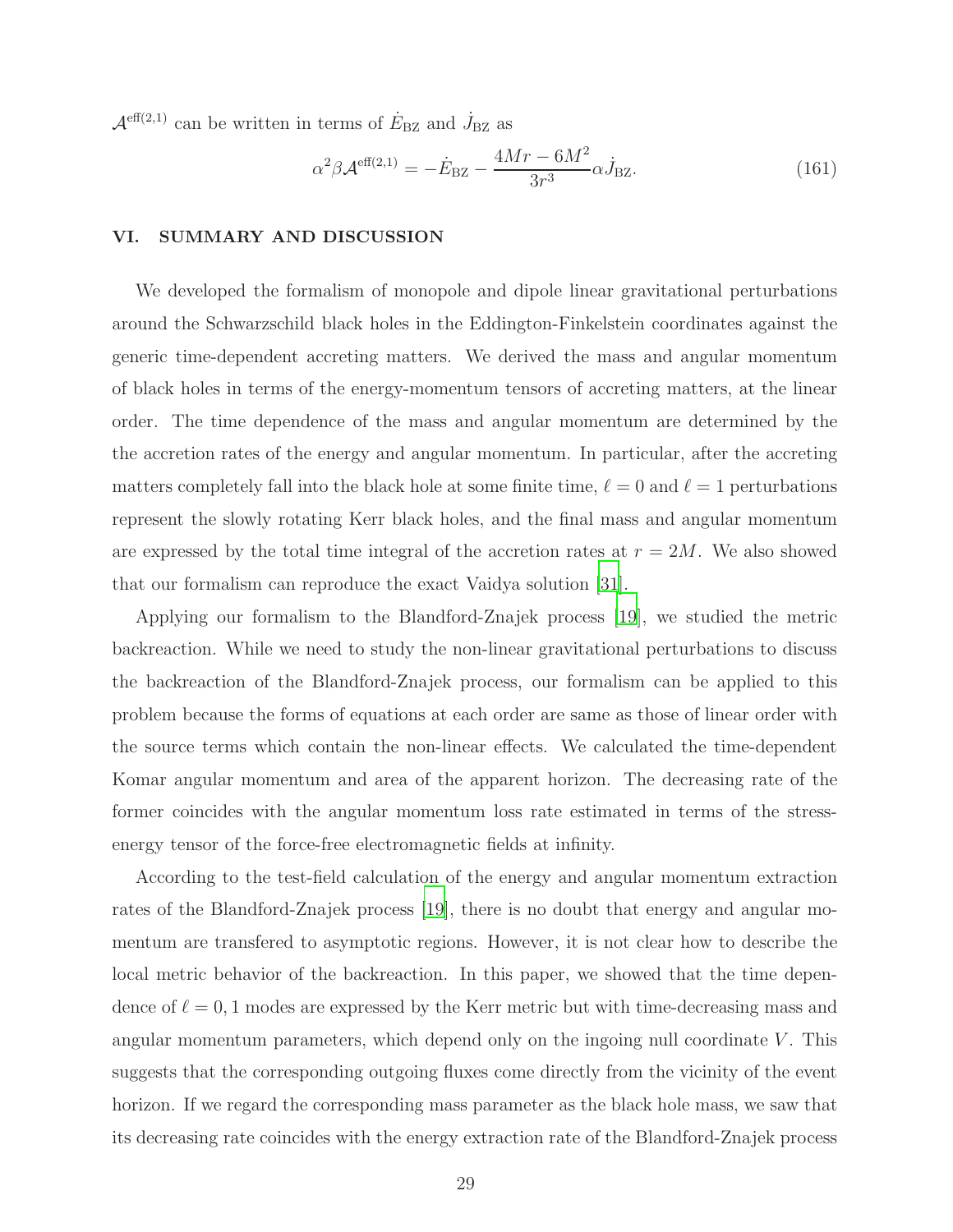and that the first law of black hole mechanics holds for the apparent horizon in terms of this mass parameter but not the Hawking mass.

Finally, we comment on future works. It is interesting to extend our analysis to the higher-order solutions of the Blandford-Znajek process [\[21](#page-33-14)[–23](#page-33-15)]. The applications to other situations, e.g., the Penrose process or the superradiance phenomena, is possible. It is also interesting to consider the applications to modified gravity theories. If we consider some modified gravity theories and they admit solutions close to the Schwarzschild black holes, we expect that the field equations for the monopole and dipole gravitational perturbations take the same form as Eq. [\(5\)](#page-3-0), then our formalism can be applied.

### Acknowledgments

This work is partly supported by MEXT Grants-in-Aid for Scientific Research/JSPS KAKENHI Grants Nos. 20H04746 (M.K.), JP19K03876, JP19H01895, 20H05853 (T.H.), JP19H01891, 20H05852 (A.N.), and 18H01245 (K.T.).

<span id="page-29-0"></span>Appendix A: The gauge transformation of monopole and odd-parity dipole perturbations

### 1.  $\ell = 0$  perturbations

The general perturbed metric for the  $\ell = 0$  linear perturbations in the Eddington-Finkelstein coordinates is given by

$$
h_{\mu\nu}^{(+)}dx^{\mu}dx^{\nu} = H_0(V,r)dV^2 + 2H_1(V,r)dVdr + H_2(V,r)dr^2 + 2K(V,r)r^2(d\theta^2 + \sin^2\theta d\Phi^2).
$$
\n(A1)

The general gauge transformation for this perturbed metric becomes

$$
h_{\mu\nu}^{(+)} \to h_{\mu\nu}^{(+)} + \nabla_{\mu}\xi_{\nu} + \nabla_{\nu}\xi_{\mu},\tag{A2}
$$

with

$$
\xi_{\nu} dx^{\mu} = \xi_V(V, r) dV + \xi_r(V, r) dr. \tag{A3}
$$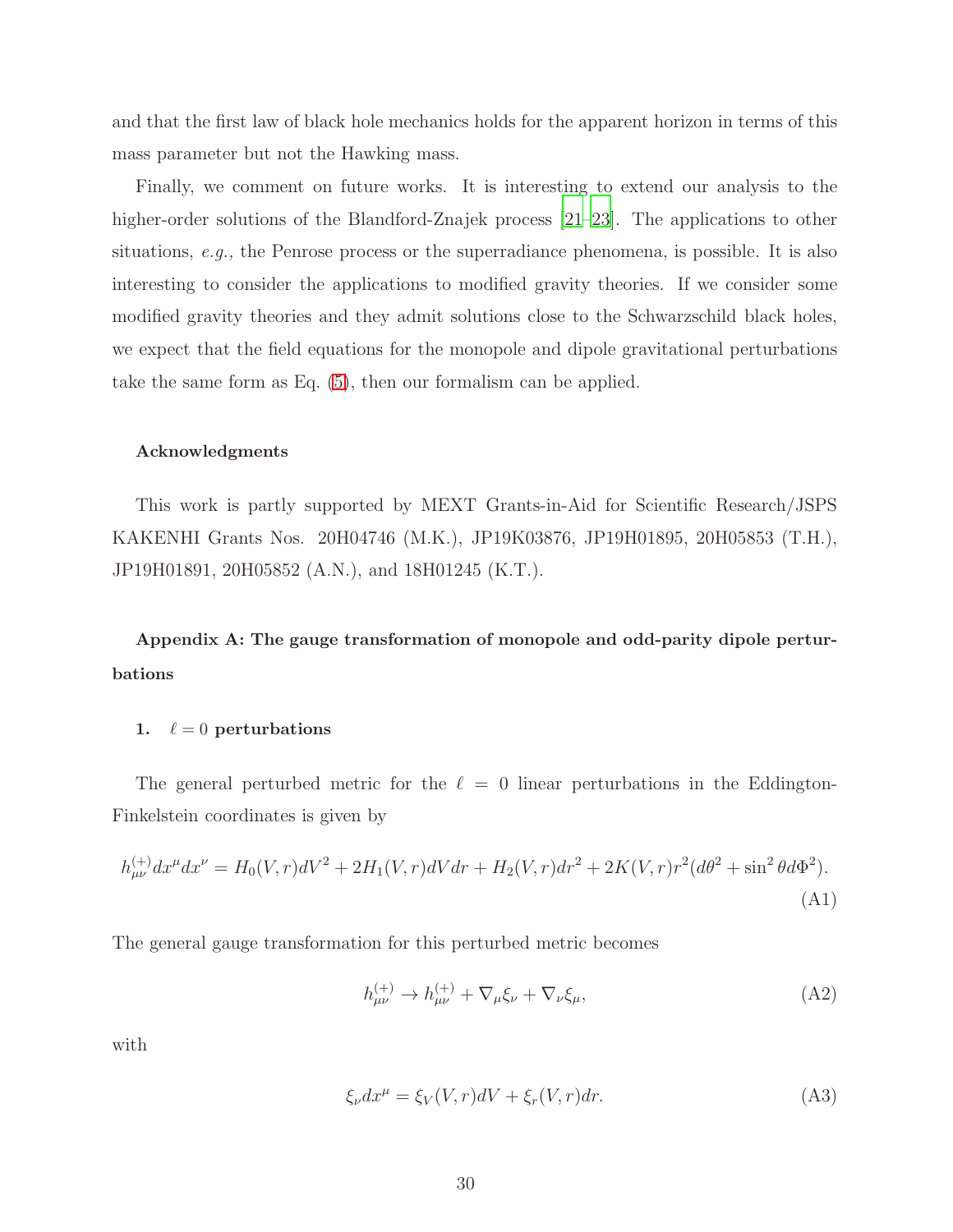Under this gauge transformation, the components of the perturbed metric change as

$$
H_0 \to H_0 - \frac{r_0}{r^2} (\xi_V + f \xi_r) + 2 \partial_V \xi_V, \tag{A4}
$$

$$
H_1 \to H_1 + \partial_r \xi_V + \frac{r_0}{r^2} \xi_r + \partial_V \xi_r, \tag{A5}
$$

$$
H_2 \to H_2 + 2\partial_r \xi_r,\tag{A6}
$$

$$
K \to K + \frac{1}{r} (\xi_V + f \xi_r). \tag{A7}
$$

If we choose the gauge with  $H_2 = K = 0$ , the residual gauge modes become  $\xi_V$  =  $-f\tilde{\eta}(V), \xi_r = \tilde{\eta}(V)$ , where  $\tilde{\eta}(V)$  is an arbitrary function of V, and the components of the perturbed metric transform as  $H_0 \to H_0 - 2f \partial_V \tilde{\eta}$  and  $H_1 \to H_1 + \partial_V \tilde{\eta}$ .

# 2.  $\ell = 1$  odd-parity perturbations

The general perturbed metric for the  $\ell = 1, m = 0$  odd-parity linear perturbations in the Eddington-Finkelstein coordinates is given by

$$
h_{\mu\nu}^{(-)} dx^{\mu} dx^{\nu} = 4\sqrt{\pi/3} \sin \theta (\partial_{\theta} Y_{1,0}) d\Phi(h_0(V,r) dV + h_1(V,r) dr)
$$
  
=  $-2 \sin^2 \theta d\Phi(h_0(V,r) dV + h_1(V,r) dr).$  (A8)

The general gauge transformation for this perturbed metric becomes

$$
h_{\mu\nu}^{(-)} \to h_{\mu\nu}^{(-)} + \nabla_{\mu}\xi_{\nu} + \nabla_{\nu}\xi_{\mu},\tag{A9}
$$

with

$$
\xi_{\nu} dx^{\mu} = -\sin^2 \theta \xi^{(-)}(V, r) d\Phi. \tag{A10}
$$

Under this gauge transformation, the components of the perturbed metric change as

$$
h_0 \to h_0 + \partial_V \xi^{(-)},\tag{A11}
$$

$$
h_1 \to h_1 - \frac{2}{r} \xi^{(-)} + \partial_r \xi^{(-)}, \tag{A12}
$$

If we choose the gauge with  $h_1 = 0$ , the residual gauge modes become  $\xi^{(-)} = r^2 \tilde{\zeta}(V)$ , where  $\tilde{\zeta}(V)$  is an arbitrary function of V, and  $h_0$  transforms as  $h_0 \to h_0 + r^2 \partial_V \tilde{\zeta}$ .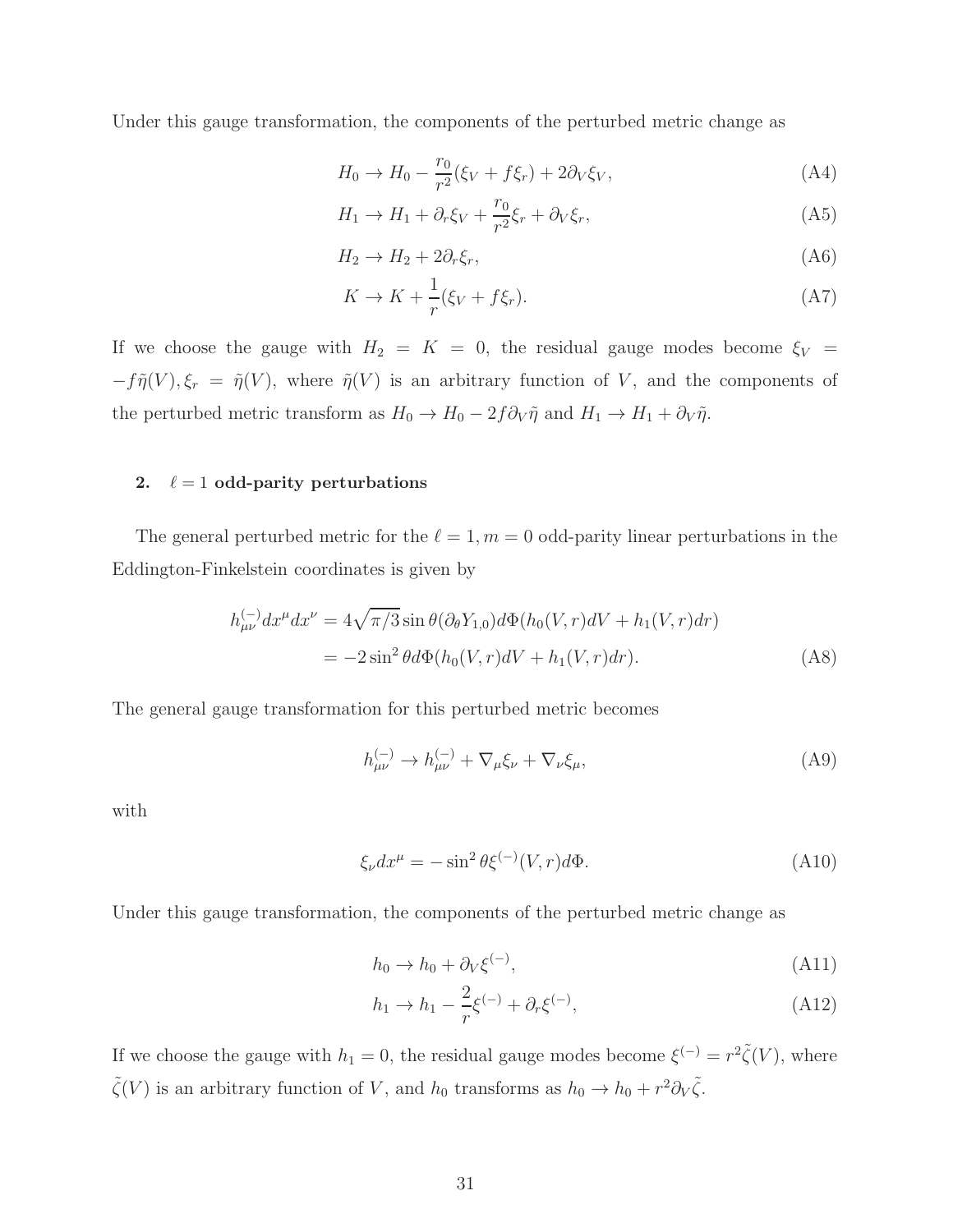# <span id="page-31-0"></span>Appendix B: The Kerr metric with small parameter shifts

The Kerr metric has two parameters the mass  $M$ , the spin  $a$ . Let us consider the shift of those parameters in Eq. [\(95\)](#page-15-0) as

$$
M \to M + \alpha^2 \beta \delta M^{\text{(phys)}},\tag{B1}
$$

$$
a \to a + \alpha \beta \frac{\delta J^{\text{(phys)}}}{M},\tag{B2}
$$

where  $\alpha := a/M$  and  $\beta$  are small parameters,  $\delta M^{\text{(phys)}}$  and  $\delta J^{\text{(phys)}}$  are constants. Introducing a coordinate transformation

$$
d\Phi \to d\Phi - \alpha \beta \frac{\delta J^{\text{(phys)}}}{M} \frac{dr}{r^2},\tag{B3}
$$

and the gauge transformation at  $\mathcal{O}(\alpha^2 \beta)$  as

$$
g_{\mu\nu}^{\text{EF}}[M + \alpha^2 \beta \delta M^{(\text{phys})}, a + \alpha \beta \delta J^{(\text{phys})}/M] \n\rightarrow g_{\mu\nu}^{\text{EF}}[M + \alpha^2 \beta \delta M^{(\text{phys})}, a + \alpha \beta \delta J^{(\text{phys})}/M] + \alpha^2 \beta (\nabla_{\mu} \xi_{\nu} + \nabla_{\nu} \xi_{\mu})
$$
\n(B4)

with

$$
\xi_{\mu} = \xi_{\mu}|_{\ell=0} + \xi_{\mu}|_{\ell=2},\tag{B5}
$$

$$
\xi_{\mu}|_{\ell=0} dx^{\mu} = \xi_{V}^{\ell=0} dV + \xi_{r}^{\ell=0} dr,
$$
\n(B6)

$$
\xi_{\mu}|_{\ell=2}dx^{\mu} = \xi_{V}^{\ell=2}Y_{2,0}dV + \xi_{r}^{\ell=2}Y_{2,0}dr - \frac{\xi_{S}^{\ell=2}}{\sqrt{6}}(\partial_{\theta}Y_{2,0})d\theta, \tag{B7}
$$

and

$$
\xi_V^{\ell=0} = -\frac{2M\delta J^{\text{(phys)}}}{r^2} + \left(1 - \frac{2M}{r}\right)\tilde{\chi}(V),\tag{B8}
$$

$$
\xi_r^{\ell=0} = -\frac{2\delta J^{\text{(phys)}}}{3r} - \tilde{\chi}(V),\tag{B9}
$$

$$
\xi_V^{\ell=2} = 0,\tag{B10}
$$

$$
\xi_r^{\ell=2} = \sqrt{\frac{\pi}{5}} \frac{4(3M+r)}{3r^2} \delta J^{(\text{phys})},\tag{B11}
$$

$$
\xi_S^{\ell=2} = -\sqrt{\frac{2\pi}{15}} \frac{2(2M+r)}{r} \delta J^{(\text{phys})},\tag{B12}
$$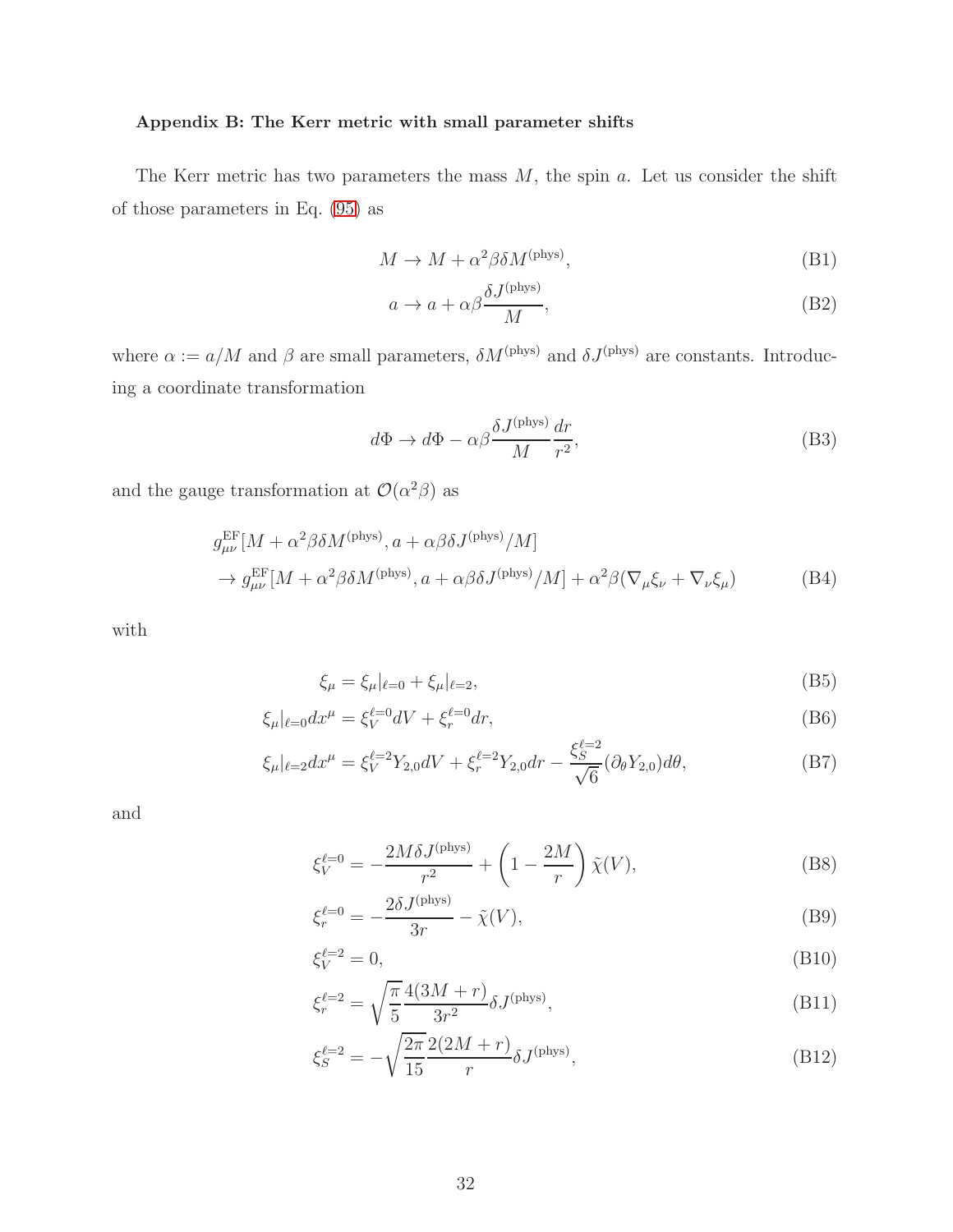the metric becomes  $g_{\mu\nu}^{\text{Kerr}+(\delta M,\delta J)}$  with

$$
g_{\mu\nu}^{\text{Kerr} + (\delta M, \delta J)} dx^{\mu} dx^{\nu} = (g_{\mu\nu}^{\text{Sch}} + \alpha h_{\mu\nu}^{(1,0)} + \alpha^2 h_{\mu\nu}^{(2,0)}) dx^{\mu} dx^{\nu} - \frac{4\alpha\beta\delta J^{(\text{phys})} \sin^2 \theta}{r} dV d\Phi + \alpha^2 \beta \left[ \frac{2\delta M_{\text{Kerr}}^{(2,1)}}{r} + 2 \left( 1 - \frac{2M}{r} \right) \lambda_{\text{Kerr}}^{(2,1)} \right] dV^2 - 2\alpha^2 \beta \lambda_{\text{Kerr}}^{(2,1)} dV dr + \alpha^2 \beta \sqrt{\frac{\pi}{5}} Y_{2,0} \left[ H_{0,\ell=2}^{\text{Kerr}} dV^2 + 2H_{1,\ell=2}^{\text{Kerr}} dV dr + H_{2,\ell=2}^{\text{Kerr}} dr^2 + 2K_{\ell=2}^{\text{Kerr}} r^2 (d\theta^2 + \sin^2 \theta d\Phi^2) \right] + \mathcal{O}(\alpha^3) + \mathcal{O}(\beta^2), \tag{B13}
$$

where

$$
\delta M_{\text{Kerr}}^{(2,1)} = \delta M^{(\text{phys})} + \frac{4Mr - 6M^2}{3r^3} \delta J^{(\text{phys})}
$$
\n(B14)

<span id="page-32-3"></span><span id="page-32-2"></span><span id="page-32-1"></span>
$$
\lambda_{\text{Kerr}}^{(2,1)} = -\frac{4M\delta J^{\text{(phys)}}}{3r^3} + \chi(V),\tag{B15}
$$

$$
\chi(V) := \partial_V \tilde{\chi}(V),\tag{B16}
$$

and

$$
H_{0,\ell=2}^{\text{Kerr}} = \frac{8M(6M^2 - Mr - 3r^2)J^{\text{(phys)}}}{3r^5},\tag{B17}
$$

$$
H_{1,\ell=2}^{\text{Kerr}} = \frac{8M(3M+2r)\delta J^{\text{(phys)}}}{3r^4},\tag{B18}
$$

$$
H_{2,\ell=2}^{\text{Kerr}} = -\frac{16M\delta J^{\text{(phys)}}}{r^3},\tag{B19}
$$

$$
K_{\ell=2}^{\text{Kerr}} = -\frac{4M(2M+r)\delta J^{\text{(phys)}}}{r^4}.
$$
 (B20)

Here, we choose the coordinate system and the gauge so that  $\mathcal{O}(\alpha\beta)$  and  $\mathcal{O}(\alpha^2\beta)$  terms take the similar form as in Sec. [II](#page-2-0) for  $\ell = 0, 1$ , and the Regge-Wheeler gauge for  $\ell = 2$ . We obtain the relation

<span id="page-32-4"></span>
$$
\delta M^{(\text{phys})} = \delta M_{\text{Kerr}}^{(2,1)} - \frac{4Mr - 6M^2}{3r^3} \delta J^{(\text{phys})}.
$$
 (B21)

This implies that "the mass term"  $\delta M_{\text{Kerr}}^{(2,1)}$  in the  $\mathcal{O}(\alpha^2 \beta)$  perturbations does not directly denote the variation of the mass of the black hole, and the variation of the physical mass  $\delta M^{(\text{phys})}$  is obtained by subtracting the effect of the spin from  $\delta M^{(2,1)}_{\text{Kerr}}$ .

<span id="page-32-0"></span>[1] W. Israel, Phys. Rev. 164, 1776-1779 (1967)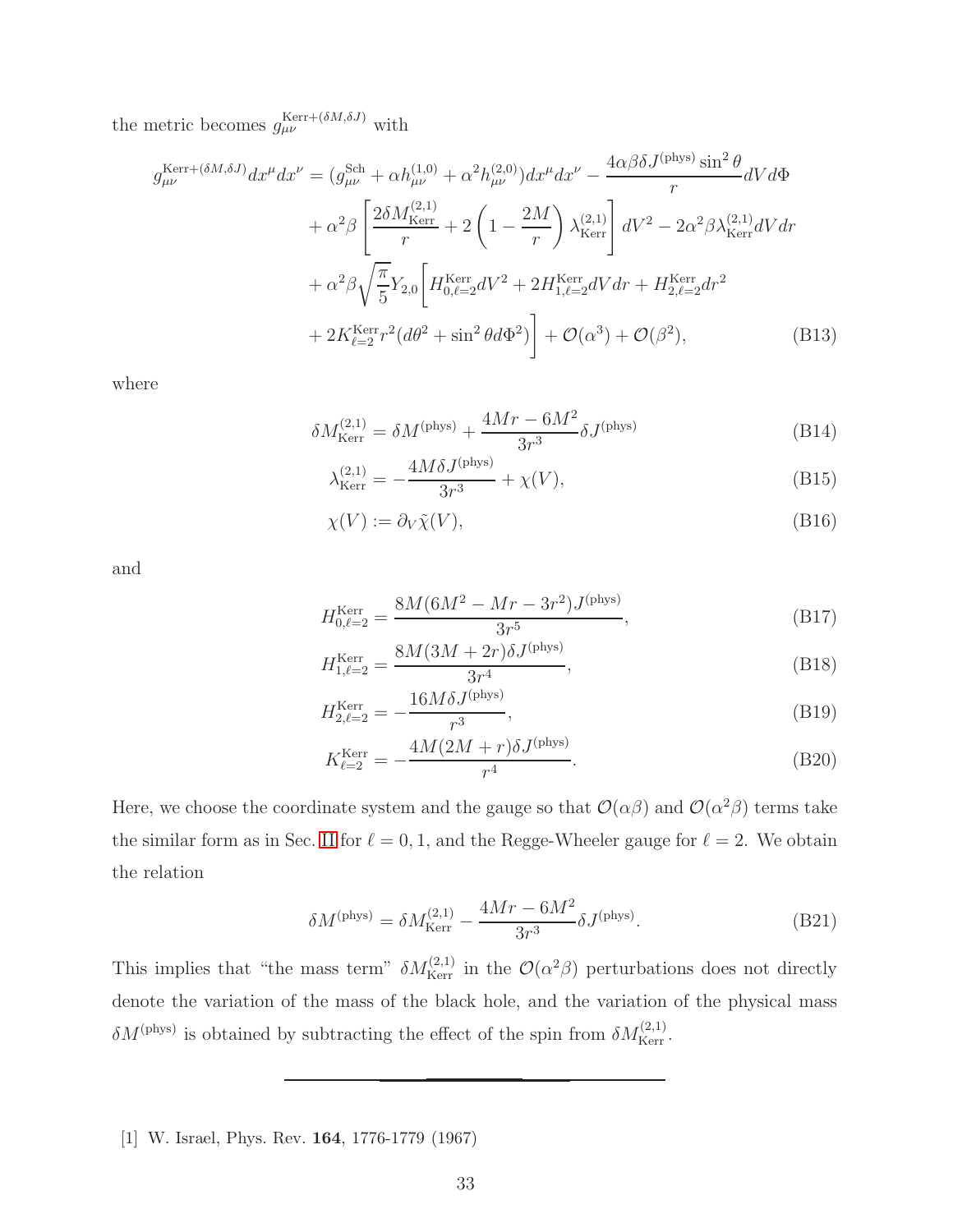- <span id="page-33-0"></span>[2] D. C. Robinson, Phys. Rev. Lett. 34, 905-906 (1975)
- <span id="page-33-1"></span>[3] B. Carter, Phys. Rev. Lett. 26, 331-333 (1971)
- <span id="page-33-2"></span>[4] T. Regge and J. A. Wheeler, Phys. Rev. **108**, 1063 (1957).
- <span id="page-33-3"></span>[5] F. J. Zerilli, Phys. Rev. Lett. 24, 737 (1970).
- <span id="page-33-4"></span>[6] F. J. Zerilli, Phys. Rev. D 2, 2141-2160 (1970)
- <span id="page-33-5"></span>[7] K. Martel and E. Poisson, Phys. Rev. D 71, 104003 (2005) [\[arXiv:gr-qc/0502028](http://arxiv.org/abs/gr-qc/0502028) [gr-qc]].
- [8] V. I. Dokuchaev and Y. N. Eroshenko, Phys. Rev. D 84, 124022 (2011) [\[arXiv:1107.3322](http://arxiv.org/abs/1107.3322)  $\left[\text{gr-qc}\right]$ .
- <span id="page-33-6"></span>[9] E. Babichev, V. Dokuchaev and Y. Eroshenko, Class. Quant. Grav. 29, 115002 (2012) [\[arXiv:1202.2836](http://arxiv.org/abs/1202.2836) [gr-qc]].
- <span id="page-33-8"></span><span id="page-33-7"></span>[10] K. Nakamura, [\[arXiv:2102.00830](http://arxiv.org/abs/2102.00830) [gr-qc]].
- <span id="page-33-9"></span>[11] R. Penrose, Riv. Nuovo Cim. 1, 252-276 (1969)
- <span id="page-33-10"></span>[12] S. M. Wagh, S. V. Dhurandhar and N. Dadhich, Atrophys. J. 301, 1018 (1986)
- [13] Y. B. Zel'dovich, Zh. Eksp. Teor. Fiz. Pis'ma Red. 14, 270, (1971) Sov. Phys. JETP Lett. 14, 180 (1971).
- [14] Y. B. Zel'dovich, Sov. Phys. JETP 35, 1085 (1972)
- [15] A. A. Starobinsky, Sov. Phys. JETP 37, no.1, 28-32 (1973)
- [16] A.A. Starobinsky and S.M. Churilov, Zh. Eksp. Teor. Phyz. 65, 3 (1973) [Sov. Phys. JETP 38, 1 (1974).]
- [17] J. P. Lasota, E. Gourgoulhon, M. Abramowicz, A. Tchekhovskoy and R. Narayan, Phys. Rev. D 89, no.2, 024041 (2014) [\[arXiv:1310.7499](http://arxiv.org/abs/1310.7499) [gr-qc]].
- <span id="page-33-11"></span>[18] R. Brito, V. Cardoso and P. Pani, Lect. Notes Phys. 906, pp.1-237 (2015) [\[arXiv:1501.06570](http://arxiv.org/abs/1501.06570)  $\left[\text{gr-qc}\right]$ .
- <span id="page-33-12"></span>[19] R. D. Blandford and R. L. Znajek, Mon. Not. Roy. Astron. Soc. 179, 433-456 (1977)
- <span id="page-33-13"></span>[20] J. C. McKinney and C. F. Gammie, Astrophys. J. 611, 977-995 (2004) [\[arXiv:astro-ph/0404512](http://arxiv.org/abs/astro-ph/0404512) [astro-ph]].
- <span id="page-33-14"></span>[21] K. Tanabe and S. Nagataki, Phys. Rev. D 78, 024004 (2008) [\[arXiv:0802.0908](http://arxiv.org/abs/0802.0908) [astro-ph]].
- [22] Z. Pan and C. Yu, Astrophys. J. 812, no.1, 57 (2015) [\[arXiv:1504.04864](http://arxiv.org/abs/1504.04864) [astro-ph.HE]].
- <span id="page-33-15"></span>[23] J. Armas, Y. Cai, G. Compére, D. Garfinkle and S. E. Gralla, JCAP 04, 009 (2020) [\[arXiv:2002.01972](http://arxiv.org/abs/2002.01972) [astro-ph.HE]].
- [24] S. S. Komissarov, J. Korean Phys. Soc. 54, 2503-2512 (2009) [\[arXiv:0804.1912](http://arxiv.org/abs/0804.1912) [astro-ph]].